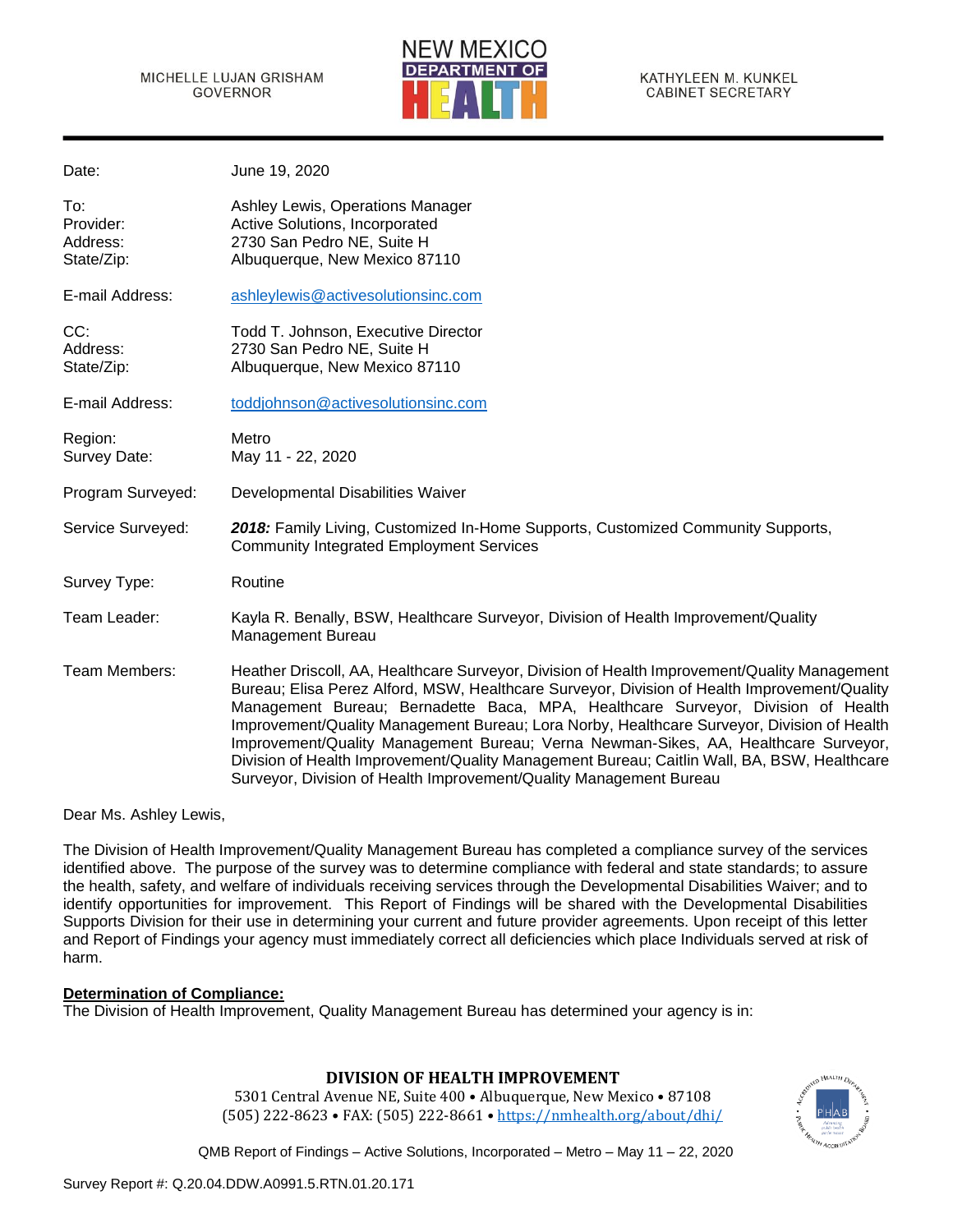*Partial Compliance with Standard Level Tags and Conditions of Participation Level Tags:* This determination is based on noncompliance with one to five (1 – 5) Condition of Participation Level Tags *(refer to Attachment D for details)*. The attached QMB Report of Findings indicates Standard Level and Condition of Participation Level deficiencies identified and requires completion and implementation of a Plan of Correction.

The following tags are identified as Condition of Participation Level:

- Tag # 1A22 Agency Personnel Competency
- Tag # 1A09 Medication Delivery Routine Medication Administration
- Tag # 1A15.2 Administrative Case File: Healthcare Documentation (Therap and Required Plans)
- Tag # 1A31 Client Rights / Human Rights

The following tags are identified as Standard Level:

- Tag # 1A32.1 Administrative Case File: Individual Service Plan Implementation (*Not Completed at Frequency)*
- Tag # 1A43.1 General Events Reporting Individual Reporting
- Tag # 1A08.2 Administrative Case File: Healthcare Requirements & Follow-up
- Tag # LS27 Family Living Reimbursement
- Tag # IH32 Customized In-Home Supports Reimbursement

### **Plan of Correction:**

The attached Report of Findings identifies the deficiencies found during your agency's on-site compliance review. You are required to complete and implement a Plan of Correction. Your agency has a total of 45 business days (10 business days to submit your POC for approval and 35 days to implement your *approved* Plan of Correction) from the receipt of this letter.

You were provided information during the exit meeting portion of your on-site survey. Please refer to this information (Attachment A) for specific instruction on completing your Plan of Correction. At a minimum your Plan of Correction should address the following for each Tag cited:

### **Corrective Action for Current Citation**:

• How is the deficiency going to be corrected? (i.e. obtained documents, retrain staff, individuals and/or staff no longer in service, void/adjusts completed, etc.) This can be specific to each deficiency cited or if possible an overall correction, i.e. all documents will be requested and filed as appropriate.

### **On-going Quality Assurance/Quality Improvement Processes:**

- What is going to be done on an ongoing basis? (i.e. file reviews, etc.)
- How many individuals is this going to effect? (i.e. percentage of individuals reviewed, number of files reviewed, etc.)
- How often will this be completed? (i.e. weekly, monthly, quarterly, etc.)
- Who is responsible? (responsible position within your agency)
- What steps will be taken if issues are found? (i.e. retraining, requesting documents, filing RORA, etc.)
- How is this integrated in your agency's QIS, QI Committee reviews and annual report?

#### **Submission of your Plan of Correction:**

Please submit your agency's Plan of Correction in the available space on the two right-hand columns of the Report of Findings. *(See attachment "A" for additional guidance in completing the Plan of Correction)*.

Within 10 business days of receipt of this letter your agency Plan of Correction must be submitted to the parties below:

### **1. Quality Management Bureau, Attention: Monica Valdez, Plan of Correction Coordinator 5301 Central Ave NE Suite 400, Albuquerque, New Mexico 87108**

### **2. Developmental Disabilities Supports Division Regional Office for region of service surveyed**

Upon notification from QMB that your *Plan of Correction has been approved*, you must implement all remedies and corrective actions to come into compliance. If your Plan of Correction is denied, you must resubmit a revised plan as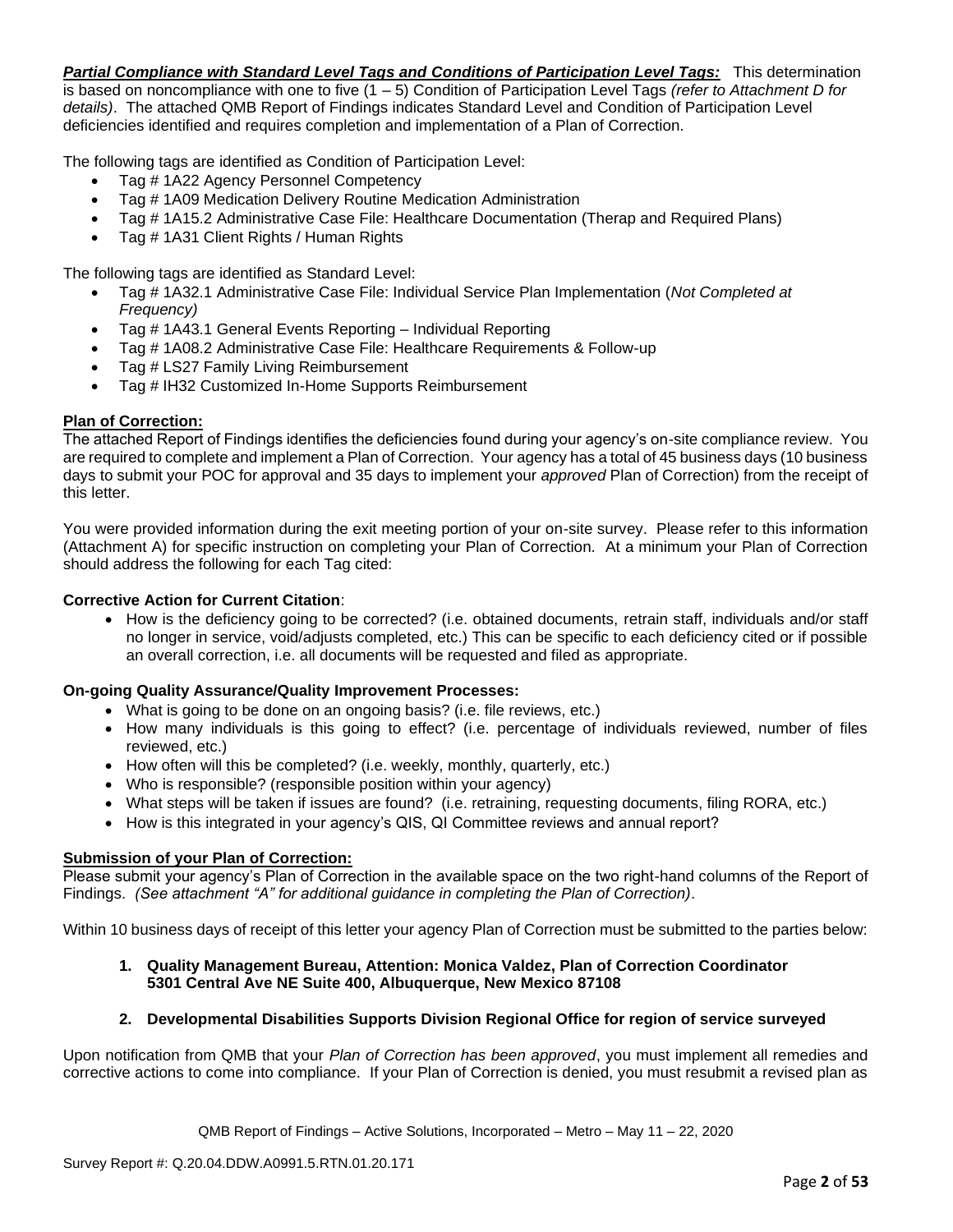soon as possible for approval, as your POC approval and all remedies must be completed within 45 business days of the receipt of this letter.

Failure to submit your POC within the allotted 10 business days or complete and implement your Plan of Correction within the total 45 business days allowed may result in the imposition of a \$200 per day Civil Monetary Penalty until it is received, completed and/or implemented.

#### **Billing Deficiencies:**

If you have deficiencies noted in this report of findings under the *Service Domain: Medicaid Billing/Reimbursement*, you must complete a "Void/Adjust" claim or remit the identified overpayment via a check within 30 calendar days of the date of this letter to HSD/OIG/PIU, *though this is not the preferred method of payment*. If you choose to pay via check, please include a copy of this letter with the payment. Make the check payable to the New Mexico Human Services Department and mail to:

> Attention: *Lisa Medina-Lujan* HSD/OIG/Program Integrity Unit 1474 Rodeo Road Santa Fe, New Mexico 87505

If you have questions and would like to speak with someone at HSD/OIG/PIU, please contact:

*Lisa Medina-Lujan [\(Lisa.medina-lujan@state.nm.us\)](mailto:Lisa.medina-lujan@state.nm.us)*

Please be advised that there is a one-week lag period for applying payments received by check to Void/Adjust claims. During this lag period, your other claim payments may be applied to the amount you owe even though you have sent a refund, reducing your payment amount. For this reason, we recommend that you allow the system to recover the overpayment instead of sending in a check.

#### **Request for Informal Reconsideration of Findings (IRF):**

If you disagree with a finding of deficient practice, you have 10 business days upon receipt of this notice to request an IRF. Submit your request for an IRF in writing to:

> ATTN: QMB Bureau Chief Request for Informal Reconsideration of Findings 5301 Central Ave NE Suite #400 Albuquerque, NM 87108 Attention: IRF request/QMB

See Attachment "C" for additional guidance in completing the request for Informal Reconsideration of Findings. The request for an IRF will not delay the implementation of your Plan of Correction which must be completed within 45 total business days (10 business days to submit your POC for approval and 35 days to implement your *approved* Plan of Correction). Providers may not appeal the nature or interpretation of the standard or regulation, the team composition or sampling methodology. If the IRF approves the modification or removal of a finding, you will be advised of any changes.

Please contact the Plan of Correction Coordinator, Monica Valdez at 505-273-1930 or email at: [MonicaE.Valdez@state.nm.us](mailto:MonicaE.Valdez@state.nm.us) if you have questions about the Report of Findings or Plan of Correction. Thank you for your cooperation and for the work you perform.

Sincerely,

Kayla R. Benally, BSW

Kayla R. Benally, BSW Team Lead/Healthcare Surveyor Division of Health Improvement Quality Management Bureau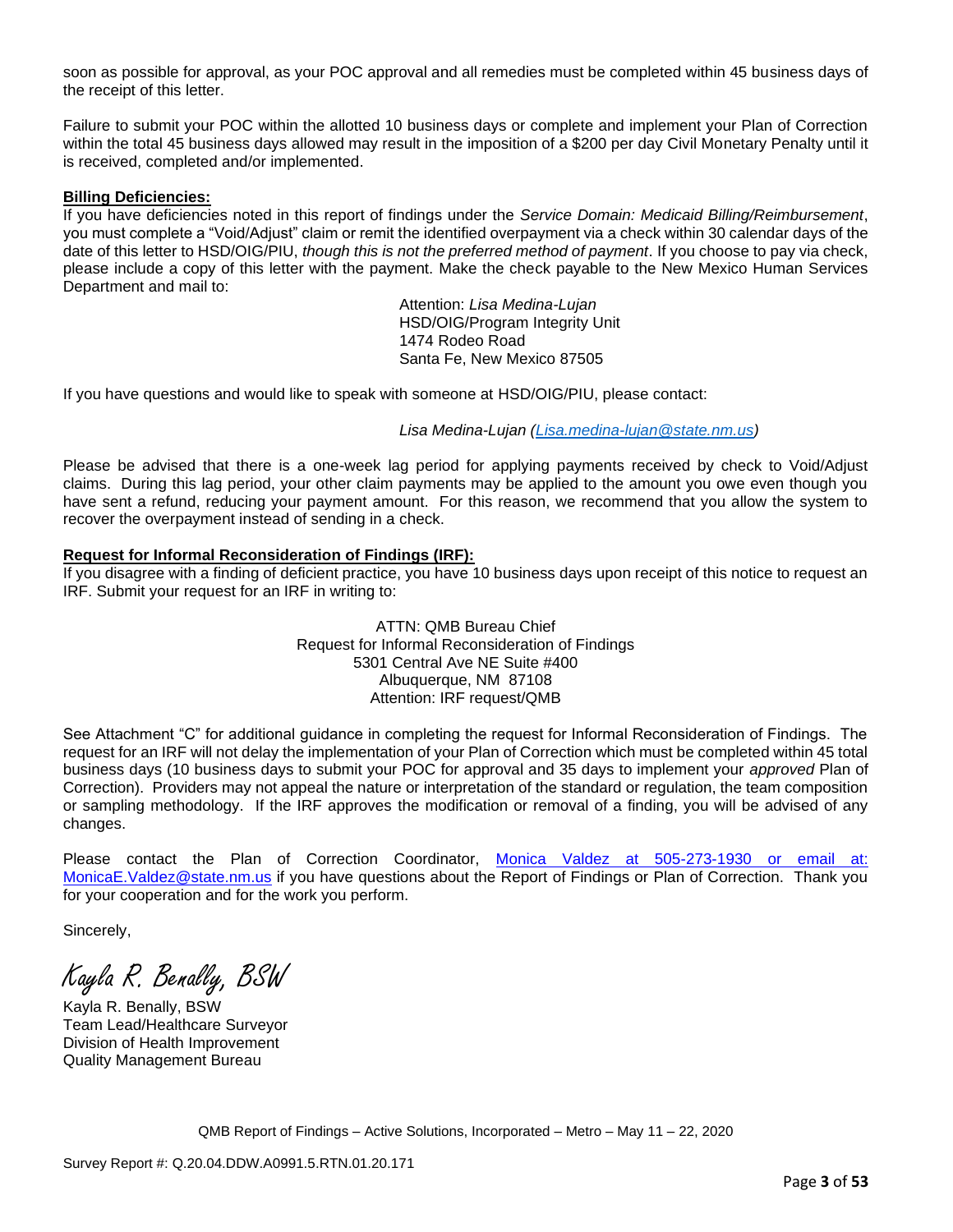# **Survey Process Employed:**

| ιινεγ Γιο <del>σε</del> ςς Επιρισγ <del>ε</del> α. |                                                                                                                                                                                                                                                                                                                                                                          |
|----------------------------------------------------|--------------------------------------------------------------------------------------------------------------------------------------------------------------------------------------------------------------------------------------------------------------------------------------------------------------------------------------------------------------------------|
| <b>Administrative Review Start Date:</b>           | May 11, 2020                                                                                                                                                                                                                                                                                                                                                             |
| Contact:                                           | <b>Active Solutions, Incorporated</b><br>Ashley Lewis, Operations Manager                                                                                                                                                                                                                                                                                                |
|                                                    | DOH/DHI/QMB<br>Kayla R. Benally, Team Lead/Healthcare Surveyor                                                                                                                                                                                                                                                                                                           |
| <b>Entrance Conference Date:</b>                   | May 11, 2020                                                                                                                                                                                                                                                                                                                                                             |
| Present:                                           | <b>Active Solutions, Incorporated</b><br>Ashley Lewis, Operations Manager<br>Audrey Ulibarri, Program Manager                                                                                                                                                                                                                                                            |
|                                                    | <b>DOH/DHI/QMB</b><br>Kayla R. Benally, BSW, Team Lead/Healthcare Surveyor<br>Heather Driscoll, AA, Healthcare Surveyor<br>Elisa Perez Alford, MSW, Healthcare Surveyor<br>Lora Norby, Healthcare Surveyor<br>Verna Newman-Sikes, AA, Healthcare Surveyor<br>Caitlin Wall, BA, BSW, Healthcare Surveyor<br>Amanda Castaneda-Holguin, MPA, Healthcare Surveyor Supervisor |
| <b>Exit Conference Date:</b>                       | May 22, 2020                                                                                                                                                                                                                                                                                                                                                             |
| Present:                                           | <b>Active Solutions, Incorporated</b><br>Ashley Lewis, Operations Manger<br>Audrey Ulibarri, Program Manager                                                                                                                                                                                                                                                             |
|                                                    | <b>DOH/DHI/QMB</b><br>Kayla R. Benally, BSW, Team Lead/Healthcare Surveyor<br>Heather Driscoll, AA, Healthcare Surveyor<br>Elisa Perez Alford, MSW, Healthcare Surveyor<br>Lora Norby, Healthcare Surveyor<br>Caitlin Wall, BA, BSW, Healthcare Surveyor<br>Amanda Castaneda-Holguin, MPA, Healthcare Surveyor Supervisor                                                |
|                                                    | <b>DDSD - Metro Regional Office</b><br>Rose Mary Williams, Social & Community Services Coordinator<br>Jacklyn Sanchez, Community Inclusion Coordinator                                                                                                                                                                                                                   |
| <b>Administrative Locations Visited:</b>           | 0 (Note: No administrative locations visited due to COVID-19<br>Public Health Emergency)                                                                                                                                                                                                                                                                                 |
| <b>Total Sample Size:</b>                          | 21                                                                                                                                                                                                                                                                                                                                                                       |
|                                                    | 0 - Jackson Class Members<br>21 - Non-Jackson Class Members                                                                                                                                                                                                                                                                                                              |
|                                                    | 13 - Family Living<br>4 - Customized In-Home Supports<br>19 - Customized Community Supports<br>6 - Community Integrated Employment                                                                                                                                                                                                                                       |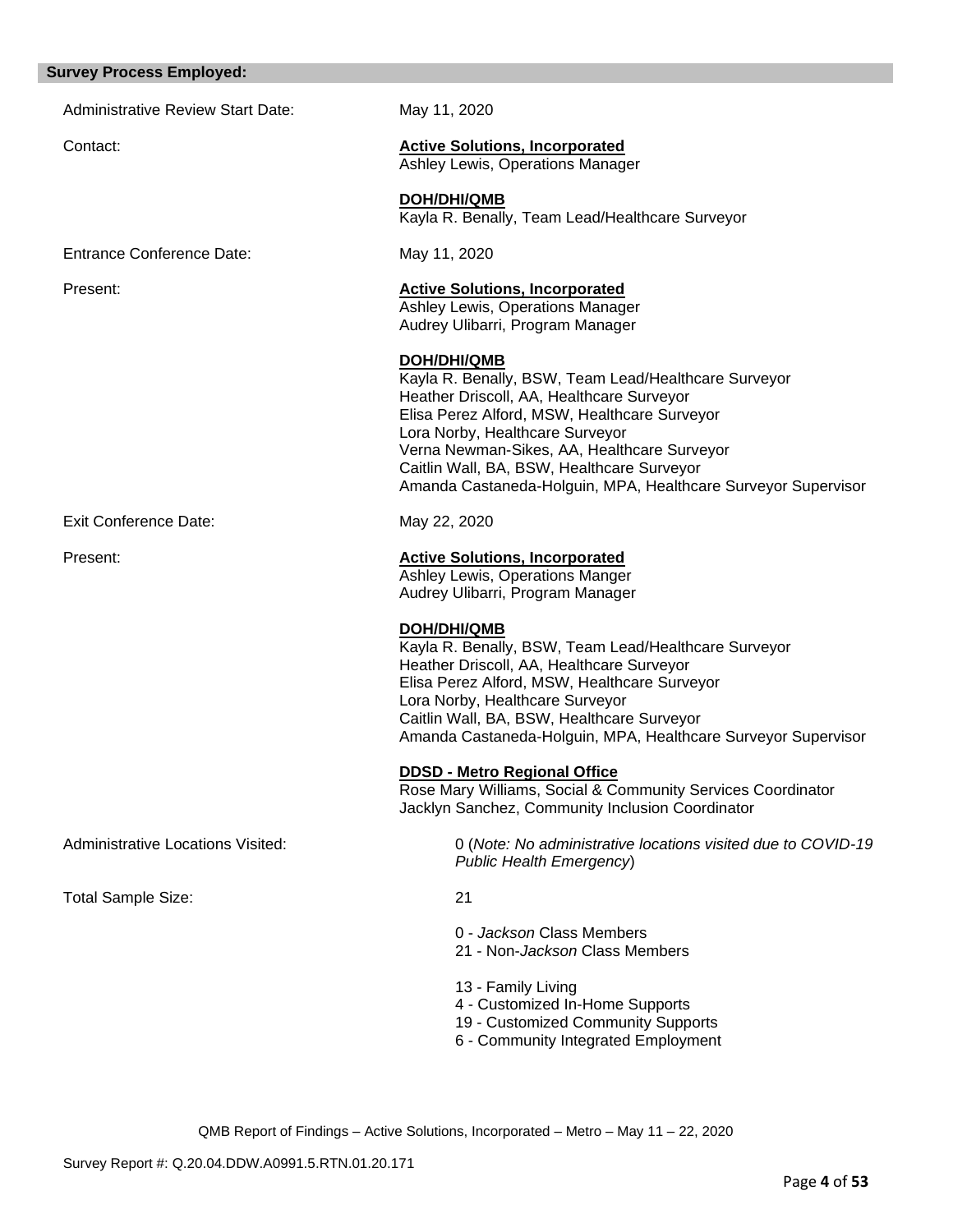| <b>Total Homes Visited</b>                            | 0 (Note: No home visits conducted due to COVID-19 Public<br><b>Health Emergency)</b>                                                                                                                                |
|-------------------------------------------------------|---------------------------------------------------------------------------------------------------------------------------------------------------------------------------------------------------------------------|
| Persons Served Records Reviewed                       | 21                                                                                                                                                                                                                  |
| Persons Served Interviewed                            | 9 (Note: 12 individuals chose not to participate in phone / video<br><i>interviews</i> )                                                                                                                            |
| Direct Support Personnel Records Reviewed             | 116                                                                                                                                                                                                                 |
| Direct Support Personnel Interviewed                  | 33 (Note: Four Service Coordinators were additionally<br>interviewed as DSP were not available at the time of the<br>survey. In order for interviews to be conducted the Agency<br>arranged SC's to be interviewed) |
| Substitute Care/Respite Personnel<br>Records Reviewed | 22                                                                                                                                                                                                                  |
| Service Coordinator Records Reviewed                  | 14                                                                                                                                                                                                                  |
| Nurse Interview                                       |                                                                                                                                                                                                                     |

Administrative Processes and Records Reviewed:

- Medicaid Billing/Reimbursement Records for all Services Provided
- Accreditation Records
- Individual Medical and Program Case Files, including, but not limited to:
	- *<sup>o</sup>Individual Service Plans*
	- **Progress on Identified Outcomes**
	- **<sup>o</sup>Healthcare Plans**
	- Medication Administration Records
	- Medical Emergency Response Plans
	- Therapy Evaluations and Plans
	- Healthcare Documentation Regarding Appointments and Required Follow-Up Other Required Health Information
- Internal Incident Management Reports and System Process / General Events Reports
- Personnel Files, including nursing and subcontracted staff
- Staff Training Records, Including Competency Interviews with Staff
- Agency Policy and Procedure Manual
- Caregiver Criminal History Screening Records
- Consolidated Online Registry/Employee Abuse Registry
- Human Rights Committee Notes and Meeting Minutes
- Quality Assurance / Improvement Plan

CC: Distribution List: DOH - Division of Health Improvement

- DOH Developmental Disabilities Supports Division
- DOH Office of Internal Audit
- HSD Medical Assistance Division
- NM Attorney General's Office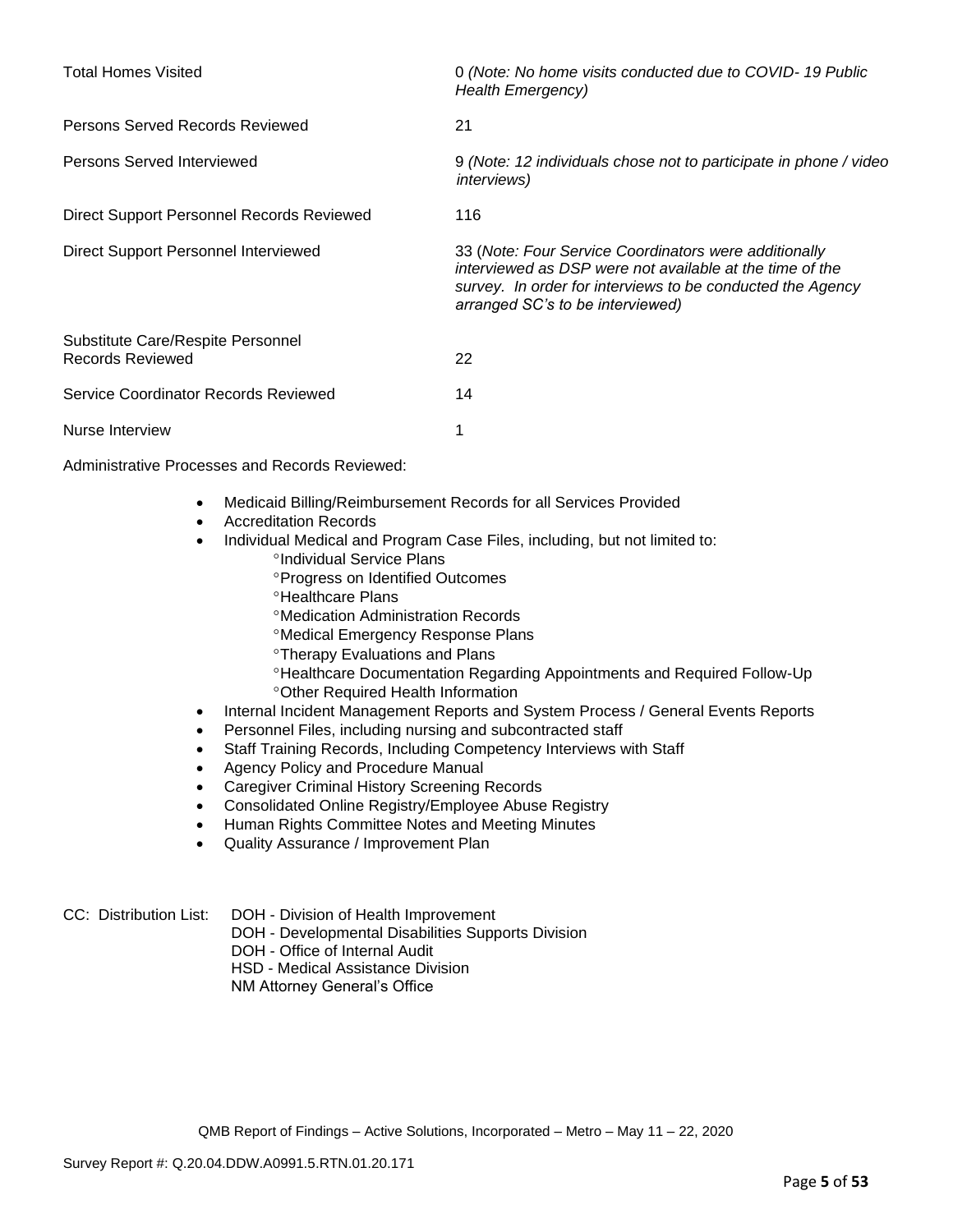### **Attachment A**

### **Provider Instructions for Completing the QMB Plan of Correction (POC) Process**

#### *Introduction:*

After a QMB Compliance Survey, your QMB Report of Findings will be sent to you via e-mail.

Each provider must develop and implement a Plan of Correction (POC) that identifies specific quality assurance and quality improvement activities the agency will implement to correct deficiencies and prevent continued deficiencies and non-compliance.

Agencies must submit their Plan of Correction within ten (10) business days from the date you receive the QMB Report of Findings. (Providers who do not submit a POC within 10 business days may be referred to the DDSD Regional Office for purposes of contract management or the Internal Review Committee [IRC] for possible actions or sanctions).

Agencies must fully implement their approved Plan of Correction within 45 business days (10 business days to submit your POC for approval and 35 days to implement your approved Plan of Correction) from the date they receive the QMB Report of Findings. Providers who fail to complete a POC within the 45-business days allowed will be referred to the IRC for possible actions or sanctions.

If you have questions about the Plan of Correction process, call the Plan of Correction Coordinator at 505-273-1930 or email at [MonicaE.Valdez@state.nm.us.](mailto:MonicaE.Valdez@state.nm.us) Requests for technical assistance must be requested through your Regional DDSD Office.

The POC process cannot resolve disputes regarding findings. If you wish to dispute a finding on the official Report of Findings, you must file an Informal Reconsideration of Findings (IRF) request within ten (10) business days of receiving your report. Please note that you must still submit a POC for findings that are in question (see Attachment C).

#### *Instructions for Completing Agency POC:*

#### *Required Content*

Your Plan of Correction should provide a step-by-step description of the methods to correct each deficient practice cited to prevent recurrence and information that ensures the regulation cited comes into and remains in compliance. The remedies noted in your POC are expected to be added to your Agency's required, annual Quality Assurance (QA) Plan.

If a deficiency has already been corrected since the on-site survey, the plan should state how it was corrected, the completion date (date the correction was accomplished), and how possible recurrence of the deficiency will be prevented.

*The following details should be considered when developing your Plan of Correction:*

#### *The Plan of Correction must address each deficiency cited in the Report of Findings unless otherwise noted with a "No Plan of Correction Required statement." The Plan of Correction must address the five (5) areas listed below:*

- 1. How the specific and realistic corrective action will be accomplished for individuals found to have been affected by the deficient practice.
- 2. How the agency will identify other individuals who have the potential to be affected by the same deficient practice, and how the agency will act to protect those individuals in similar situations.
- 3. What Quality Assurance measures will be put into place and what systemic changes made to ensure the deficient practice will not recur.
- 4. Indicate how the agency plans to monitor its performance to make certain solutions are sustained. The agency must develop a QA plan for ensuring correction is achieved and sustained. This QA plan must be implemented, and the corrective action is evaluated for its effectiveness. The plan of correction is integrated into the agency quality assurance system; and
- 5. Include dates when corrective actions will be completed. The corrective action completion dates must be acceptable to the State.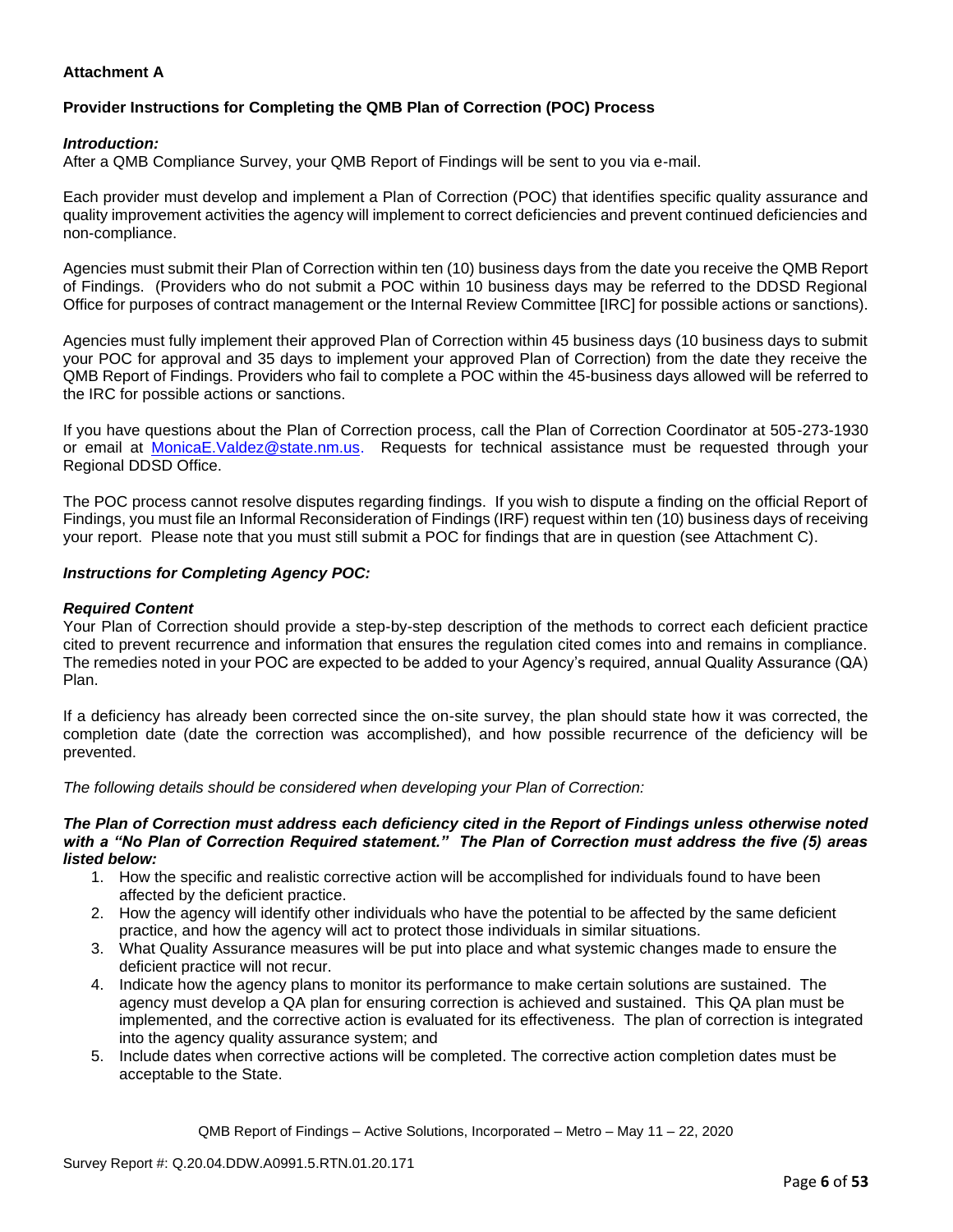*The following details should be considered when developing your Plan of Correction:*

- Details about how and when Individual Served, agency personnel and administrative and service delivery site files are audited by agency personnel to ensure they contain required documents;
- Information about how medication administration records are reviewed to verify they contain all required information before they are distributed to service sites, as they are being used, and after they are completed;
- Your processes for ensuring that all required agency personnel are trained on required DDSD required trainings;
- How accuracy in billing/reimbursement documentation is assured;
- How health, safety is assured;
- For Case Management providers, how Individual Service Plans are reviewed to verify they meet requirements, how the timeliness of level of care (LOC) packet submissions and consumer visits are tracked;
- Your process for gathering, analyzing and responding to quality data indicators; and,
- Details about Quality Targets in various areas, current status, analyses about why targets were not met, and remedies implemented.

*Note:* **Instruction or in-service of staff alone may not be a sufficient plan of correction.** This is a good first step toward correction, but additional steps must be taken to ensure the deficiency is corrected and will not recur.

#### *Completion Dates*

- The plan of correction must include a **completion date** (entered in the far right-hand column) for each finding. Be sure the date is **realistic** in the amount of time your Agency will need to correct the deficiency; not to exceed 45 total business days.
- Direct care issues should be corrected immediately and monitored appropriately.
- Some deficiencies may require a staged plan to accomplish total correction.
- Deficiencies requiring replacement of equipment, etc., may require more time to accomplish correction but should show reasonable time frames.

#### *Initial Submission of the Plan of Correction Requirements*

- 1. The Plan of Correction must be completed on the official QMB Survey Report of Findings/Plan of Correction Form and received by QMB within ten (10) business days from the date you received the report of findings.
- 2. For questions about the POC process, call the POC Coordinator, Monica Valdez at 505-273-1930 or email at [MonicaE.Valdez@state.nm.us](mailto:MonicaE.Valdez@state.nm.us) for assistance.
- 3. For Technical Assistance (TA) in developing or implementing your POC, contact your Regional DDSD Office.
- 4. Submit your POC to Monica Valdez, POC Coordinator in any of the following ways:
	- a. Electronically at [MonicaE.Valdez@state.nm.us](mailto:MonicaE.Valdez@state.nm.us) *(preferred method)*
	- b. Fax to 505-222-8661, or
	- c. Mail to POC Coordinator, 5301 Central Ave NE Suite 400, Albuquerque, New Mexico 87108
- 5. *Do not submit supporting documentation* (evidence of compliance) to QMB *until after* your POC has been approved by the QMB.
- 6. QMB will notify you when your POC has been "approved" or "denied."
	- a. During this time, whether your POC is "approved," or "denied," you will have a maximum of 45-business days from the date of receipt of your Report of Findings to correct all survey deficiencies.
	- b. If your POC is denied, it must be revised and resubmitted as soon as possible, as the 45-business day limit is in effect.
	- c. If your POC is denied a second time your agency may be referred to the Internal Review Committee.
	- d. You will receive written confirmation when your POC has been approved by QMB and a final deadline for completion of your POC.
	- e. Please note that all POC correspondence will be sent electronically unless otherwise requested.
- 7. Failure to submit your POC within 10 business days without prior approval of an extension by QMB will result in a referral to the Internal Review Committee and the possible implementation of monetary penalties and/or sanctions.

#### *POC Document Submission Requirements*

Once your POC has been approved by the QMB Plan of Correction Coordinator you must submit copies of documents as evidence that all deficiencies have been corrected, as follows.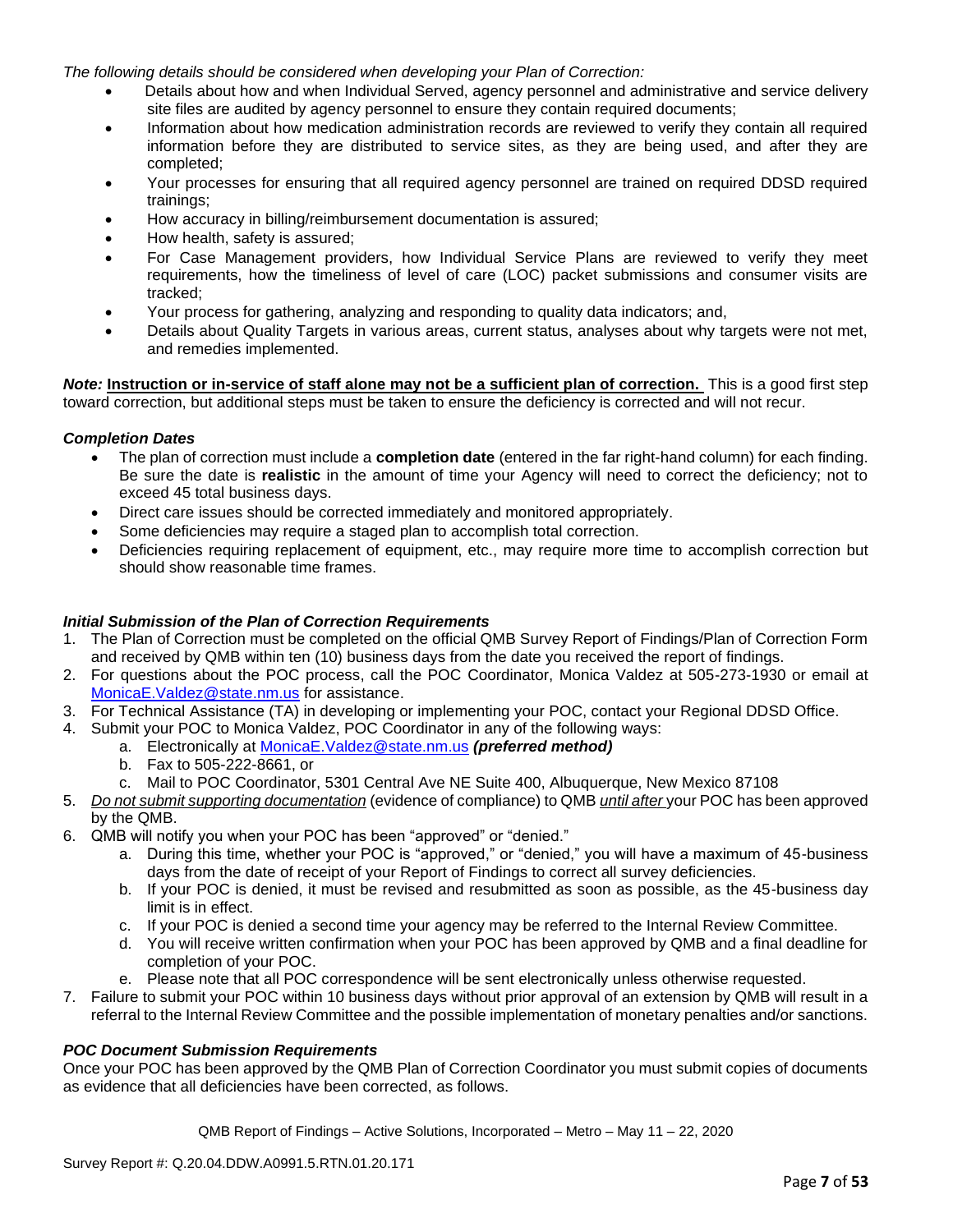- 1. Your internal documents are due within a *maximum* of 45-business days of receipt of your Report of Findings.
- 2. It is preferred that you submit your documents via USPS or other carrier (scanned and saved to CD/DVD disc, flash drive, etc.). If documents containing HIPAA Protected Health Information (PHI) documents must be submitted through S-Comm (Therap), Fax or Postal System, do not send PHI directly to NMDOH email accounts. If the documents do not contain protected Health information (PHI) then you may submit your documents electronically scanned and attached to e-mails.
- 3. All submitted documents *must be annotated*; please be sure the tag numbers and Identification numbers are indicated on each document submitted. Documents which are not annotated with the Tag number and Identification number may not be accepted.
- 4. Do not submit original documents; Please provide copies or scanned electronic files for evidence. Originals must be maintained in the agency file(s) per DDSD Standards.
- 5. In lieu of some documents, you may submit copies of file or home audit forms that clearly indicate cited deficiencies have been corrected, other attestations of correction must be approved by the Plan of Correction Coordinator prior to their submission.
- 6. When billing deficiencies are cited, you must provide documentation to justify billing and/or void and adjust forms submitted to Xerox State Healthcare, LLC for the deficiencies cited in the Report of Findings.

**Revisions, Modifications or Extensions to your Plan of Correction (post QMB approval) must be made in writing and submitted to the Plan of Correction Coordinator, prior to the due date and are approved on a case-by-case basis. No changes may be made to your POC or the timeframes for implementation without written approval of the POC Coordinator.**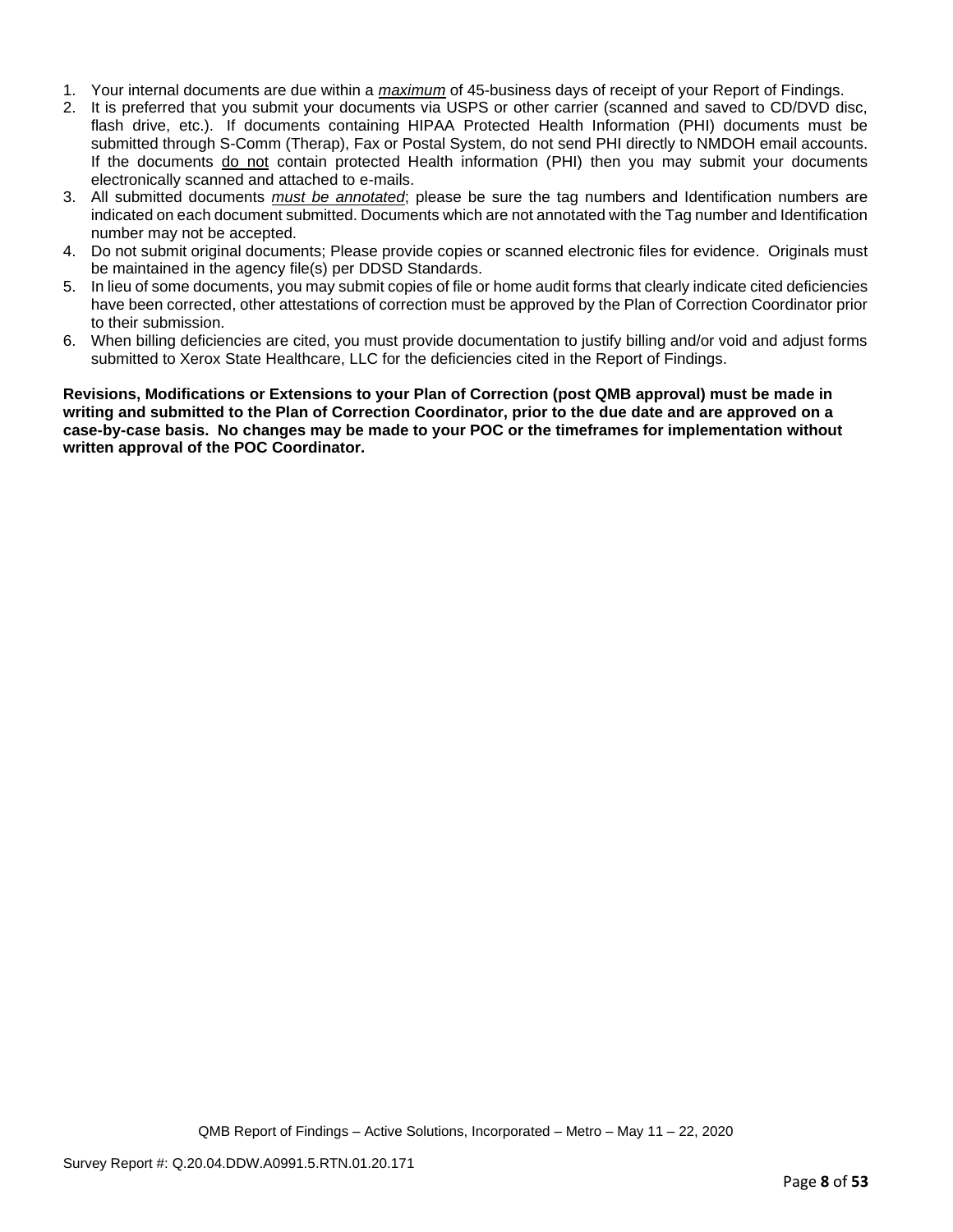### **Department of Health, Division of Health Improvement QMB Determination of Compliance Process**

The Division of Health Improvement, Quality Management Bureau (QMB) surveys compliance of the Developmental Disabilities Waiver (DDW) standards and other state and federal regulations. For the purpose of the LCA / CI survey the CMS waiver assurances have been grouped into four (4) Service Domains: Plan of Care (ISP Implementation); Qualified Providers; Health, Welfare and Safety; and Administrative Oversight (note that Administrative Oversight listed in this document is not the same as the CMS assurance of Administrative Authority. Used in this context it is related to the agency's operational policies and procedures, Quality Assurance system and Medicaid billing and reimbursement processes.)

The QMB Determination of Compliance process is based on provider compliance or non-compliance with standards and regulations identified during the on-site survey process and as reported in the QMB Report of Findings. All areas reviewed by QMB have been agreed to by DDSD and DHI/QMB and are reflective of CMS requirements. All deficiencies (non-compliance with standards and regulations) are identified and cited as either a Standard level deficiency or a Condition of Participation level deficiency in the QMB Reports of Findings. All deficiencies require corrective action when non-compliance is identified.

Each deficiency in your Report of Findings has been predetermined to be a Standard Level Deficiency, a Condition of Participation Level Deficiency, if below 85% compliance or a non-negotiable Condition of Participation Level Deficiency. Your Agency's overall Compliance Determination is based on a Scope and Severity Scale which takes into account the number of Standard and Condition Level Tags cited as well as the percentage of Individuals affected in the sample.

### **Conditions of Participation (CoPs)**

CoPs are based on the Centers for Medicare and Medicaid Services, Home and Community-Based Waiver required assurances, in addition to the New Mexico Developmental Disability Waiver (DDW) Service Standards. The Division of Health Improvement (DHI), in conjunction with the Developmental Disability Support Division (DDSD), has identified certain deficiencies that have the potential to be a Condition of Participation Level, if the tag falls below 85% compliance based on the number of people affected. Additionally, there are what are called nonnegotiable Conditions of Participation, regardless if one person or multiple people are affected. In this context, a CoP is defined as an essential / fundamental regulation or standard, which when out of compliance directly affects the health and welfare of the Individuals served. If no deficiencies within a Tag are at the level of a CoP, it is cited as a Standard Level Deficiency.

### *Service Domains and CoPs for Living Care Arrangements and Community Inclusion are as follows:*

**Service Domain: Service Plan: ISP Implementation -** *Services are delivered in accordance with the service plan, including type, scope, amount, duration and frequency specified in the service plan.*

#### **Potential Condition of Participation Level Tags, if compliance is below 85%:**

- **1A08.3 –** Administrative Case File: Individual Service Plan / ISP Components
- **1A32 –** Administrative Case File: Individual Service Plan Implementation
- **LS14 –** Residential Service Delivery Site Case File (ISP and Healthcare Requirements)
- **IS14 –** CCS / CIES Service Delivery Site Case File (ISP and Healthcare Requirements)

**Service Domain: Qualified Providers -** *The State monitors non-licensed/non-certified providers to assure adherence to waiver requirements. The State implements its policies and procedures for verifying that provider training is conducted in accordance with State requirements and the approved waiver.*

### **Potential Condition of Participation Level Tags, if compliance is below 85%:**

- **1A20 -** Direct Support Personnel Training
- **1A22 -** Agency Personnel Competency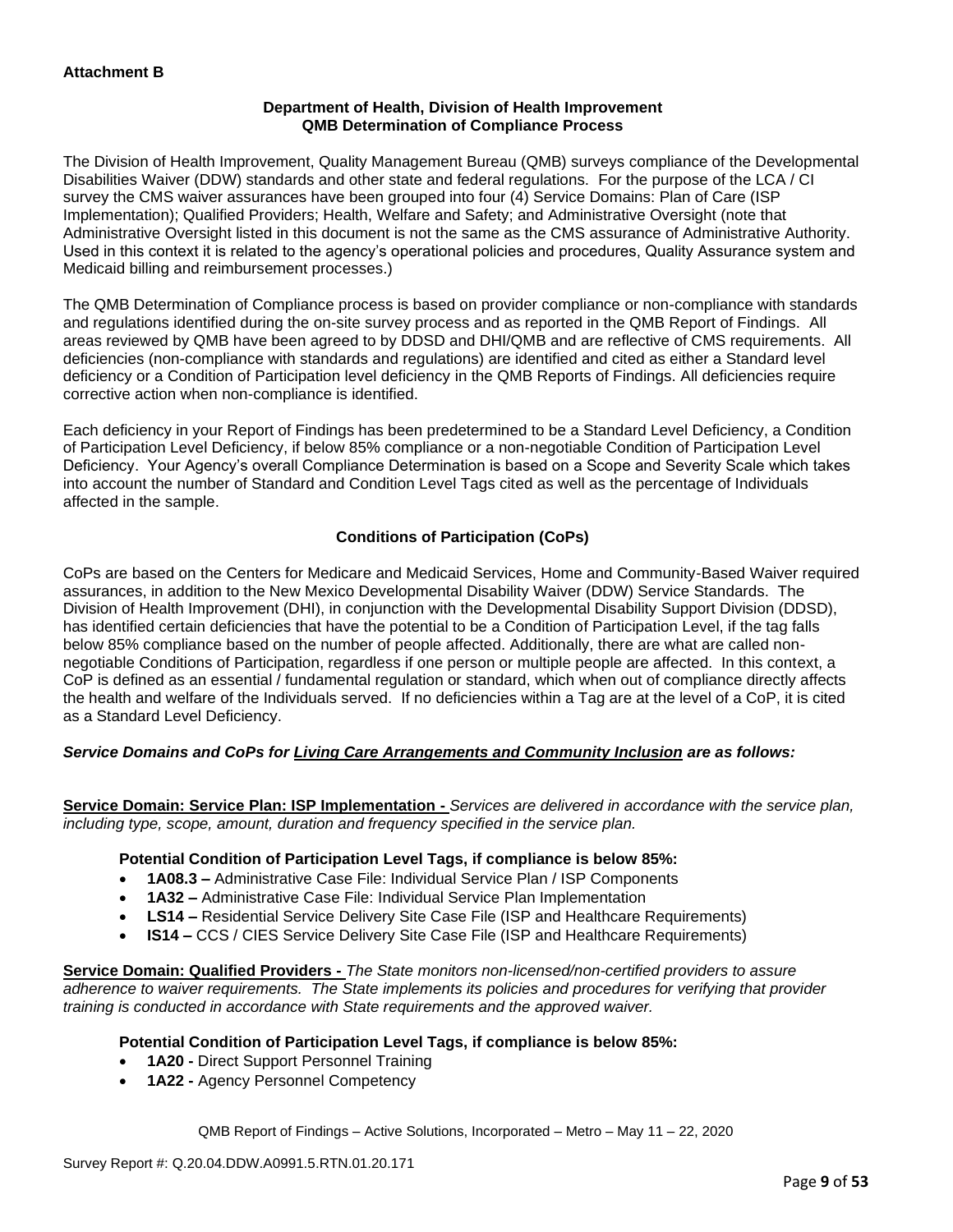• **1A37 –** Individual Specific Training

### **Non-Negotiable Condition of Participation Level Tags (one or more Individuals are cited):**

- **1A25.1 –** Caregiver Criminal History Screening
- **1A26.1 –** Consolidated On-line Registry Employee Abuse Registry

**Service Domain: Health, Welfare and Safety -** *The State, on an ongoing basis, identifies, addresses and seeks to prevent occurrences of abuse, neglect and exploitation. Individuals shall be afforded their basic human rights. The provider supports individuals to access needed healthcare services in a timely manner.*

#### **Potential Condition of Participation Level Tags, if compliance is below 85%:**

- **1A08.2 –** Administrative Case File: Healthcare Requirements & Follow-up
- **1A09 –** Medication Delivery Routine Medication Administration
- **1A09.1 –** Medication Delivery PRN Medication Administration
- **1A15.2 –** Administrative Case File: Healthcare Documentation (Therap and Required Plans)

#### **Non-Negotiable Condition of Participation Level Tags (one or more Individuals are cited):**

- **1A05 –** General Requirements / Agency Policy and Procedure Requirements
- **1A07 –** Social Security Income (SSI) Payments
- **1A09.2 –** Medication Delivery Nurse Approval for PRN Medication
- **1A15 –** Healthcare Coordination Nurse Availability / Knowledge
- **1A31 –** Client Rights/Human Rights
- **LS25.1 –** Residential Reqts. (Physical Environment Supported Living / Family Living / Intensive Medical Living)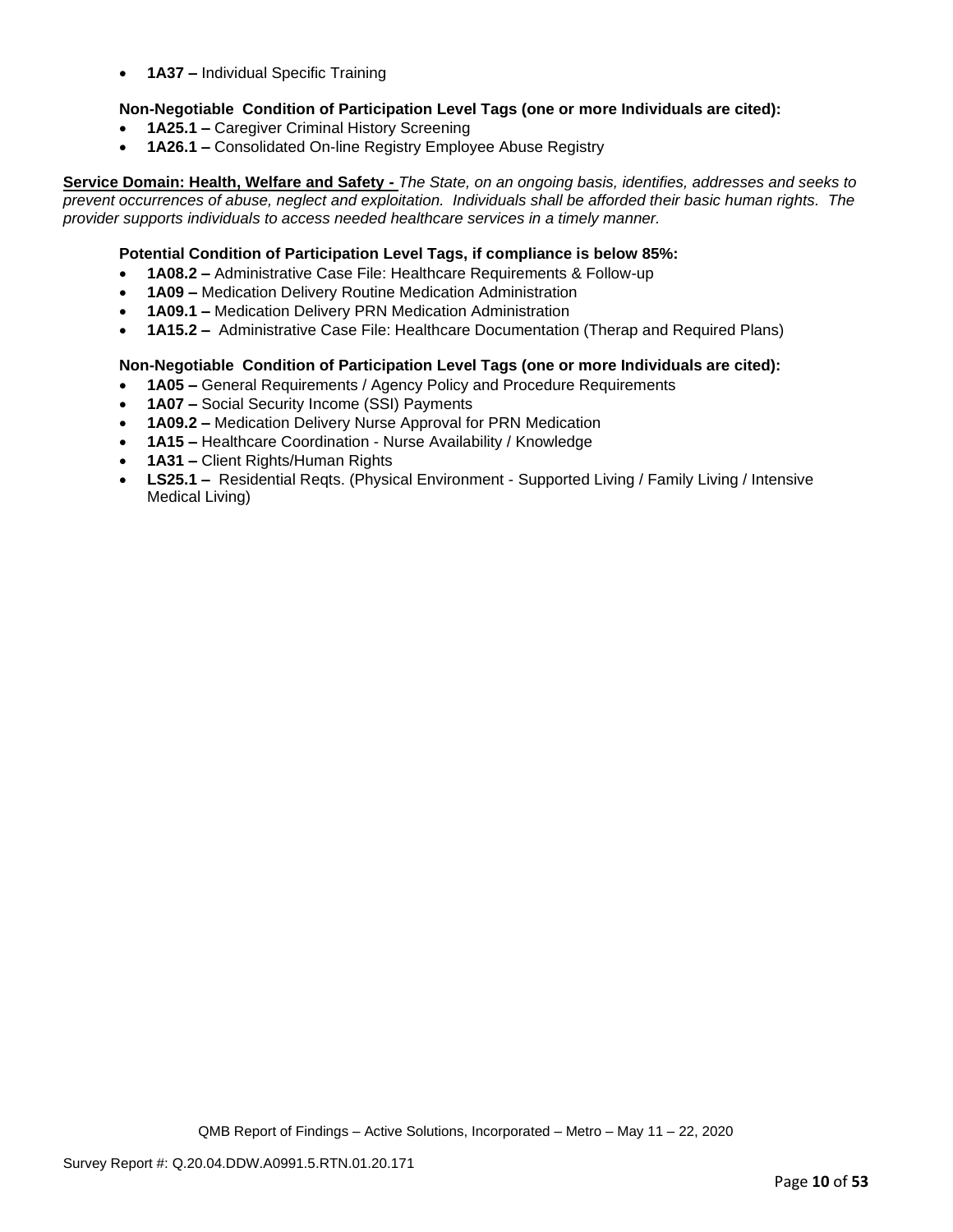### **Attachment C**

#### **Guidelines for the Provider Informal Reconsideration of Finding (IRF) Process**

#### **Introduction:**

Throughout the QMB Survey process, surveyors are openly communicating with providers. Open communication means surveyors have clarified issues and/or requested missing information before completing the review through the use of the signed/dated "Document Request," or "Administrative Needs," etc. forms. Regardless, there may still be instances where the provider disagrees with a specific finding. Providers may use the following process to informally dispute a finding.

#### **Instructions:**

- 1. The Informal Reconsideration of the Finding (IRF) request must be received in writing to the QMB Bureau Chief **within 10 business days** of receipt of the final Report of Findings **(***Note: No extensions are granted for the IRF)***.**
- 2. The written request for an IRF *must* be completed on the QMB Request for Informal Reconsideration of Finding form available on the QMB website: <https://nmhealth.org/about/dhi/cbp/irf/>
- 3. The written request for an IRF must specify in detail the request for reconsideration and why the finding is inaccurate.
- 4. The IRF request must include all supporting documentation or evidence.
- 5. If you have questions about the IRF process, email the IRF Chairperson, Valerie V. Valdez at [valerie.valdez@state.nm.us](mailto:valerie.valdez@state.nm.us) for assistance.

#### **The following limitations apply to the IRF process:**

- The written request for an IRF and all supporting evidence must be received within 10 business days.
- Findings based on evidence requested during the survey and not provided may not be subject to reconsideration.
- The supporting documentation must be new evidence not previously reviewed or requested by the survey team.
- Providers must continue to complete their Plan of Correction during the IRF process
- Providers may not request an IRF to challenge the sampling methodology.
- Providers may not request an IRF based on disagreement with the nature of the standard or regulation.
- Providers may not request an IRF to challenge the team composition.
- Providers may not request an IRF to challenge the DHI/QMB determination of compliance or the length of their DDSD provider contract.

A Provider forfeits the right to an IRF if the request is not received within 10 business days of receiving the report and/or does not include all supporting documentation or evidence to show compliance with the standards and regulations.

The IRF Committee will review the request; the Provider will be notified in writing of the ruling; no face-to-face meeting will be conducted.

When a Provider requests that a finding be reconsidered, it does not stop or delay the Plan of Correction process. **Providers must continue to complete the Plan of Correction, including the finding in dispute regardless of the IRF status.** If a finding is removed or modified, it will be noted and removed or modified from the Report of Findings. It should be noted that in some cases a Plan of Correction may be completed prior to the IRF process being completed. The provider will be notified in writing on the decisions of the IRF committee.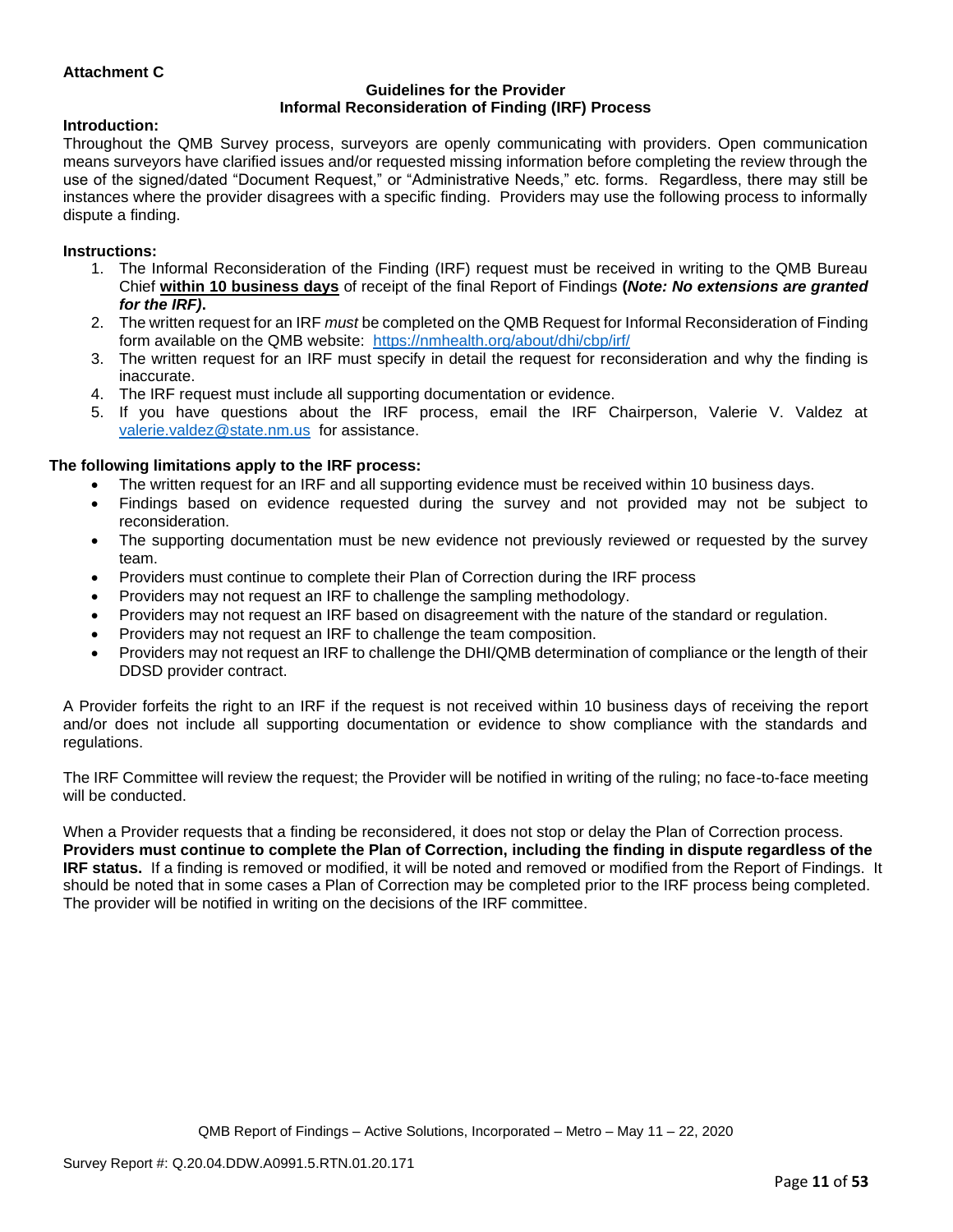### **QMB Determinations of Compliance**

### **Compliance:**

The QMB determination of *Compliance* indicates that a provider has either no deficiencies found during a survey or that no deficiencies at the Condition of Participation Level were found. The agency has obtained a level of compliance such that there is a minimal potential for harm to individuals' health and safety. To qualify for a determination of *Compliance*, the provider must have received no Conditions of Participation Level Deficiencies and have a minimal number of Individuals on the sample affected by the findings indicated in the Standards Level Tags.

#### **Partial-Compliance with Standard Level Tags:**

The QMB determination of *Partial-Compliance with Standard Level Tags* indicates that a provider is in compliance with all Condition of Participation Level deficiencies but is out of compliance with a certain percentage of Standard Level deficiencies. This partial-compliance, if not corrected, may result in a negative outcome or the potential for more than minimal harm to individuals' health and safety. There are two ways to receive a determination of Partial Compliance with Standard Level Tags:

- 1. Your Report of Findings includes 16 or fewer Standards Level Tags with between 75% and 100% of the survey sample affected in any tag.
- 2. Your Report of Findings includes 17 or more Standard Level Tags with between 50% to 74% of the survey sample affected in any tag.

### **Partial-Compliance with Standard Level Tags and Condition of Participation Level Tags:**

The QMB determination of *Partial-Compliance with Standard Level Tags and Condition of Participation Level Tags*  indicates that a provider is out of compliance with one to five (1 – 5) Condition of Participation Level Tags. This partial-compliance, if not corrected, may result in a serious negative outcome or the potential for more than minimal harm to individuals' health and safety.

#### **Non-Compliance:**

The QMB determination of *Non-Compliance* indicates a provider is significantly out of compliance with both Standard Level deficiencies and Conditions of Participation level deficiencies. This non-compliance, if not corrected, may result in a serious negative outcome or the potential for more than minimal harm to individuals' health and safety. There are three ways an agency can receive a determination of Non-Compliance:

- 1. Your Report of Findings includes 17 or more total Tags with 0 to 5 Condition of Participation Level Tags with 75% to 100% of the survey sample affected in any Condition of Participation Level tag.
- 2. Your Report of Findings includes any amount of Standard Level Tags with 6 or more Condition of Participation Level Tags.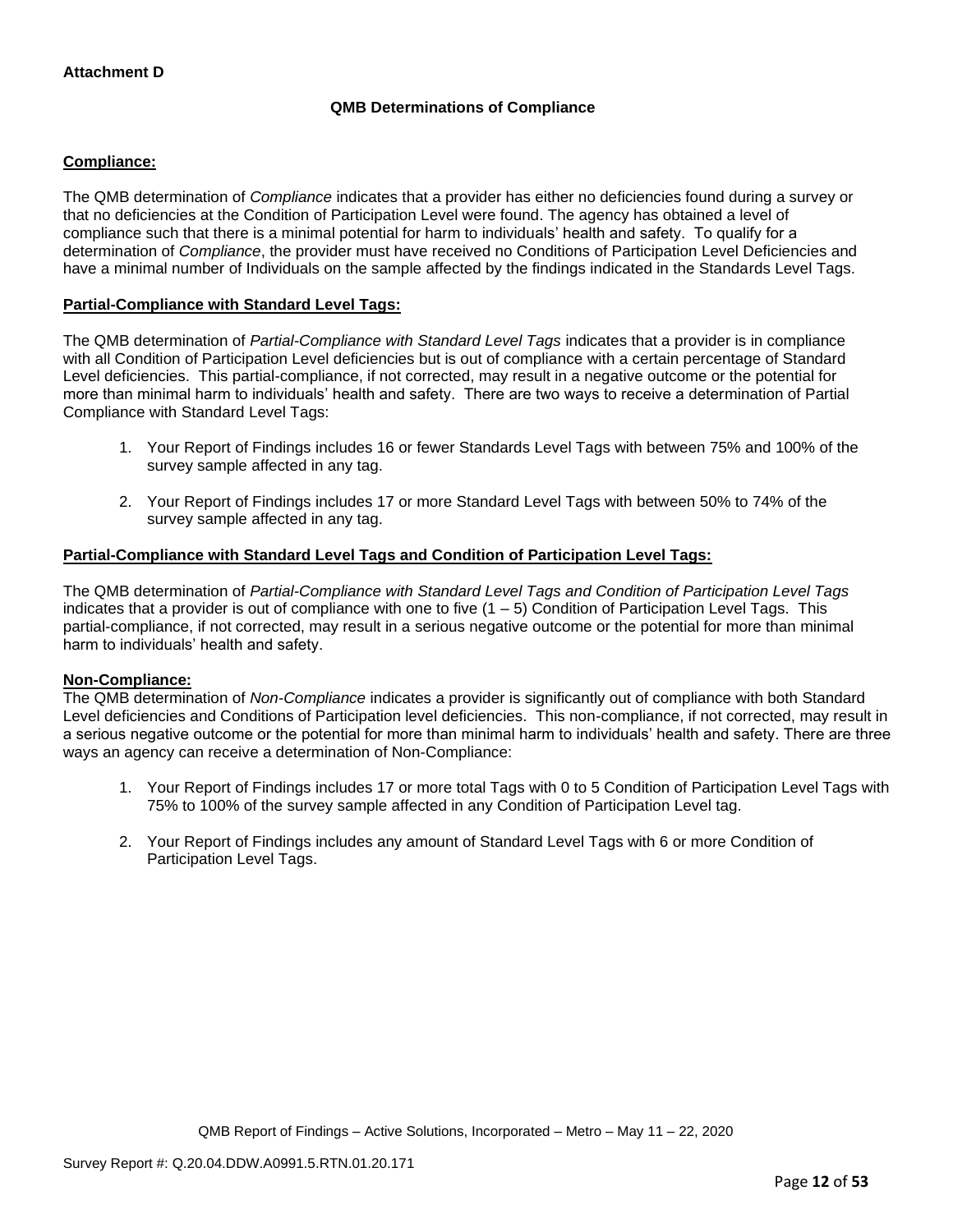| Compliance                                                                                                 | <b>Weighting</b>                                                                                                              |                                                                                                                                 |                                                                                                                          |                                                                                                                        |                                                                                                                                |                                                                                                                             |                                                                                                               |
|------------------------------------------------------------------------------------------------------------|-------------------------------------------------------------------------------------------------------------------------------|---------------------------------------------------------------------------------------------------------------------------------|--------------------------------------------------------------------------------------------------------------------------|------------------------------------------------------------------------------------------------------------------------|--------------------------------------------------------------------------------------------------------------------------------|-----------------------------------------------------------------------------------------------------------------------------|---------------------------------------------------------------------------------------------------------------|
| <b>Determination</b>                                                                                       |                                                                                                                               | LOW                                                                                                                             |                                                                                                                          | <b>MEDIUM</b>                                                                                                          |                                                                                                                                |                                                                                                                             | <b>HIGH</b>                                                                                                   |
| <b>Total Tags:</b>                                                                                         | up to 16                                                                                                                      | 17 or more                                                                                                                      | up to 16                                                                                                                 | 17 or more                                                                                                             | <b>Any Amount</b>                                                                                                              | 17 or more                                                                                                                  | <b>Any Amount</b>                                                                                             |
|                                                                                                            | and                                                                                                                           | and                                                                                                                             | and                                                                                                                      | and                                                                                                                    | And/or                                                                                                                         | and                                                                                                                         | And/or                                                                                                        |
| <b>COP Level Tags:</b>                                                                                     | 0 COP                                                                                                                         | 0 COP                                                                                                                           | 0 COP                                                                                                                    | 0 COP                                                                                                                  | 1 to 5 COP                                                                                                                     | 0 to 5 CoPs                                                                                                                 | 6 or more COP                                                                                                 |
|                                                                                                            | and                                                                                                                           | and                                                                                                                             | and                                                                                                                      | and                                                                                                                    |                                                                                                                                | and                                                                                                                         |                                                                                                               |
| Sample Affected:                                                                                           | 0 to 74%                                                                                                                      | 0 to 49%                                                                                                                        | 75 to 100%                                                                                                               | 50 to 74%                                                                                                              |                                                                                                                                | 75 to 100%                                                                                                                  |                                                                                                               |
| "Non-Compliance"                                                                                           |                                                                                                                               |                                                                                                                                 |                                                                                                                          |                                                                                                                        |                                                                                                                                | 17 or more<br><b>Total Tags with</b><br>75 to 100% of<br>the Individuals<br>in the sample<br>cited in any CoP<br>Level tag. | Any Amount of<br><b>Standard Level</b><br>Tags and 6 or<br>more Conditions<br>of Participation<br>Level Tags. |
| "Partial Compliance<br>with Standard Level<br>tags and Condition of<br><b>Participation Level</b><br>Tags" |                                                                                                                               |                                                                                                                                 |                                                                                                                          |                                                                                                                        | <b>Any Amount</b><br><b>Standard Level</b><br>Tags, plus 1 to 5<br><b>Conditions of</b><br><b>Participation Level</b><br>tags. |                                                                                                                             |                                                                                                               |
| "Partial Compliance<br>with Standard Level<br>tags"                                                        |                                                                                                                               |                                                                                                                                 | up to 16<br><b>Standard Level</b><br>Tags with 75 to<br>100% of the<br>individuals in<br>the sample cited<br>in any tag. | 17 or more<br><b>Standard Level</b><br>Tags with 50 to<br>74% of the<br>individuals in<br>the sample cited<br>any tag. |                                                                                                                                |                                                                                                                             |                                                                                                               |
| "Compliance"                                                                                               | Up to 16<br><b>Standard Level</b><br>Tags with 0 to<br><b>74% of the</b><br>individuals in<br>the sample<br>cited in any tag. | 17 or more<br><b>Standard Level</b><br>Tags with 0 to<br><b>49% of the</b><br>individuals in<br>the sample cited<br>in any tag. |                                                                                                                          |                                                                                                                        |                                                                                                                                |                                                                                                                             |                                                                                                               |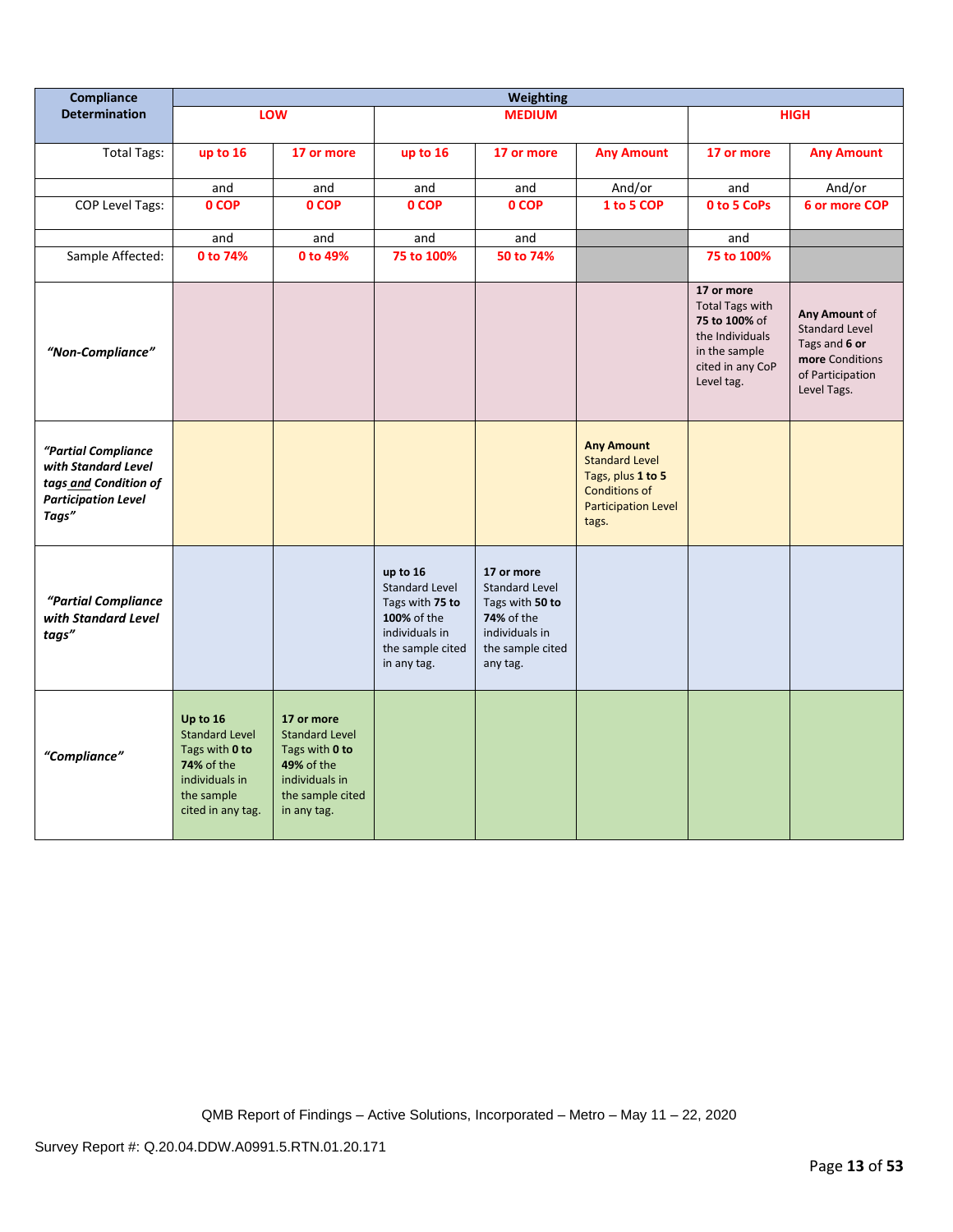### **Agency: Active Solutions, Incorporated – Metro Region** Program: Developmental Disabilities Waiver<br>Service: 2018: Family Living, Customized In 2018: Family Living, Customized In-Home Supports, Customized Community Supports, Community Integrated Employment Services Survey Type: Routine **Survey Date: May 11 - 22, 2020**

| <b>Standard of Care</b>                                                                                                                                                                                                                                                                                                                                                                                                                                                                                                                                                                                                                                                                                                                                                                                                                                                                                                                                                                                                                                                                                                                       | <b>Deficiencies</b>                                                                                                                                                                                                                                                                                                                                                                                                                                                                                                                                                                                                                                                                                                                                                                                                                                          | Agency Plan of Correction, On-going QA/QI<br>and Responsible Party                                                                                                                                                                                                                                                                                                                                                                                                                                                                                                                                                       | <b>Completion</b><br><b>Date</b> |
|-----------------------------------------------------------------------------------------------------------------------------------------------------------------------------------------------------------------------------------------------------------------------------------------------------------------------------------------------------------------------------------------------------------------------------------------------------------------------------------------------------------------------------------------------------------------------------------------------------------------------------------------------------------------------------------------------------------------------------------------------------------------------------------------------------------------------------------------------------------------------------------------------------------------------------------------------------------------------------------------------------------------------------------------------------------------------------------------------------------------------------------------------|--------------------------------------------------------------------------------------------------------------------------------------------------------------------------------------------------------------------------------------------------------------------------------------------------------------------------------------------------------------------------------------------------------------------------------------------------------------------------------------------------------------------------------------------------------------------------------------------------------------------------------------------------------------------------------------------------------------------------------------------------------------------------------------------------------------------------------------------------------------|--------------------------------------------------------------------------------------------------------------------------------------------------------------------------------------------------------------------------------------------------------------------------------------------------------------------------------------------------------------------------------------------------------------------------------------------------------------------------------------------------------------------------------------------------------------------------------------------------------------------------|----------------------------------|
|                                                                                                                                                                                                                                                                                                                                                                                                                                                                                                                                                                                                                                                                                                                                                                                                                                                                                                                                                                                                                                                                                                                                               |                                                                                                                                                                                                                                                                                                                                                                                                                                                                                                                                                                                                                                                                                                                                                                                                                                                              | Service Domain: Service Plans: ISP Implementation - Services are delivered in accordance with the service plan, including type, scope, amount, duration and                                                                                                                                                                                                                                                                                                                                                                                                                                                              |                                  |
| frequency specified in the service plan.<br>Tag #1A32.1 Administrative Case File:                                                                                                                                                                                                                                                                                                                                                                                                                                                                                                                                                                                                                                                                                                                                                                                                                                                                                                                                                                                                                                                             | <b>Standard Level Deficiency</b>                                                                                                                                                                                                                                                                                                                                                                                                                                                                                                                                                                                                                                                                                                                                                                                                                             |                                                                                                                                                                                                                                                                                                                                                                                                                                                                                                                                                                                                                          |                                  |
| <b>Individual Service Plan Implementation (Not</b>                                                                                                                                                                                                                                                                                                                                                                                                                                                                                                                                                                                                                                                                                                                                                                                                                                                                                                                                                                                                                                                                                            |                                                                                                                                                                                                                                                                                                                                                                                                                                                                                                                                                                                                                                                                                                                                                                                                                                                              |                                                                                                                                                                                                                                                                                                                                                                                                                                                                                                                                                                                                                          |                                  |
| <b>Completed at Frequency)</b><br>NMAC 7.26.5.16.C and D Development of<br>the ISP. Implementation of the ISP. The ISP<br>shall be implemented according to the<br>timelines determined by the IDT and as<br>specified in the ISP for each stated desired<br>outcomes and action plan.<br>C. The IDT shall review and discuss<br>information and recommendations with the<br>individual, with the goal of supporting the<br>individual in attaining desired outcomes. The<br>IDT develops an ISP based upon the<br>individual's personal vision statement,<br>strengths, needs, interests and preferences.<br>The ISP is a dynamic document, revised<br>periodically, as needed, and amended to<br>reflect progress towards personal goals and<br>achievements consistent with the individual's<br>future vision. This regulation is consistent with<br>standards established for individual plan<br>development as set forth by the commission on<br>the accreditation of rehabilitation facilities<br>(CARF) and/or other program accreditation<br>approved and adopted by the developmental<br>disabilities division and the department of | Based on administrative record review, the<br>Agency did not implement the ISP according to<br>the timelines determined by the IDT and as<br>specified in the ISP for each stated desired<br>outcomes and action plan for 2 of 21<br>individuals.<br>As indicated by Individuals ISP the following<br>was found with regards to the implementation<br>of ISP Outcomes:<br><b>Family Living Data Collection/Data</b><br>Tracking/Progress with regards to ISP<br><b>Outcomes:</b><br>Individual #10<br>• According to the Live Outcome; Action Step<br>for " will practice with flash cards" is to be<br>completed 2 times per month. Evidence<br>found indicated it was not being completed<br>at the required frequency as indicated in the<br>ISP for 4/2020.<br>• According to the Live Outcome; Action Step<br>for "will write a shopping list" is to be | Provider:<br><b>State your Plan of Correction for the</b><br>deficiencies cited in this tag here (How is the<br>deficiency going to be corrected? This can be<br>specific to each deficiency cited or if possible an<br>overall correction?): $\rightarrow$<br><b>Provider:</b><br><b>Enter your ongoing Quality</b><br><b>Assurance/Quality Improvement</b><br>processes as it related to this tag number<br>here (What is going to be done? How many<br>individuals is this going to affect? How often will<br>this be completed? Who is responsible? What<br>steps will be taken if issues are found?): $\rightarrow$ |                                  |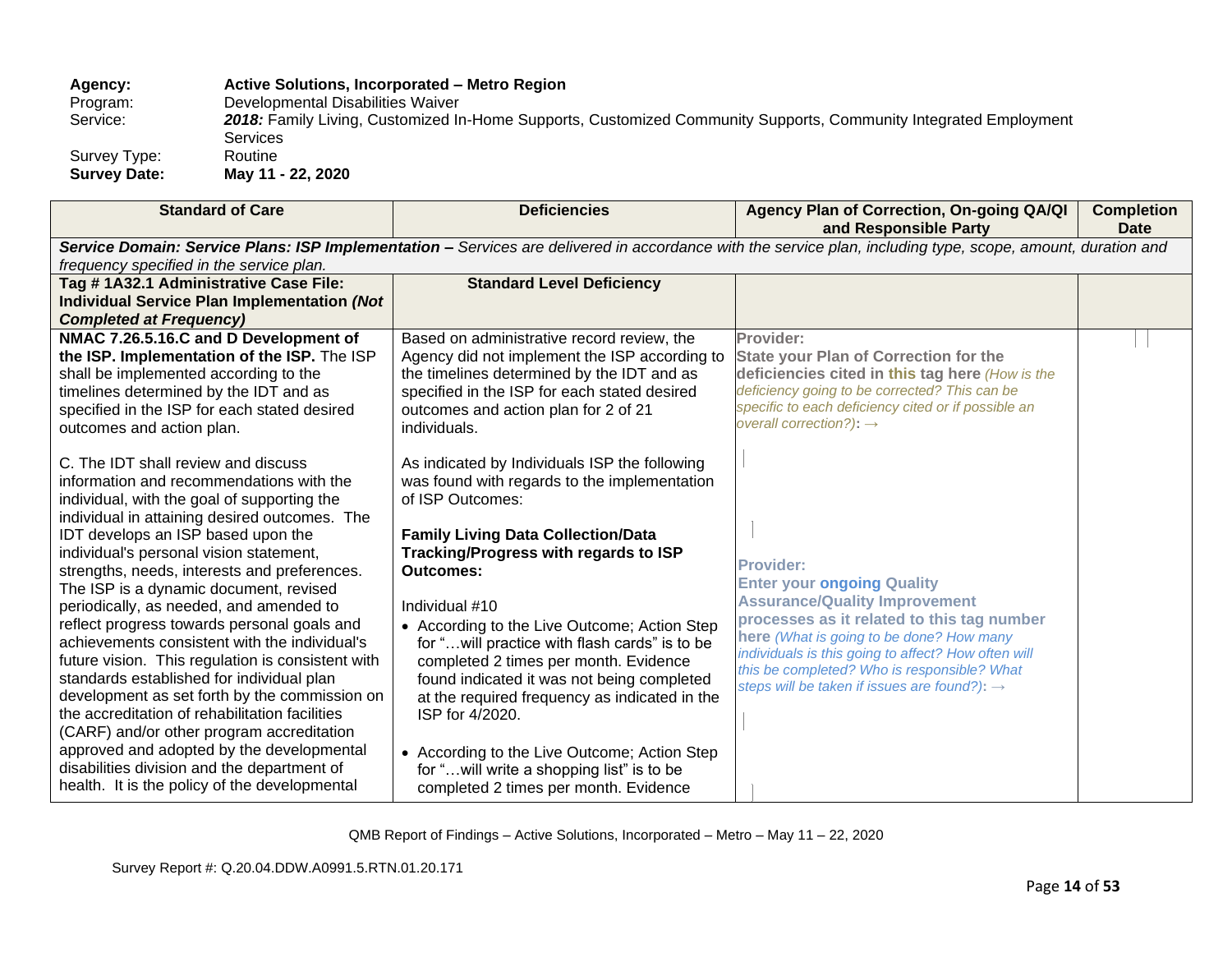| disabilities division (DDD), that to the extent<br>permitted by funding, each individual receive<br>supports and services that will assist and<br>encourage independence and productivity in<br>the community and attempt to prevent<br>regression or loss of current capabilities.<br>Services and supports include specialized<br>and/or generic services, training, education<br>and/or treatment as determined by the IDT and<br>documented in the ISP.<br>D. The intent is to provide choice and obtain<br>opportunities for individuals to live, work and<br>play with full participation in their communities.<br>The following principles provide direction and<br>purpose in planning for individuals with<br>developmental disabilities. [05/03/94; 01/15/97;<br>Recompiled 10/31/01]                                                                                                                                                                         | found indicated it was not being completed<br>at the required frequency as indicated in the<br>ISP for 4/2020.<br><b>Customized In-Home Supports Data</b><br><b>Collection/Data Tracking/Progress with</b><br>regards to ISP Outcomes:<br>Individual #18<br>• According to the Work Outcome; Action Step<br>for "Fill out a schedule" is to be completed 1<br>time per week. Evidence found indicated it<br>was not being completed at the required<br>frequency as indicated in the ISP for 4/2020. |  |
|-------------------------------------------------------------------------------------------------------------------------------------------------------------------------------------------------------------------------------------------------------------------------------------------------------------------------------------------------------------------------------------------------------------------------------------------------------------------------------------------------------------------------------------------------------------------------------------------------------------------------------------------------------------------------------------------------------------------------------------------------------------------------------------------------------------------------------------------------------------------------------------------------------------------------------------------------------------------------|------------------------------------------------------------------------------------------------------------------------------------------------------------------------------------------------------------------------------------------------------------------------------------------------------------------------------------------------------------------------------------------------------------------------------------------------------------------------------------------------------|--|
| Developmental Disabilities (DD) Waiver<br>Service Standards 2/26/2018; Re-Issue:<br>12/28/2018; Eff 1/1/2019<br>Chapter 6: Individual Service Plan (ISP)<br>6.8 ISP Implementation and Monitoring: All<br>DD Waiver Provider Agencies with a signed<br>SFOC are required to provide services as<br>detailed in the ISP. The ISP must be readily<br>accessible to Provider Agencies on the<br>approved budget. (See Chapter 20: Provider<br>Documentation and Client Records.) CMs<br>facilitate and maintain communication with the<br>person, his/her representative, other IDT<br>members, Provider Agencies, and relevant<br>parties to ensure that the person receives the<br>maximum benefit of his/her services and that<br>revisions to the ISP are made as needed. All<br>DD Waiver Provider Agencies are required to<br>cooperate with monitoring activities conducted<br>by the CM and the DOH. Provider Agencies<br>are required to respond to issues at the |                                                                                                                                                                                                                                                                                                                                                                                                                                                                                                      |  |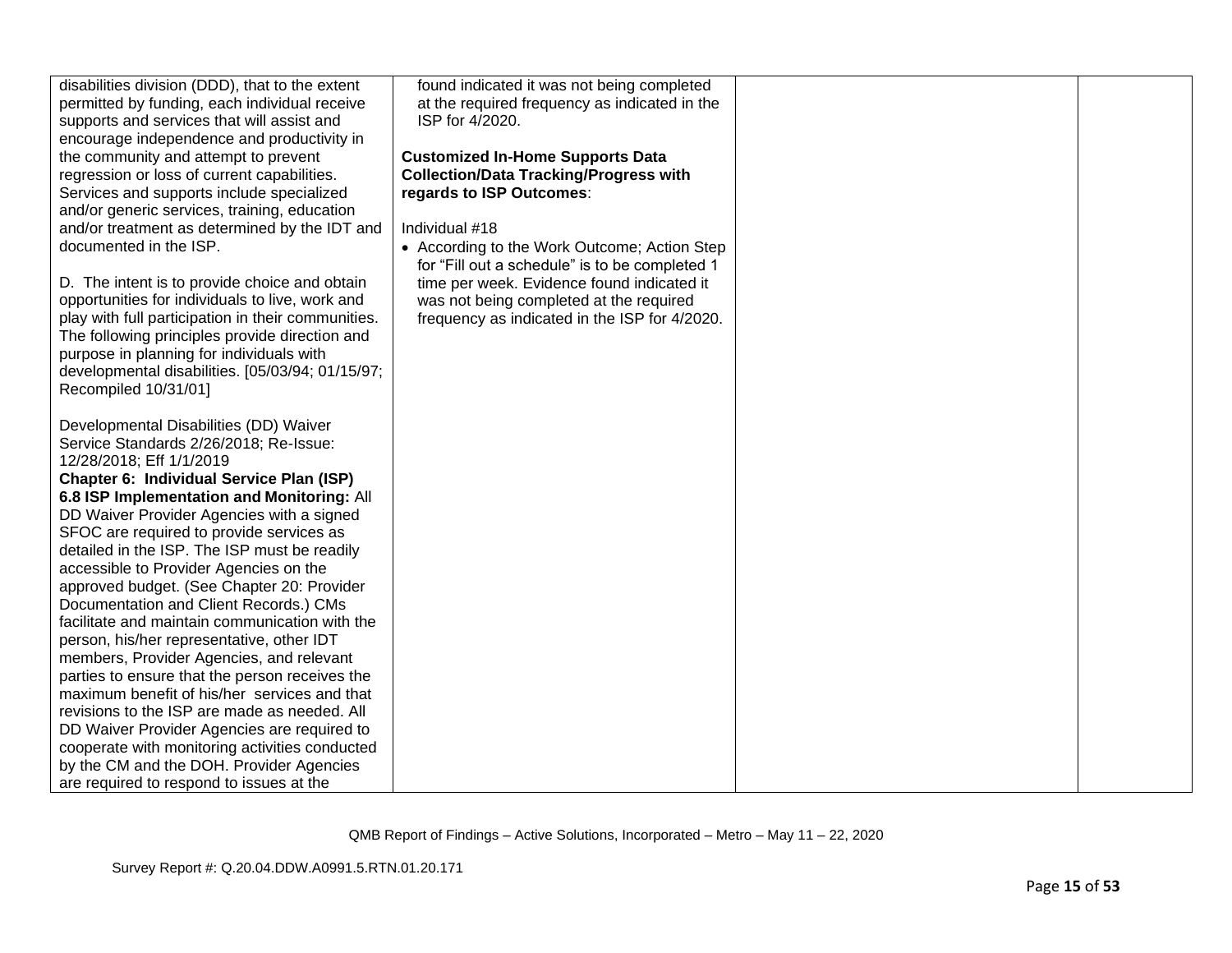| individual level and agency level as described    |  |
|---------------------------------------------------|--|
| in Chapter 16: Qualified Provider Agencies.       |  |
|                                                   |  |
| <b>Chapter 20: Provider Documentation and</b>     |  |
| <b>Client Records 20.2 Client Records</b>         |  |
| Requirements: All DD Waiver Provider              |  |
| Agencies are required to create and maintain      |  |
| individual client records. The contents of client |  |
| records vary depending on the unique needs of     |  |
| the person receiving services and the resultant   |  |
| information produced. The extent of               |  |
| documentation required for individual client      |  |
| records per service type depends on the           |  |
| location of the file, the type of service being   |  |
| provided, and the information necessary.          |  |
| DD Waiver Provider Agencies are required to       |  |
| adhere to the following:                          |  |
| Client records must contain all documents         |  |
| essential to the service being provided and       |  |
| essential to ensuring the health and safety of    |  |
| the person during the provision of the service.   |  |
| 2. Provider Agencies must have readily            |  |
| accessible records in home and community          |  |
|                                                   |  |
| settings in paper or electronic form. Secure      |  |
| access to electronic records through the          |  |
| Therap web based system using computers or        |  |
| mobile devices is acceptable.                     |  |
| 3. Provider Agencies are responsible for          |  |
| ensuring that all plans created by nurses, RDs,   |  |
| therapists or BSCs are present in all needed      |  |
| settings.                                         |  |
| Provider Agencies must maintain records<br>4.     |  |
| of all documents produced by agency               |  |
| personnel or contractors on behalf of each        |  |
| person, including any routine notes or data,      |  |
| annual assessments, semi-annual reports,          |  |
| evidence of training provided/received,           |  |
| progress notes, and any other interactions for    |  |
| which billing is generated.                       |  |
| Each Provider Agency is responsible for<br>5.     |  |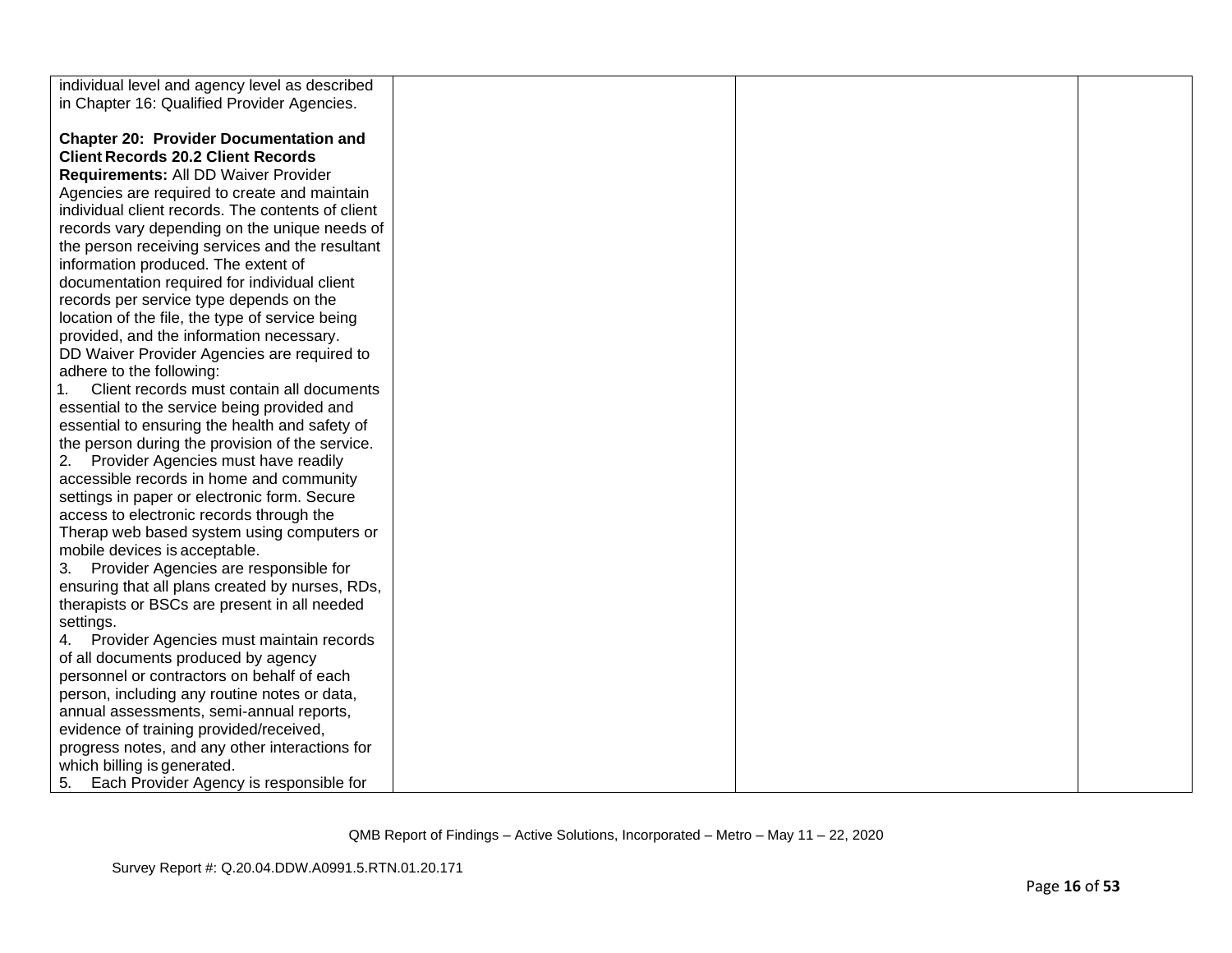| maintaining the daily or other contact notes<br>documenting the nature and frequency of<br>service delivery, as well as data tracking only<br>for the services provided by their agency.<br>The current Client File Matrix found in<br>6.<br>Appendix A Client File Matrix details the<br>minimum requirements for records to be<br>stored in agency office files, the delivery site,<br>or with DSP while providing services in the<br>community.<br>7. All records pertaining to JCMs must be<br>retained permanently and must be made<br>available to DDSD upon request, upon the<br>termination or expiration of a provider<br>agreement, or upon provider withdrawal from<br>services. |  |  |
|---------------------------------------------------------------------------------------------------------------------------------------------------------------------------------------------------------------------------------------------------------------------------------------------------------------------------------------------------------------------------------------------------------------------------------------------------------------------------------------------------------------------------------------------------------------------------------------------------------------------------------------------------------------------------------------------|--|--|
|                                                                                                                                                                                                                                                                                                                                                                                                                                                                                                                                                                                                                                                                                             |  |  |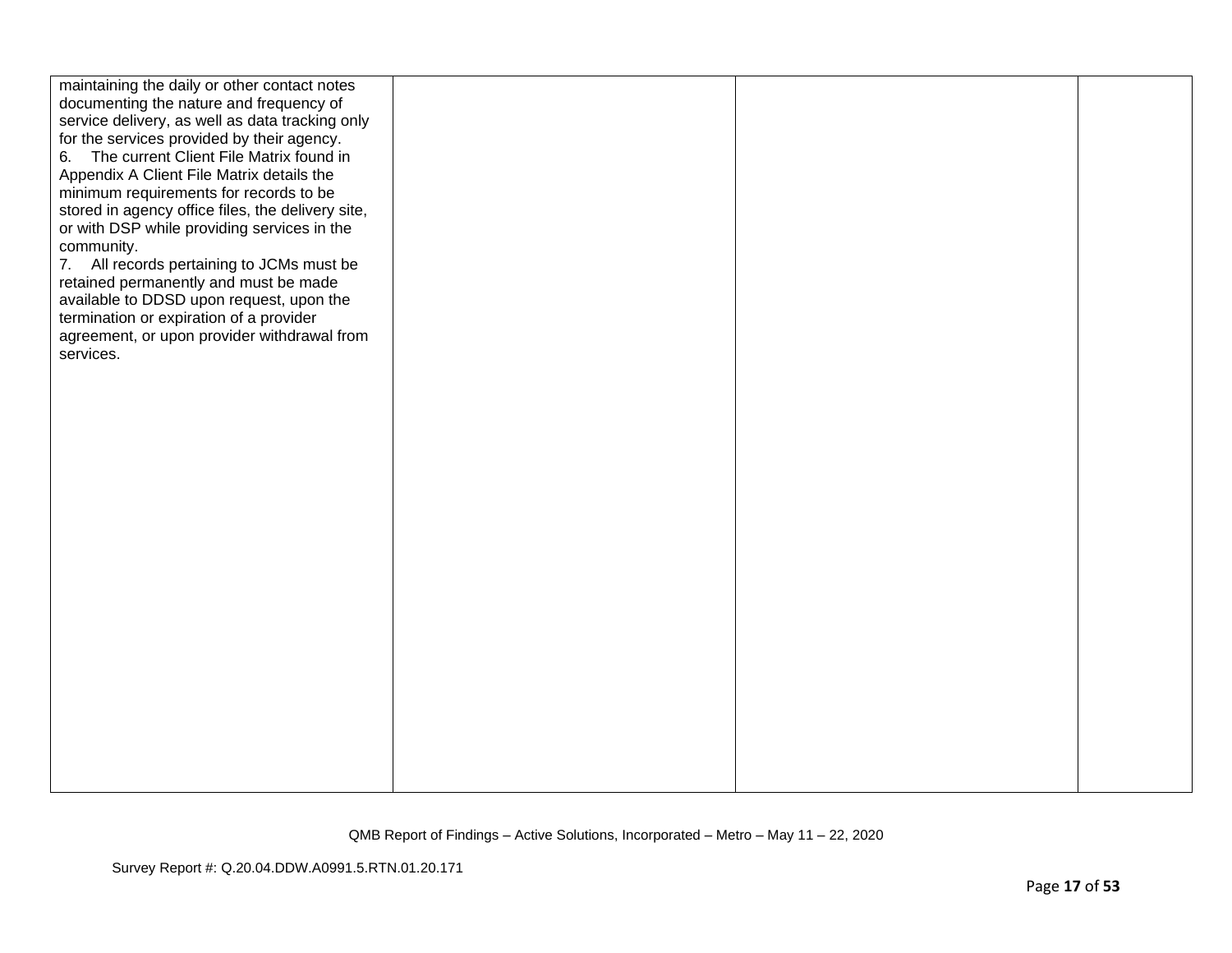| <b>Standard of Care</b>                                                                       | <b>Deficiencies</b>                                                               | Agency Plan of Correction, On-going QA/QI<br>and Responsible Party                                                                                                                                                                                                                                             | <b>Completion</b><br><b>Date</b> |
|-----------------------------------------------------------------------------------------------|-----------------------------------------------------------------------------------|----------------------------------------------------------------------------------------------------------------------------------------------------------------------------------------------------------------------------------------------------------------------------------------------------------------|----------------------------------|
|                                                                                               |                                                                                   |                                                                                                                                                                                                                                                                                                                |                                  |
|                                                                                               |                                                                                   | Service Domain: Qualified Providers - The State monitors non-licensed/non-certified providers to assure adherence to waiver requirements. The State<br>implements its policies and procedures for verifying that provider training is conducted in accordance with State requirements and the approved waiver. |                                  |
| Tag #1A22 Agency Personnel Competency                                                         | <b>Condition of Participation Level Deficiency</b>                                |                                                                                                                                                                                                                                                                                                                |                                  |
| Developmental Disabilities (DD) Waiver                                                        | After an analysis of the evidence it has been                                     | Provider:                                                                                                                                                                                                                                                                                                      |                                  |
| Service Standards 2/26/2018; Re-Issue:                                                        | determined there is a significant potential for a                                 | <b>State your Plan of Correction for the</b>                                                                                                                                                                                                                                                                   |                                  |
| 12/28/2018; Eff 1/1/2019                                                                      | negative outcome to occur.                                                        | deficiencies cited in this tag here (How is the                                                                                                                                                                                                                                                                |                                  |
| Chapter 13: Nursing Services 13.2.11                                                          |                                                                                   | deficiency going to be corrected? This can be                                                                                                                                                                                                                                                                  |                                  |
| <b>Training and Implementation of Plans:</b>                                                  | Based on interview, the Agency did not ensure                                     | specific to each deficiency cited or if possible an<br>overall correction?): $\rightarrow$                                                                                                                                                                                                                     |                                  |
| 1. RNs and LPNs are required to provide                                                       | training competencies were met for 6 of 33                                        |                                                                                                                                                                                                                                                                                                                |                                  |
| Individual Specific Training (IST) regarding                                                  | Direct Support Personnel.                                                         |                                                                                                                                                                                                                                                                                                                |                                  |
| <b>HCPs and MERPs.</b>                                                                        |                                                                                   |                                                                                                                                                                                                                                                                                                                |                                  |
| 2. The agency nurse is required to deliver and<br>document training for DSP/DSS regarding the | When DSP were asked, if the Individual had<br>a Positive Behavioral Supports Plan |                                                                                                                                                                                                                                                                                                                |                                  |
| healthcare interventions/strategies and MERPs                                                 | (PBSP), have you been trained on the PBSP                                         |                                                                                                                                                                                                                                                                                                                |                                  |
| that the DSP are responsible to implement,                                                    | and what does the plan cover, the following                                       |                                                                                                                                                                                                                                                                                                                |                                  |
| clearly indicating level of competency achieved                                               | was reported:                                                                     |                                                                                                                                                                                                                                                                                                                |                                  |
| by each trainee as described in Chapter 17.10                                                 |                                                                                   | <b>Provider:</b>                                                                                                                                                                                                                                                                                               |                                  |
| Individual-Specific Training.                                                                 | • DSP #552 stated, "Yes he does, his plan is                                      | <b>Enter your ongoing Quality</b>                                                                                                                                                                                                                                                                              |                                  |
|                                                                                               | positive but getting him to follow it is not                                      | <b>Assurance/Quality Improvement</b>                                                                                                                                                                                                                                                                           |                                  |
| <b>Chapter 17: Training Requirement</b>                                                       | easy. Someone, I don't remember who                                               | processes as it related to this tag number                                                                                                                                                                                                                                                                     |                                  |
| 17.10 Individual-Specific Training: The                                                       | trained me." According to the Individual                                          | here (What is going to be done? How many<br>individuals is this going to affect? How often will                                                                                                                                                                                                                |                                  |
| following are elements of IST: defined                                                        | Specific Training Section of the ISP the                                          | this be completed? Who is responsible? What                                                                                                                                                                                                                                                                    |                                  |
| standards of performance, curriculum tailored                                                 | Individual does not require a Positive                                            | steps will be taken if issues are found?): →                                                                                                                                                                                                                                                                   |                                  |
| to teach skills and knowledge necessary to                                                    | Behavioral Supports Plan. (Individual #17)                                        |                                                                                                                                                                                                                                                                                                                |                                  |
| meet those standards of performance, and<br>formal examination or demonstration to verify     | When DSP were asked, if they received                                             |                                                                                                                                                                                                                                                                                                                |                                  |
| standards of performance, using the                                                           | training on the Individual's Behavioral                                           |                                                                                                                                                                                                                                                                                                                |                                  |
| established DDSD training levels of                                                           | Crisis Intervention Plan (BCIP) and if so,                                        |                                                                                                                                                                                                                                                                                                                |                                  |
| awareness, knowledge, and skill.                                                              | what the plan covered, the following was                                          |                                                                                                                                                                                                                                                                                                                |                                  |
| Reaching an awareness level may be                                                            | reported:                                                                         |                                                                                                                                                                                                                                                                                                                |                                  |
| accomplished by reading plans or other                                                        |                                                                                   |                                                                                                                                                                                                                                                                                                                |                                  |
| information. The trainee is cognizant of                                                      | • DSP #552 stated, "Yes, all you do is                                            |                                                                                                                                                                                                                                                                                                                |                                  |
| information related to a person's specific                                                    | basically talk to him. The issues I've seen                                       |                                                                                                                                                                                                                                                                                                                |                                  |
| condition. Verbal or written recall of basic                                                  | him have is usually with his father, mother                                       |                                                                                                                                                                                                                                                                                                                |                                  |
| information or knowing where to access the                                                    | or his sister." According to the Individual                                       |                                                                                                                                                                                                                                                                                                                |                                  |
| information can verify awareness.                                                             | Specific Training Section of the ISP, the                                         |                                                                                                                                                                                                                                                                                                                |                                  |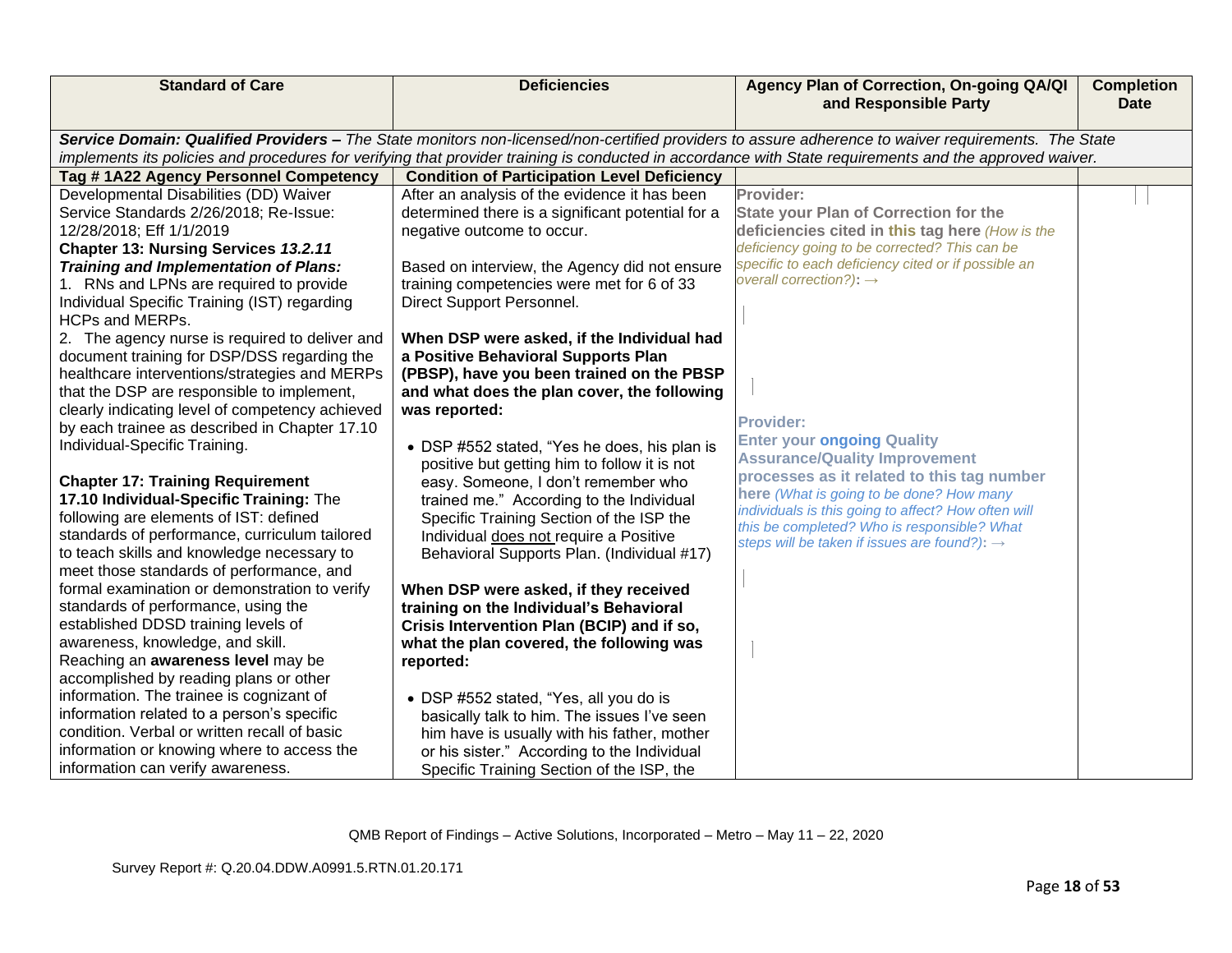| Intervention Plan. (Individual #17)<br>form of observing a plan in action, reading a<br>plan more thoroughly, or having a plan<br>described by the author or their designee.<br>When DSP were asked, if the Individual had<br>Verbal or written recall or demonstration may<br>a Comprehensive Aspiration Risk<br>Management Plan (CARMP) and where was<br>verify this level of competence.<br>Reaching a skill level involves being trained<br>it located, the following was reported:<br>by a therapist, nurse, designated or<br>experienced designated trainer. The trainer<br>• DSP #552 stated, "Yes, he does. I do not<br>shall demonstrate the techniques according to<br>know why he has this plan. I think it's<br>the plan. Then they observe and provide<br>because years ago when he was in school<br>feedback to the trainee as they implement the<br>he choked on something." As indicated by<br>techniques. This should be repeated until<br>the Individual Specific Training section of<br>competence is demonstrated. Demonstration<br>the ISP the individual does not have a<br>of skill or observed implementation of the<br><b>Comprehensive Aspiration Risk</b><br>techniques or strategies verifies skill level<br>Management Plan (CARMP). (Individual<br>competence. Trainees should be observed on<br>#17)<br>more than one occasion to ensure appropriate<br>techniques are maintained and to provide<br>When DSP were asked, if they had been<br>additional coaching/feedback.<br>trained on the Individual's Health Care<br>Individuals shall receive services from<br>Plans, the following was reported:<br>competent and qualified Provider Agency<br>personnel who must successfully complete IST<br>• DSP #552 stated, "No, I don't think so. I<br>requirements in accordance with the<br>don't see any in my book here." As<br>specifications described in the ISP of each<br>indicated by the Electronic Comprehensive<br>person supported.<br>Health Assessment Tool, the Individual<br>IST must be arranged and conducted at<br>requires Health Care Plans for Seizure<br>least annually. IST includes training on the ISP<br>Disorder and Status of Care. (Individual<br>Desired Outcomes, Action Plans, strategies,<br>#17)<br>and information about the person's preferences<br>regarding privacy, communication style, and<br>DSP #565 stated, "No, just the CARMP." As<br>routines. More frequent training may be<br>indicated by the Electronic Comprehensive<br>necessary if the annual ISP changes before the<br>Health Assessment Tool, the Individual<br>year ends.<br>requires Health Care Plans for Seizure<br>IST for therapy-related WDSI, HCPs,<br>2.<br>Disorder. (Individual #2)<br>MERPs, CARMPs, PBSA, PBSP, and BCIP,<br>must occur at least annually and more often if<br>When DSP were asked, if the Individual's<br>plans change, or if monitoring by the plan<br>had Medical Emergency Response Plans<br>author or agency finds incorrect<br>and where could they be located, the<br>implementation, when new DSP or CM are<br>following was reported: |                                         |                                              |  |
|--------------------------------------------------------------------------------------------------------------------------------------------------------------------------------------------------------------------------------------------------------------------------------------------------------------------------------------------------------------------------------------------------------------------------------------------------------------------------------------------------------------------------------------------------------------------------------------------------------------------------------------------------------------------------------------------------------------------------------------------------------------------------------------------------------------------------------------------------------------------------------------------------------------------------------------------------------------------------------------------------------------------------------------------------------------------------------------------------------------------------------------------------------------------------------------------------------------------------------------------------------------------------------------------------------------------------------------------------------------------------------------------------------------------------------------------------------------------------------------------------------------------------------------------------------------------------------------------------------------------------------------------------------------------------------------------------------------------------------------------------------------------------------------------------------------------------------------------------------------------------------------------------------------------------------------------------------------------------------------------------------------------------------------------------------------------------------------------------------------------------------------------------------------------------------------------------------------------------------------------------------------------------------------------------------------------------------------------------------------------------------------------------------------------------------------------------------------------------------------------------------------------------------------------------------------------------------------------------------------------------------------------------------------------------------------------------------------------------------------------------------------------------------------------------------------------------------------------------------------------------------------------------------------------------------------------------------------------------------------------------------------------------------------------------------------------------------------------------------------------|-----------------------------------------|----------------------------------------------|--|
|                                                                                                                                                                                                                                                                                                                                                                                                                                                                                                                                                                                                                                                                                                                                                                                                                                                                                                                                                                                                                                                                                                                                                                                                                                                                                                                                                                                                                                                                                                                                                                                                                                                                                                                                                                                                                                                                                                                                                                                                                                                                                                                                                                                                                                                                                                                                                                                                                                                                                                                                                                                                                                                                                                                                                                                                                                                                                                                                                                                                                                                                                                                    | Reaching a knowledge level may take the | individual does not have a Behavioral Crisis |  |
|                                                                                                                                                                                                                                                                                                                                                                                                                                                                                                                                                                                                                                                                                                                                                                                                                                                                                                                                                                                                                                                                                                                                                                                                                                                                                                                                                                                                                                                                                                                                                                                                                                                                                                                                                                                                                                                                                                                                                                                                                                                                                                                                                                                                                                                                                                                                                                                                                                                                                                                                                                                                                                                                                                                                                                                                                                                                                                                                                                                                                                                                                                                    |                                         |                                              |  |
|                                                                                                                                                                                                                                                                                                                                                                                                                                                                                                                                                                                                                                                                                                                                                                                                                                                                                                                                                                                                                                                                                                                                                                                                                                                                                                                                                                                                                                                                                                                                                                                                                                                                                                                                                                                                                                                                                                                                                                                                                                                                                                                                                                                                                                                                                                                                                                                                                                                                                                                                                                                                                                                                                                                                                                                                                                                                                                                                                                                                                                                                                                                    |                                         |                                              |  |
|                                                                                                                                                                                                                                                                                                                                                                                                                                                                                                                                                                                                                                                                                                                                                                                                                                                                                                                                                                                                                                                                                                                                                                                                                                                                                                                                                                                                                                                                                                                                                                                                                                                                                                                                                                                                                                                                                                                                                                                                                                                                                                                                                                                                                                                                                                                                                                                                                                                                                                                                                                                                                                                                                                                                                                                                                                                                                                                                                                                                                                                                                                                    |                                         |                                              |  |
|                                                                                                                                                                                                                                                                                                                                                                                                                                                                                                                                                                                                                                                                                                                                                                                                                                                                                                                                                                                                                                                                                                                                                                                                                                                                                                                                                                                                                                                                                                                                                                                                                                                                                                                                                                                                                                                                                                                                                                                                                                                                                                                                                                                                                                                                                                                                                                                                                                                                                                                                                                                                                                                                                                                                                                                                                                                                                                                                                                                                                                                                                                                    |                                         |                                              |  |
|                                                                                                                                                                                                                                                                                                                                                                                                                                                                                                                                                                                                                                                                                                                                                                                                                                                                                                                                                                                                                                                                                                                                                                                                                                                                                                                                                                                                                                                                                                                                                                                                                                                                                                                                                                                                                                                                                                                                                                                                                                                                                                                                                                                                                                                                                                                                                                                                                                                                                                                                                                                                                                                                                                                                                                                                                                                                                                                                                                                                                                                                                                                    |                                         |                                              |  |
|                                                                                                                                                                                                                                                                                                                                                                                                                                                                                                                                                                                                                                                                                                                                                                                                                                                                                                                                                                                                                                                                                                                                                                                                                                                                                                                                                                                                                                                                                                                                                                                                                                                                                                                                                                                                                                                                                                                                                                                                                                                                                                                                                                                                                                                                                                                                                                                                                                                                                                                                                                                                                                                                                                                                                                                                                                                                                                                                                                                                                                                                                                                    |                                         |                                              |  |
|                                                                                                                                                                                                                                                                                                                                                                                                                                                                                                                                                                                                                                                                                                                                                                                                                                                                                                                                                                                                                                                                                                                                                                                                                                                                                                                                                                                                                                                                                                                                                                                                                                                                                                                                                                                                                                                                                                                                                                                                                                                                                                                                                                                                                                                                                                                                                                                                                                                                                                                                                                                                                                                                                                                                                                                                                                                                                                                                                                                                                                                                                                                    |                                         |                                              |  |
|                                                                                                                                                                                                                                                                                                                                                                                                                                                                                                                                                                                                                                                                                                                                                                                                                                                                                                                                                                                                                                                                                                                                                                                                                                                                                                                                                                                                                                                                                                                                                                                                                                                                                                                                                                                                                                                                                                                                                                                                                                                                                                                                                                                                                                                                                                                                                                                                                                                                                                                                                                                                                                                                                                                                                                                                                                                                                                                                                                                                                                                                                                                    |                                         |                                              |  |
|                                                                                                                                                                                                                                                                                                                                                                                                                                                                                                                                                                                                                                                                                                                                                                                                                                                                                                                                                                                                                                                                                                                                                                                                                                                                                                                                                                                                                                                                                                                                                                                                                                                                                                                                                                                                                                                                                                                                                                                                                                                                                                                                                                                                                                                                                                                                                                                                                                                                                                                                                                                                                                                                                                                                                                                                                                                                                                                                                                                                                                                                                                                    |                                         |                                              |  |
|                                                                                                                                                                                                                                                                                                                                                                                                                                                                                                                                                                                                                                                                                                                                                                                                                                                                                                                                                                                                                                                                                                                                                                                                                                                                                                                                                                                                                                                                                                                                                                                                                                                                                                                                                                                                                                                                                                                                                                                                                                                                                                                                                                                                                                                                                                                                                                                                                                                                                                                                                                                                                                                                                                                                                                                                                                                                                                                                                                                                                                                                                                                    |                                         |                                              |  |
|                                                                                                                                                                                                                                                                                                                                                                                                                                                                                                                                                                                                                                                                                                                                                                                                                                                                                                                                                                                                                                                                                                                                                                                                                                                                                                                                                                                                                                                                                                                                                                                                                                                                                                                                                                                                                                                                                                                                                                                                                                                                                                                                                                                                                                                                                                                                                                                                                                                                                                                                                                                                                                                                                                                                                                                                                                                                                                                                                                                                                                                                                                                    |                                         |                                              |  |
|                                                                                                                                                                                                                                                                                                                                                                                                                                                                                                                                                                                                                                                                                                                                                                                                                                                                                                                                                                                                                                                                                                                                                                                                                                                                                                                                                                                                                                                                                                                                                                                                                                                                                                                                                                                                                                                                                                                                                                                                                                                                                                                                                                                                                                                                                                                                                                                                                                                                                                                                                                                                                                                                                                                                                                                                                                                                                                                                                                                                                                                                                                                    |                                         |                                              |  |
|                                                                                                                                                                                                                                                                                                                                                                                                                                                                                                                                                                                                                                                                                                                                                                                                                                                                                                                                                                                                                                                                                                                                                                                                                                                                                                                                                                                                                                                                                                                                                                                                                                                                                                                                                                                                                                                                                                                                                                                                                                                                                                                                                                                                                                                                                                                                                                                                                                                                                                                                                                                                                                                                                                                                                                                                                                                                                                                                                                                                                                                                                                                    |                                         |                                              |  |
|                                                                                                                                                                                                                                                                                                                                                                                                                                                                                                                                                                                                                                                                                                                                                                                                                                                                                                                                                                                                                                                                                                                                                                                                                                                                                                                                                                                                                                                                                                                                                                                                                                                                                                                                                                                                                                                                                                                                                                                                                                                                                                                                                                                                                                                                                                                                                                                                                                                                                                                                                                                                                                                                                                                                                                                                                                                                                                                                                                                                                                                                                                                    |                                         |                                              |  |
|                                                                                                                                                                                                                                                                                                                                                                                                                                                                                                                                                                                                                                                                                                                                                                                                                                                                                                                                                                                                                                                                                                                                                                                                                                                                                                                                                                                                                                                                                                                                                                                                                                                                                                                                                                                                                                                                                                                                                                                                                                                                                                                                                                                                                                                                                                                                                                                                                                                                                                                                                                                                                                                                                                                                                                                                                                                                                                                                                                                                                                                                                                                    |                                         |                                              |  |
|                                                                                                                                                                                                                                                                                                                                                                                                                                                                                                                                                                                                                                                                                                                                                                                                                                                                                                                                                                                                                                                                                                                                                                                                                                                                                                                                                                                                                                                                                                                                                                                                                                                                                                                                                                                                                                                                                                                                                                                                                                                                                                                                                                                                                                                                                                                                                                                                                                                                                                                                                                                                                                                                                                                                                                                                                                                                                                                                                                                                                                                                                                                    |                                         |                                              |  |
|                                                                                                                                                                                                                                                                                                                                                                                                                                                                                                                                                                                                                                                                                                                                                                                                                                                                                                                                                                                                                                                                                                                                                                                                                                                                                                                                                                                                                                                                                                                                                                                                                                                                                                                                                                                                                                                                                                                                                                                                                                                                                                                                                                                                                                                                                                                                                                                                                                                                                                                                                                                                                                                                                                                                                                                                                                                                                                                                                                                                                                                                                                                    |                                         |                                              |  |
|                                                                                                                                                                                                                                                                                                                                                                                                                                                                                                                                                                                                                                                                                                                                                                                                                                                                                                                                                                                                                                                                                                                                                                                                                                                                                                                                                                                                                                                                                                                                                                                                                                                                                                                                                                                                                                                                                                                                                                                                                                                                                                                                                                                                                                                                                                                                                                                                                                                                                                                                                                                                                                                                                                                                                                                                                                                                                                                                                                                                                                                                                                                    |                                         |                                              |  |
|                                                                                                                                                                                                                                                                                                                                                                                                                                                                                                                                                                                                                                                                                                                                                                                                                                                                                                                                                                                                                                                                                                                                                                                                                                                                                                                                                                                                                                                                                                                                                                                                                                                                                                                                                                                                                                                                                                                                                                                                                                                                                                                                                                                                                                                                                                                                                                                                                                                                                                                                                                                                                                                                                                                                                                                                                                                                                                                                                                                                                                                                                                                    |                                         |                                              |  |
|                                                                                                                                                                                                                                                                                                                                                                                                                                                                                                                                                                                                                                                                                                                                                                                                                                                                                                                                                                                                                                                                                                                                                                                                                                                                                                                                                                                                                                                                                                                                                                                                                                                                                                                                                                                                                                                                                                                                                                                                                                                                                                                                                                                                                                                                                                                                                                                                                                                                                                                                                                                                                                                                                                                                                                                                                                                                                                                                                                                                                                                                                                                    |                                         |                                              |  |
|                                                                                                                                                                                                                                                                                                                                                                                                                                                                                                                                                                                                                                                                                                                                                                                                                                                                                                                                                                                                                                                                                                                                                                                                                                                                                                                                                                                                                                                                                                                                                                                                                                                                                                                                                                                                                                                                                                                                                                                                                                                                                                                                                                                                                                                                                                                                                                                                                                                                                                                                                                                                                                                                                                                                                                                                                                                                                                                                                                                                                                                                                                                    |                                         |                                              |  |
|                                                                                                                                                                                                                                                                                                                                                                                                                                                                                                                                                                                                                                                                                                                                                                                                                                                                                                                                                                                                                                                                                                                                                                                                                                                                                                                                                                                                                                                                                                                                                                                                                                                                                                                                                                                                                                                                                                                                                                                                                                                                                                                                                                                                                                                                                                                                                                                                                                                                                                                                                                                                                                                                                                                                                                                                                                                                                                                                                                                                                                                                                                                    |                                         |                                              |  |
|                                                                                                                                                                                                                                                                                                                                                                                                                                                                                                                                                                                                                                                                                                                                                                                                                                                                                                                                                                                                                                                                                                                                                                                                                                                                                                                                                                                                                                                                                                                                                                                                                                                                                                                                                                                                                                                                                                                                                                                                                                                                                                                                                                                                                                                                                                                                                                                                                                                                                                                                                                                                                                                                                                                                                                                                                                                                                                                                                                                                                                                                                                                    |                                         |                                              |  |
|                                                                                                                                                                                                                                                                                                                                                                                                                                                                                                                                                                                                                                                                                                                                                                                                                                                                                                                                                                                                                                                                                                                                                                                                                                                                                                                                                                                                                                                                                                                                                                                                                                                                                                                                                                                                                                                                                                                                                                                                                                                                                                                                                                                                                                                                                                                                                                                                                                                                                                                                                                                                                                                                                                                                                                                                                                                                                                                                                                                                                                                                                                                    |                                         |                                              |  |
|                                                                                                                                                                                                                                                                                                                                                                                                                                                                                                                                                                                                                                                                                                                                                                                                                                                                                                                                                                                                                                                                                                                                                                                                                                                                                                                                                                                                                                                                                                                                                                                                                                                                                                                                                                                                                                                                                                                                                                                                                                                                                                                                                                                                                                                                                                                                                                                                                                                                                                                                                                                                                                                                                                                                                                                                                                                                                                                                                                                                                                                                                                                    |                                         |                                              |  |
|                                                                                                                                                                                                                                                                                                                                                                                                                                                                                                                                                                                                                                                                                                                                                                                                                                                                                                                                                                                                                                                                                                                                                                                                                                                                                                                                                                                                                                                                                                                                                                                                                                                                                                                                                                                                                                                                                                                                                                                                                                                                                                                                                                                                                                                                                                                                                                                                                                                                                                                                                                                                                                                                                                                                                                                                                                                                                                                                                                                                                                                                                                                    |                                         |                                              |  |
|                                                                                                                                                                                                                                                                                                                                                                                                                                                                                                                                                                                                                                                                                                                                                                                                                                                                                                                                                                                                                                                                                                                                                                                                                                                                                                                                                                                                                                                                                                                                                                                                                                                                                                                                                                                                                                                                                                                                                                                                                                                                                                                                                                                                                                                                                                                                                                                                                                                                                                                                                                                                                                                                                                                                                                                                                                                                                                                                                                                                                                                                                                                    |                                         |                                              |  |
|                                                                                                                                                                                                                                                                                                                                                                                                                                                                                                                                                                                                                                                                                                                                                                                                                                                                                                                                                                                                                                                                                                                                                                                                                                                                                                                                                                                                                                                                                                                                                                                                                                                                                                                                                                                                                                                                                                                                                                                                                                                                                                                                                                                                                                                                                                                                                                                                                                                                                                                                                                                                                                                                                                                                                                                                                                                                                                                                                                                                                                                                                                                    |                                         |                                              |  |
|                                                                                                                                                                                                                                                                                                                                                                                                                                                                                                                                                                                                                                                                                                                                                                                                                                                                                                                                                                                                                                                                                                                                                                                                                                                                                                                                                                                                                                                                                                                                                                                                                                                                                                                                                                                                                                                                                                                                                                                                                                                                                                                                                                                                                                                                                                                                                                                                                                                                                                                                                                                                                                                                                                                                                                                                                                                                                                                                                                                                                                                                                                                    |                                         |                                              |  |
|                                                                                                                                                                                                                                                                                                                                                                                                                                                                                                                                                                                                                                                                                                                                                                                                                                                                                                                                                                                                                                                                                                                                                                                                                                                                                                                                                                                                                                                                                                                                                                                                                                                                                                                                                                                                                                                                                                                                                                                                                                                                                                                                                                                                                                                                                                                                                                                                                                                                                                                                                                                                                                                                                                                                                                                                                                                                                                                                                                                                                                                                                                                    |                                         |                                              |  |
|                                                                                                                                                                                                                                                                                                                                                                                                                                                                                                                                                                                                                                                                                                                                                                                                                                                                                                                                                                                                                                                                                                                                                                                                                                                                                                                                                                                                                                                                                                                                                                                                                                                                                                                                                                                                                                                                                                                                                                                                                                                                                                                                                                                                                                                                                                                                                                                                                                                                                                                                                                                                                                                                                                                                                                                                                                                                                                                                                                                                                                                                                                                    |                                         |                                              |  |
|                                                                                                                                                                                                                                                                                                                                                                                                                                                                                                                                                                                                                                                                                                                                                                                                                                                                                                                                                                                                                                                                                                                                                                                                                                                                                                                                                                                                                                                                                                                                                                                                                                                                                                                                                                                                                                                                                                                                                                                                                                                                                                                                                                                                                                                                                                                                                                                                                                                                                                                                                                                                                                                                                                                                                                                                                                                                                                                                                                                                                                                                                                                    |                                         |                                              |  |
|                                                                                                                                                                                                                                                                                                                                                                                                                                                                                                                                                                                                                                                                                                                                                                                                                                                                                                                                                                                                                                                                                                                                                                                                                                                                                                                                                                                                                                                                                                                                                                                                                                                                                                                                                                                                                                                                                                                                                                                                                                                                                                                                                                                                                                                                                                                                                                                                                                                                                                                                                                                                                                                                                                                                                                                                                                                                                                                                                                                                                                                                                                                    |                                         |                                              |  |
|                                                                                                                                                                                                                                                                                                                                                                                                                                                                                                                                                                                                                                                                                                                                                                                                                                                                                                                                                                                                                                                                                                                                                                                                                                                                                                                                                                                                                                                                                                                                                                                                                                                                                                                                                                                                                                                                                                                                                                                                                                                                                                                                                                                                                                                                                                                                                                                                                                                                                                                                                                                                                                                                                                                                                                                                                                                                                                                                                                                                                                                                                                                    |                                         |                                              |  |
|                                                                                                                                                                                                                                                                                                                                                                                                                                                                                                                                                                                                                                                                                                                                                                                                                                                                                                                                                                                                                                                                                                                                                                                                                                                                                                                                                                                                                                                                                                                                                                                                                                                                                                                                                                                                                                                                                                                                                                                                                                                                                                                                                                                                                                                                                                                                                                                                                                                                                                                                                                                                                                                                                                                                                                                                                                                                                                                                                                                                                                                                                                                    |                                         |                                              |  |
|                                                                                                                                                                                                                                                                                                                                                                                                                                                                                                                                                                                                                                                                                                                                                                                                                                                                                                                                                                                                                                                                                                                                                                                                                                                                                                                                                                                                                                                                                                                                                                                                                                                                                                                                                                                                                                                                                                                                                                                                                                                                                                                                                                                                                                                                                                                                                                                                                                                                                                                                                                                                                                                                                                                                                                                                                                                                                                                                                                                                                                                                                                                    |                                         |                                              |  |
|                                                                                                                                                                                                                                                                                                                                                                                                                                                                                                                                                                                                                                                                                                                                                                                                                                                                                                                                                                                                                                                                                                                                                                                                                                                                                                                                                                                                                                                                                                                                                                                                                                                                                                                                                                                                                                                                                                                                                                                                                                                                                                                                                                                                                                                                                                                                                                                                                                                                                                                                                                                                                                                                                                                                                                                                                                                                                                                                                                                                                                                                                                                    |                                         |                                              |  |
|                                                                                                                                                                                                                                                                                                                                                                                                                                                                                                                                                                                                                                                                                                                                                                                                                                                                                                                                                                                                                                                                                                                                                                                                                                                                                                                                                                                                                                                                                                                                                                                                                                                                                                                                                                                                                                                                                                                                                                                                                                                                                                                                                                                                                                                                                                                                                                                                                                                                                                                                                                                                                                                                                                                                                                                                                                                                                                                                                                                                                                                                                                                    |                                         |                                              |  |
|                                                                                                                                                                                                                                                                                                                                                                                                                                                                                                                                                                                                                                                                                                                                                                                                                                                                                                                                                                                                                                                                                                                                                                                                                                                                                                                                                                                                                                                                                                                                                                                                                                                                                                                                                                                                                                                                                                                                                                                                                                                                                                                                                                                                                                                                                                                                                                                                                                                                                                                                                                                                                                                                                                                                                                                                                                                                                                                                                                                                                                                                                                                    |                                         |                                              |  |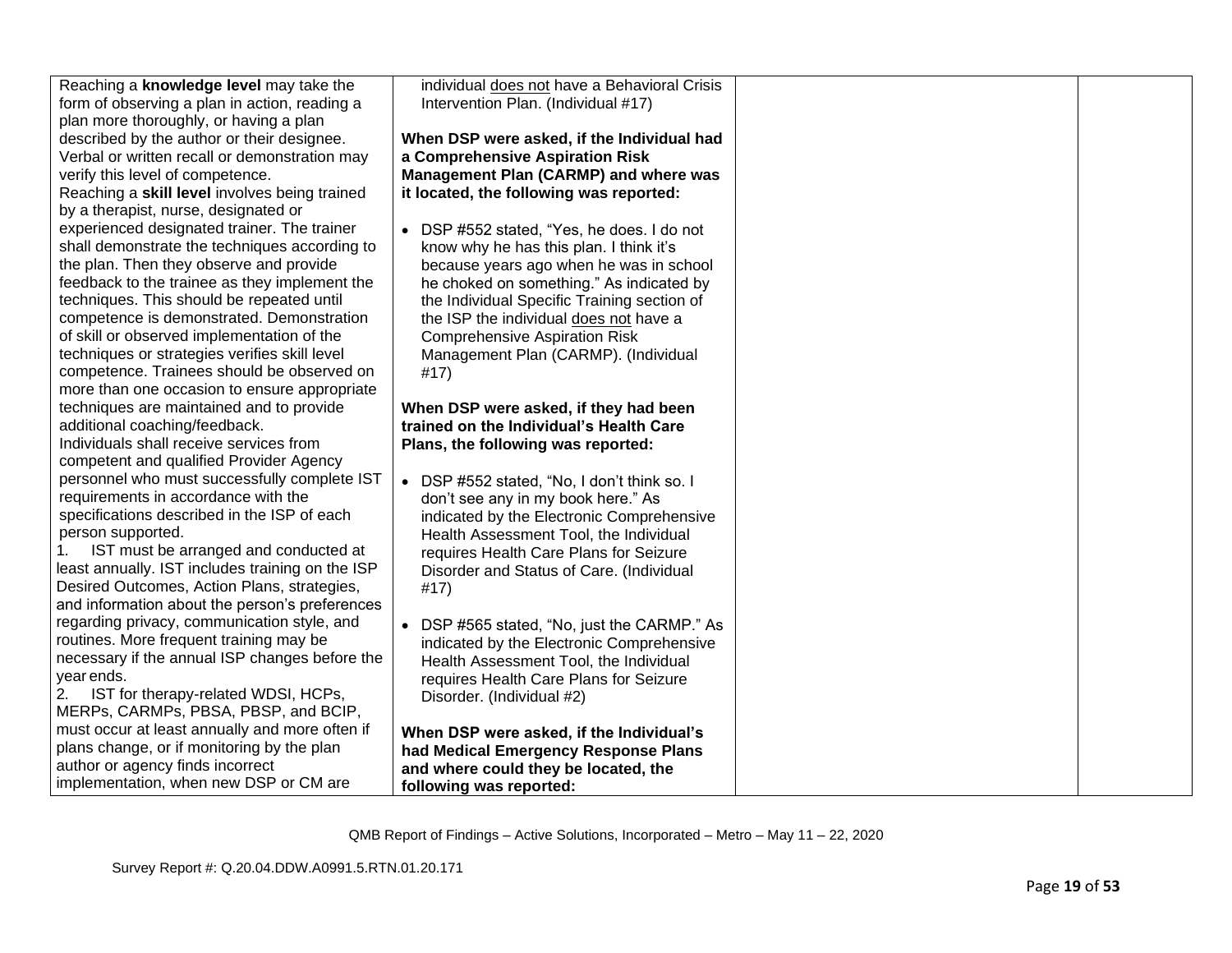| assigned to work with a person, or when an<br>existing DSP or CM requires a refresher.<br>3. The competency level of the training is<br>based on the IST section of the ISP.<br>4. The person should be present for and<br>involved in IST whenever possible.<br>5. Provider Agencies are responsible for<br>tracking of IST requirements.<br>6. Provider Agencies must arrange and<br>ensure that DSP's are trained on the contents<br>of the plans in accordance with timelines<br>indicated in the Individual-Specific Training<br>Requirements: Support Plans section of the<br>ISP and notify the plan authors when new DSP<br>are hired to arrange for trainings.<br>7. If a therapist, BSC, nurse, or other author of<br>a plan, healthcare or otherwise, chooses to<br>designate a trainer, that person is still<br>responsible for providing the curriculum to the<br>designated trainer. The author of the plan is<br>also responsible for ensuring the designated<br>trainer is verifying competency in alignment<br>with their curriculum, doing periodic quality<br>assurance checks with their designated trainer,<br>and re-certifying the designated trainer at least<br>annually and/or when there is a change to a<br>person's plan. | DSP #552 stated, "Yes, I have been trained<br>on that, aspiration is all. I have them here in<br>my book that I carry around with me all the<br>time." As indicated by the Electronic<br>Comprehensive Health Assessment Tool,<br>the Individual requires Medical Emergency<br>Response Plans for Seizure Disorder.<br>(Individual #17)<br>DSP #565 stated, "No, I just call the nurse<br>$\bullet$<br>and tell his mom if there is a problem." As<br>indicated by the Electronic Comprehensive<br>Health Assessment Tool, the Individual<br>requires Medical Emergency Response<br>Plans for Seizure Disorder. (Individual #2)<br>When DSP were asked, if the Individual had<br>any food and / or medication allergies that<br>could be potentially life threatening, the<br>following was reported:<br>• DSP #551 stated, "I don't know of any<br>allergies." As indicated by the e-CHAT<br>Summary the individual is allergic to<br>Augmentin, Haldol, and Thorazine.<br>(Individual #3)<br>DSP #574 stated, "No, I don't know of any."<br>As indicated by the e-CHAT Summary the<br>individual is allergic to Augmentin.<br>(Individual #13)<br>When DSP were asked, if the Individual is<br>diagnosed with Aspiration, as well as a<br>series of questions specific to the DSP's<br>knowledge of Aspiration, the following was<br>reported: |  |
|--------------------------------------------------------------------------------------------------------------------------------------------------------------------------------------------------------------------------------------------------------------------------------------------------------------------------------------------------------------------------------------------------------------------------------------------------------------------------------------------------------------------------------------------------------------------------------------------------------------------------------------------------------------------------------------------------------------------------------------------------------------------------------------------------------------------------------------------------------------------------------------------------------------------------------------------------------------------------------------------------------------------------------------------------------------------------------------------------------------------------------------------------------------------------------------------------------------------------------------------------------|--------------------------------------------------------------------------------------------------------------------------------------------------------------------------------------------------------------------------------------------------------------------------------------------------------------------------------------------------------------------------------------------------------------------------------------------------------------------------------------------------------------------------------------------------------------------------------------------------------------------------------------------------------------------------------------------------------------------------------------------------------------------------------------------------------------------------------------------------------------------------------------------------------------------------------------------------------------------------------------------------------------------------------------------------------------------------------------------------------------------------------------------------------------------------------------------------------------------------------------------------------------------------------------------------------------------------------------------------|--|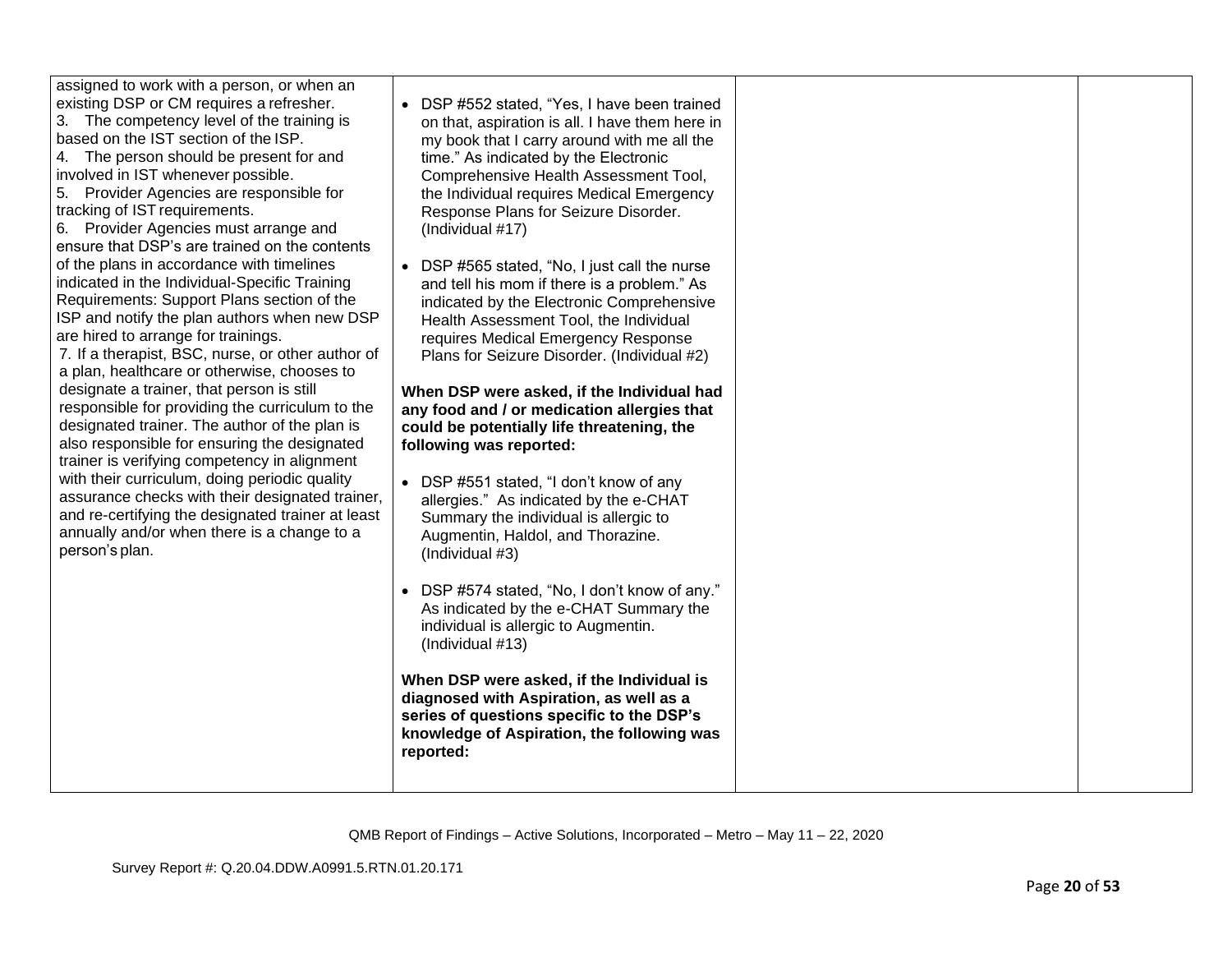| • DSP #552 stated, "Yes, he has aspiration."<br>Per the Electronic Comprehensive Health<br>Assessment Tool indicates the Individual is<br>not diagnosed with Aspiration. (Individual<br>#17)<br>When DSP were asked, if the Individual had            |  |
|-------------------------------------------------------------------------------------------------------------------------------------------------------------------------------------------------------------------------------------------------------|--|
| Seizure Disorder, as well as a series of<br>questions specific to the DSP's knowledge<br>of the Seizure Disorder, the following was<br>reported:                                                                                                      |  |
| • DSP #552 stated, "No, nothing like that." As<br>indicated by the Electronic Comprehensive<br>Health Assessment Tool, the Individual<br>requires a Health Care Plan and Medical<br>Emergency Response Plan for Seizure<br>Disorder. (Individual #17) |  |
| <b>When Direct Support Personnel were</b><br>asked, what State Agency do you report<br>suspected Abuse, Neglect or Exploitation,<br>the following was reported:                                                                                       |  |
| • DSP #552 stated, "I talk to my manager and<br>they handle it. I don't know exactly what<br>agency it is reported to at the state." Staff<br>was not able to identify the State Agency as<br>Division of Health Improvement.                         |  |
| • DSP #567 stated, "I call ASI and they help<br>me, it's their job to handle it." Staff was not<br>able to identify the State Agency as Division<br>of Health Improvement.                                                                            |  |
| • DSP #581 stated, "Contact my superior at<br>ASI." Staff was not able to identify the State<br>Agency as Division of Health Improvement.                                                                                                             |  |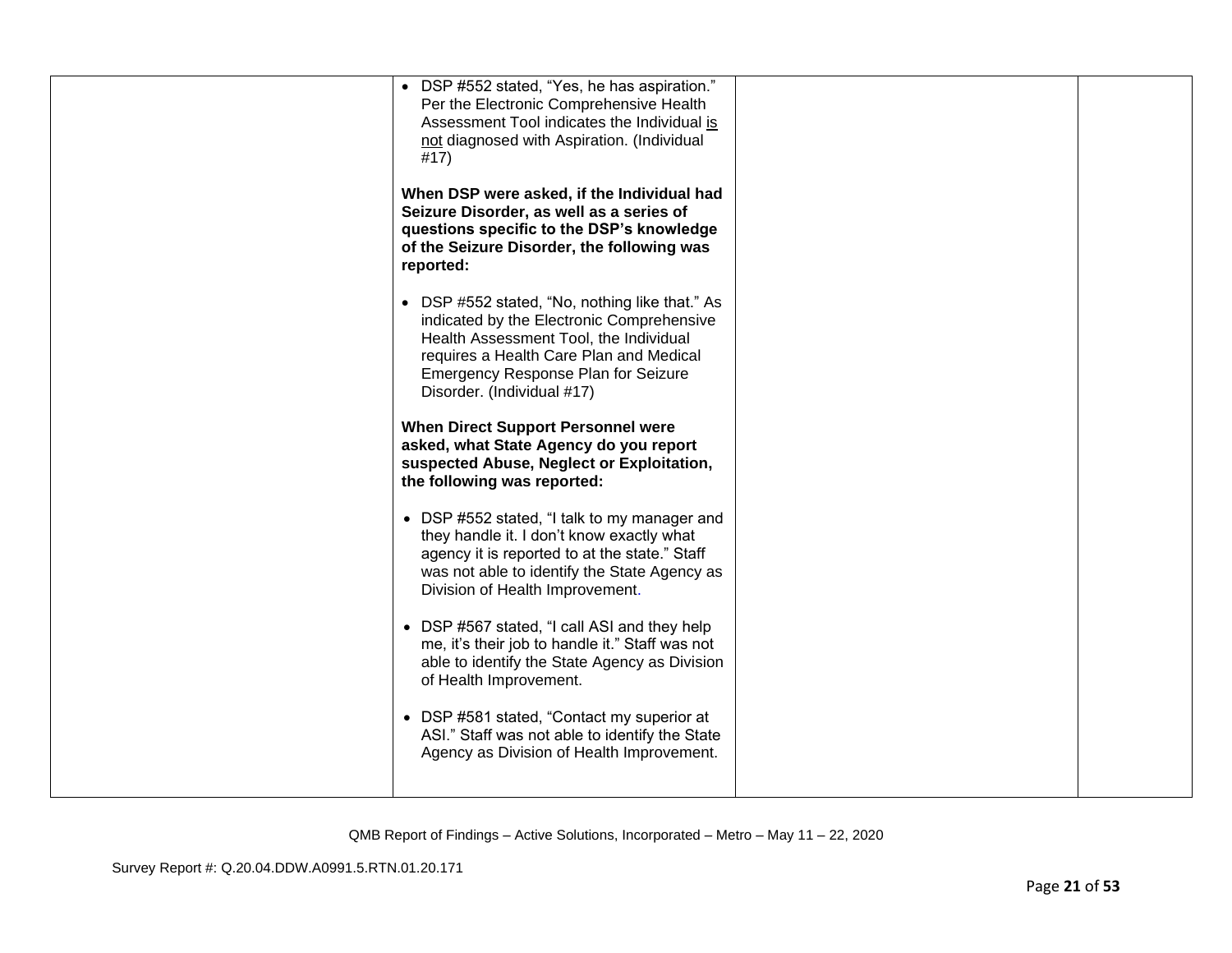| Tag #1A43.1 General Events Reporting:                                                          | <b>Standard Level Deficiency</b>                 |                                                          |  |
|------------------------------------------------------------------------------------------------|--------------------------------------------------|----------------------------------------------------------|--|
| <b>Individual Reporting</b>                                                                    |                                                  |                                                          |  |
| Developmental Disabilities (DD) Waiver                                                         | Based on record review, the Agency did not       | Provider:                                                |  |
| Service Standards 2/26/2018; Re-Issue:                                                         | follow the General Events Reporting              | <b>State your Plan of Correction for the</b>             |  |
| 12/28/2018; Eff 1/1/2019                                                                       | requirements as indicated by the policy for 6 of | deficiencies cited in this tag here (How is the          |  |
| <b>Chapter 19: Provider Reporting</b>                                                          | 21 individuals.                                  | deficiency going to be corrected? This can be            |  |
| <b>Requirements: 19.2 General Events</b>                                                       |                                                  | specific to each deficiency cited or if possible an      |  |
| Reporting (GER): The purpose of General                                                        | The following General Events Reporting           | overall correction?): $\rightarrow$                      |  |
| Events Reporting (GER) is to report, track and                                                 | records contained evidence that indicated        |                                                          |  |
| analyze events, which pose a risk to adults in                                                 | the General Events Report was not entered        |                                                          |  |
| the DD Waiver program, but do not meet                                                         | and / or approved within the required            |                                                          |  |
| criteria for ANE or other reportable incidents as                                              | timeframe:                                       |                                                          |  |
| defined by the IMB. Analysis of GER is                                                         |                                                  |                                                          |  |
| intended to identify emerging patterns so that                                                 | Individual #3                                    |                                                          |  |
| preventative action can be taken at the                                                        | • General Events Report (GER) indicates on       | <b>Provider:</b>                                         |  |
| individual, Provider Agency, regional and                                                      | 1/30/2020 the Individual had a fever and         | <b>Enter your ongoing Quality</b>                        |  |
| statewide level. On a quarterly and annual                                                     | was taken to Urgent Care (Hospital). GER         | <b>Assurance/Quality Improvement</b>                     |  |
| basis, DDSD analyzes GER data at the                                                           | was approved 2/6/2020.                           | processes as it related to this tag number               |  |
| provider, regional and statewide levels to                                                     |                                                  | here (What is going to be done? How many                 |  |
| identify any patterns that warrant intervention.                                               | Individual #5                                    | individuals is this going to affect? How often will      |  |
| Provider Agency use of GER in Therap is                                                        | • General Events Report (GER) indicates on       | this be completed? Who is responsible? What              |  |
| required as follows:                                                                           | 11/7/2019 the Individual was involved in an      | steps will be taken if issues are found?): $\rightarrow$ |  |
| 1. DD Waiver Provider Agencies                                                                 | Automobile Accident (Law Enforcement).           |                                                          |  |
| approved to provide Customized In-                                                             | GER was approved 11/14/2019.                     |                                                          |  |
| Home Supports, Family Living, IMLS,                                                            |                                                  |                                                          |  |
| Supported Living, Customized                                                                   | Individual #11                                   |                                                          |  |
| <b>Community Supports, Community</b>                                                           | • General Events Report (GER) indicates on       |                                                          |  |
| Integrated Employment, Adult Nursing                                                           | 1/20/2020 the Individual had the flu and was     |                                                          |  |
| and Case Management must use GER in                                                            | taken to Urgent Care (Hospital). GER was         |                                                          |  |
| the Therap system.                                                                             | approved 3/23/2020.                              |                                                          |  |
| <b>DD Waiver Provider Agencies</b><br>2.                                                       |                                                  |                                                          |  |
| referenced above are responsible for entering<br>specified information into the GER section of | Individual #12                                   |                                                          |  |
| the secure website operated under contract by                                                  | • General Events Report (GER) indicates on       |                                                          |  |
| Therap according to the GER Reporting                                                          | 4/8/2020 the Individual fell without injury      |                                                          |  |
| Requirements in Appendix B GER                                                                 | (Fall Without Injury). GER was approved          |                                                          |  |
| Requirements.                                                                                  | 4/13/2020.                                       |                                                          |  |
| At the Provider Agency's discretion<br>3.                                                      |                                                  |                                                          |  |
| additional events, which are not required by                                                   | • General Events Report (GER) indicates on       |                                                          |  |
| DDSD, may also be tracked within the GER                                                       | 10/28/2019 the Individual had a bruise on        |                                                          |  |
|                                                                                                |                                                  |                                                          |  |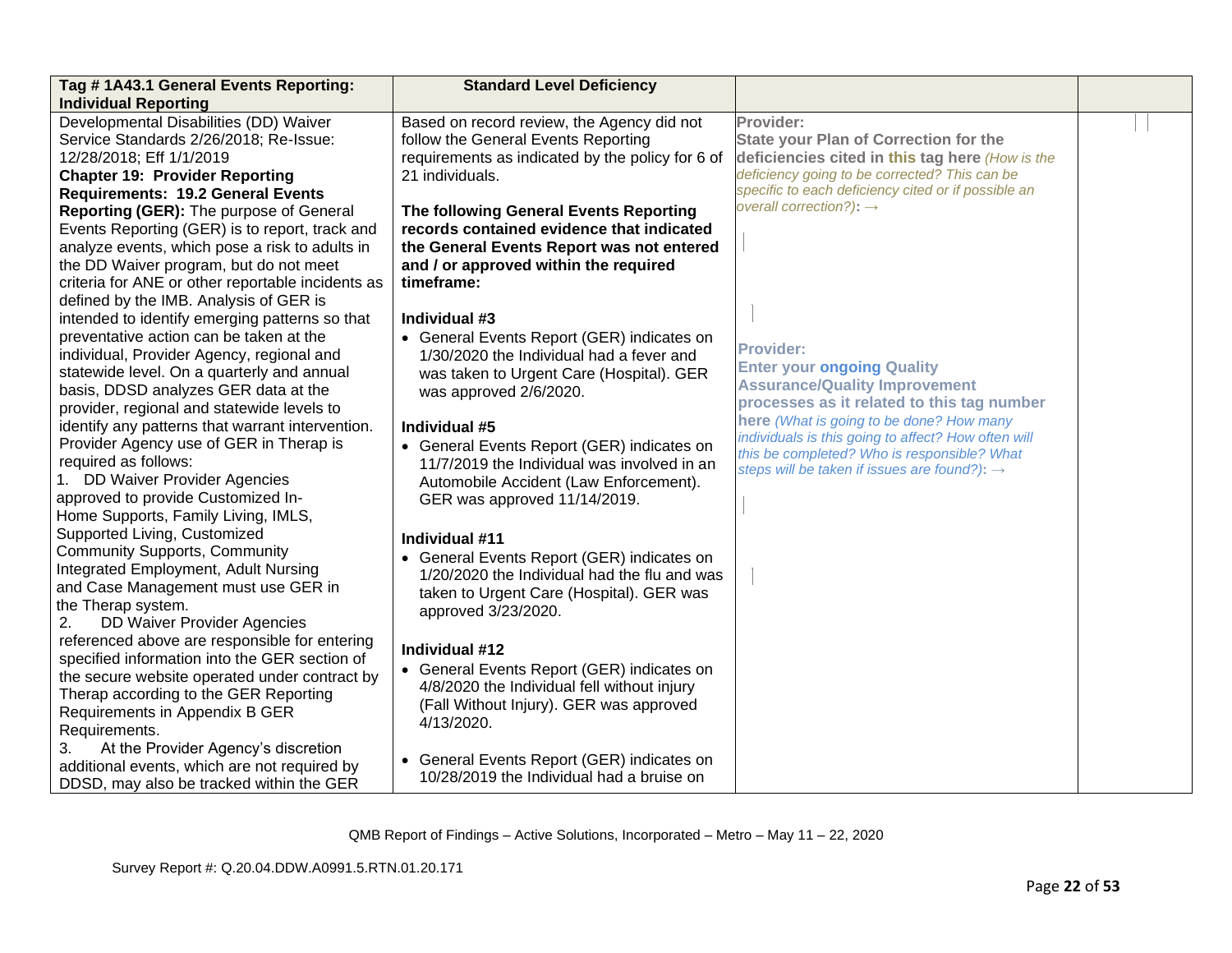| section of Therap.<br>GER does not replace a Provider<br>4.<br>Agency's obligations to report ANE or other<br>reportable incidents as described in Chapter<br>18: Incident Management System.<br>GER does not replace a Provider<br>5.<br>Agency's obligations related to healthcare<br>coordination, modifications to the ISP, or any<br>other risk management and QI activities.                                                                                                                                                                                                                                                                                                                                                                                                                                                                                                                                                                                                                                                    | her cheek (Injury). GER was approved<br>11/1/2019.<br>Individual #20<br>• General Events Report (GER) indicates on<br>3/11/2020 the Individual fell and scrapped<br>his back with no skin breakdown (Fall<br>Without Injury). GER was approved<br>3/16/2020.           |  |
|---------------------------------------------------------------------------------------------------------------------------------------------------------------------------------------------------------------------------------------------------------------------------------------------------------------------------------------------------------------------------------------------------------------------------------------------------------------------------------------------------------------------------------------------------------------------------------------------------------------------------------------------------------------------------------------------------------------------------------------------------------------------------------------------------------------------------------------------------------------------------------------------------------------------------------------------------------------------------------------------------------------------------------------|------------------------------------------------------------------------------------------------------------------------------------------------------------------------------------------------------------------------------------------------------------------------|--|
| <b>Appendix B GER Requirements: DDSD is</b><br>pleased to introduce the revised General<br>Events Reporting (GER), requirements. There<br>are two important changes related to<br>medication error reporting:<br>1. Effective immediately, DDSD requires ALL<br>medication errors be entered into Therap<br>GER with the exception of those required to<br>be reported to Division of Health<br>Improvement-Incident Management Bureau.<br>2. No alternative methods for reporting are<br>permitted.<br>The following events need to be reported in<br>the Therap GER:<br>• Emergency Room/Urgent<br><b>Care/Emergency Medical Services</b><br>• Falls Without Injury<br>• Injury (including Falls, Choking, Skin<br>Breakdown and Infection)<br>• Law Enforcement Use<br>• Medication Errors<br>• Medication Documentation Errors<br>• Missing Person/Elopement<br>· Out of Home Placement- Medical:<br>Hospitalization, Long Term Care, Skilled<br>Nursing or Rehabilitation Facility<br>Admission<br>• PRN Psychotropic Medication | The following events were not reported in<br>the General Events Reporting System as<br>required by policy:<br>Individual #7<br>• Documentation reviewed indicates<br>on 2/8/2020 the Individual went to ER for a<br>fall with a head injury (ER). No GER was<br>found. |  |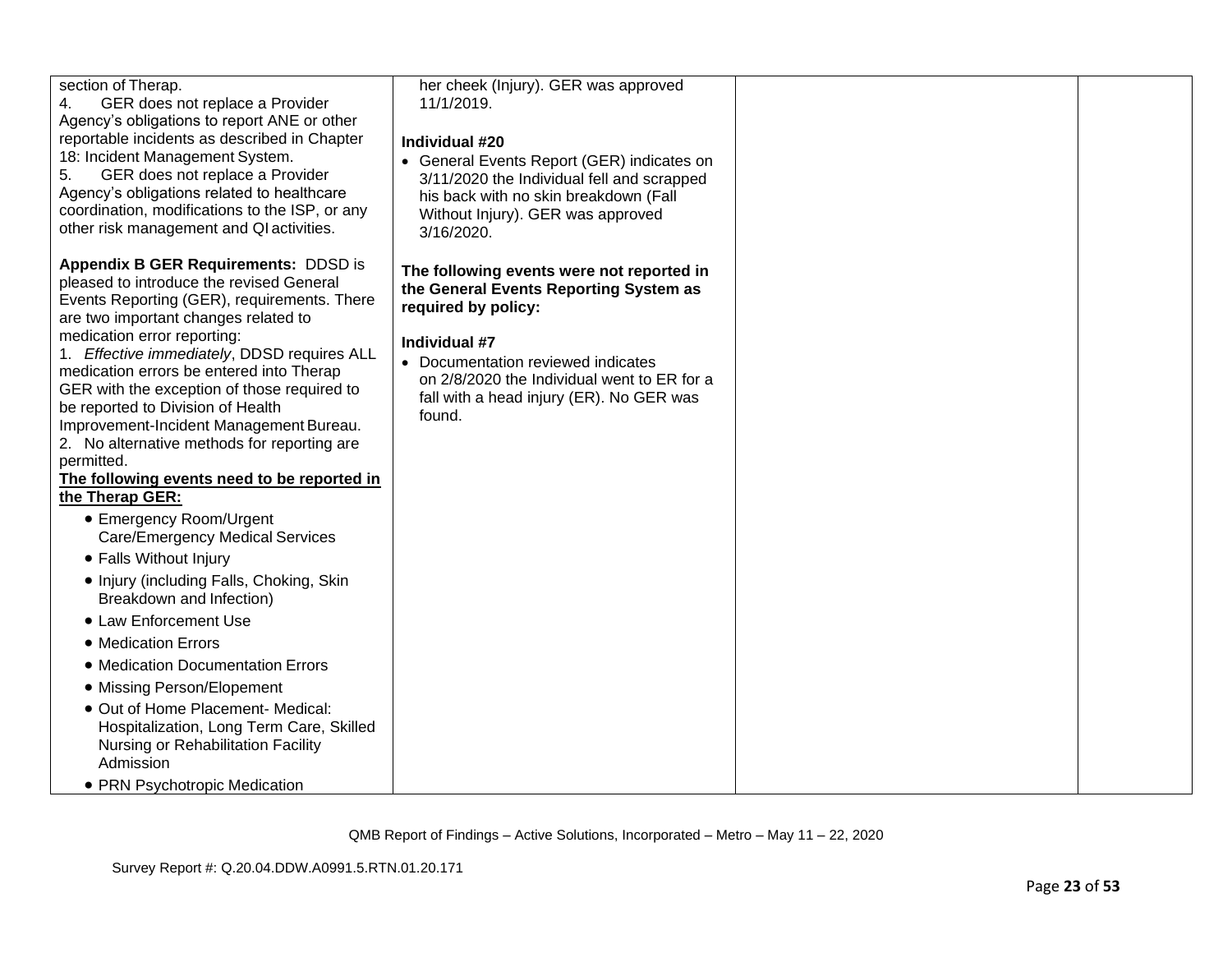| • Restraint Related to Behavior<br>• Suicide Attempt or Threat<br><b>Entry Guidance: Provider Agencies must</b><br>complete the following sections of the GER<br>with detailed information: profile information,<br>event information, other event information,<br>general information, notification, actions<br>taken or planned, and the review follow up<br>comments section. Please attach any<br>pertinent external documents such as<br>discharge summary, medical consultation<br>form, etc. Provider Agencies must enter and<br>approve GERs within 2 business days with<br>the exception of Medication Errors which<br>must be entered into GER on at least a<br>monthly basis. |  |  |
|------------------------------------------------------------------------------------------------------------------------------------------------------------------------------------------------------------------------------------------------------------------------------------------------------------------------------------------------------------------------------------------------------------------------------------------------------------------------------------------------------------------------------------------------------------------------------------------------------------------------------------------------------------------------------------------|--|--|
|                                                                                                                                                                                                                                                                                                                                                                                                                                                                                                                                                                                                                                                                                          |  |  |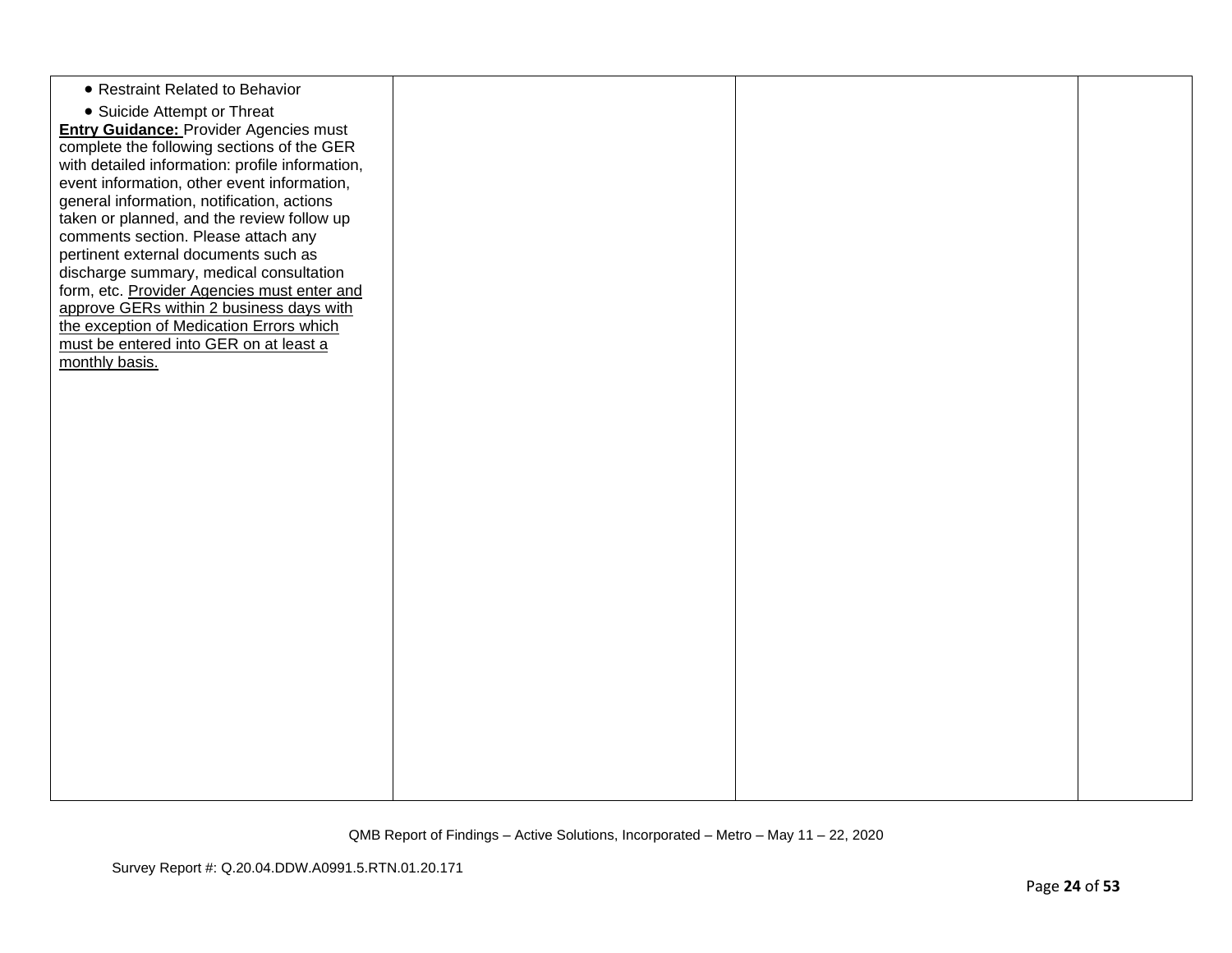| <b>Standard of Care</b>                                                                                                                                                                                                                                                                                                                                                                                                                                                                                                                                                                                                                                                                                                                                                                                                                                                                                                                                                                                                                                                                                                                                                                                                                                                                                                                                                                                                        | <b>Deficiencies</b>                                                                                                                                                                                                                                                                                                                                                                                                                                                                                                                                                                                                                                                                                                                                             | Agency Plan of Correction, On-going QA/QI<br>and Responsible Party                                                                                                                                                                                                                                                                                                                                                                                                                                                                                                                                                       | <b>Completion</b><br><b>Date</b> |
|--------------------------------------------------------------------------------------------------------------------------------------------------------------------------------------------------------------------------------------------------------------------------------------------------------------------------------------------------------------------------------------------------------------------------------------------------------------------------------------------------------------------------------------------------------------------------------------------------------------------------------------------------------------------------------------------------------------------------------------------------------------------------------------------------------------------------------------------------------------------------------------------------------------------------------------------------------------------------------------------------------------------------------------------------------------------------------------------------------------------------------------------------------------------------------------------------------------------------------------------------------------------------------------------------------------------------------------------------------------------------------------------------------------------------------|-----------------------------------------------------------------------------------------------------------------------------------------------------------------------------------------------------------------------------------------------------------------------------------------------------------------------------------------------------------------------------------------------------------------------------------------------------------------------------------------------------------------------------------------------------------------------------------------------------------------------------------------------------------------------------------------------------------------------------------------------------------------|--------------------------------------------------------------------------------------------------------------------------------------------------------------------------------------------------------------------------------------------------------------------------------------------------------------------------------------------------------------------------------------------------------------------------------------------------------------------------------------------------------------------------------------------------------------------------------------------------------------------------|----------------------------------|
|                                                                                                                                                                                                                                                                                                                                                                                                                                                                                                                                                                                                                                                                                                                                                                                                                                                                                                                                                                                                                                                                                                                                                                                                                                                                                                                                                                                                                                |                                                                                                                                                                                                                                                                                                                                                                                                                                                                                                                                                                                                                                                                                                                                                                 | Service Domain: Health and Welfare - The state, on an ongoing basis, identifies, addresses and seeks to prevent occurrences of abuse, neglect and<br>exploitation. Individuals shall be afforded their basic human rights. The provider supports individuals to access needed healthcare services in a timely manner.                                                                                                                                                                                                                                                                                                    |                                  |
| Tag # 1A08.2 Administrative Case File:<br><b>Healthcare Requirements &amp; Follow-up</b>                                                                                                                                                                                                                                                                                                                                                                                                                                                                                                                                                                                                                                                                                                                                                                                                                                                                                                                                                                                                                                                                                                                                                                                                                                                                                                                                       | <b>Standard Level Deficiency</b>                                                                                                                                                                                                                                                                                                                                                                                                                                                                                                                                                                                                                                                                                                                                |                                                                                                                                                                                                                                                                                                                                                                                                                                                                                                                                                                                                                          |                                  |
| Developmental Disabilities (DD) Waiver<br>Service Standards 2/26/2018; Re-Issue:<br>12/28/2018; Eff 1/1/2019<br><b>Chapter 3 Safeguards: 3.1.1 Decision</b><br><b>Consultation Process (DCP): Health</b><br>decisions are the sole domain of waiver<br>participants, their guardians or healthcare<br>decision makers. Participants and their<br>healthcare decision makers can confidently<br>make decisions that are compatible with their<br>personal and cultural values. Provider<br>Agencies are required to support the informed<br>decision making of waiver participants by<br>supporting access to medical consultation,<br>information, and other available resources<br>according to the following:<br>The DCP is used when a person or<br>his/her guardian/healthcare decision maker<br>has concerns, needs more information about<br>health-related issues, or has decided not to<br>follow all or part of an order, recommendation,<br>or suggestion. This includes, but is not limited<br>to:<br>a. medical orders or recommendations from<br>the Primary Care Practitioner, Specialists<br>or other licensed medical or healthcare<br>practitioners such as a Nurse Practitioner<br>(NP or CNP), Physician Assistant (PA) or<br>Dentist;<br>b. clinical recommendations made by<br>registered/licensed clinicians who are<br>either members of the IDT or clinicians<br>who have performed an evaluation such | Based on record review, the Agency did not<br>provide documentation of annual physical<br>examinations and/or other examinations as<br>specified by a licensed physician for 1 of 17<br>individuals receiving Living Care Arrangements<br>and Community Inclusion.<br>Review of the administrative individual case<br>files revealed the following items were not<br>found, incomplete, and/or not current:<br><b>Living Care Arrangements / Community</b><br><b>Inclusion (Individuals Receiving Multiple</b><br>Services):<br><b>Annual Physical:</b><br>$\bullet$ Individual #18 - As indicated by collateral<br>documentation reviewed, exam was<br>completed on 2/18/2020. Follow-up was to<br>be completed in 2 weeks. No evidence of<br>follow-up found. | Provider:<br><b>State your Plan of Correction for the</b><br>deficiencies cited in this tag here (How is the<br>deficiency going to be corrected? This can be<br>specific to each deficiency cited or if possible an<br>overall correction?): $\rightarrow$<br><b>Provider:</b><br><b>Enter your ongoing Quality</b><br><b>Assurance/Quality Improvement</b><br>processes as it related to this tag number<br>here (What is going to be done? How many<br>individuals is this going to affect? How often will<br>this be completed? Who is responsible? What<br>steps will be taken if issues are found?): $\rightarrow$ |                                  |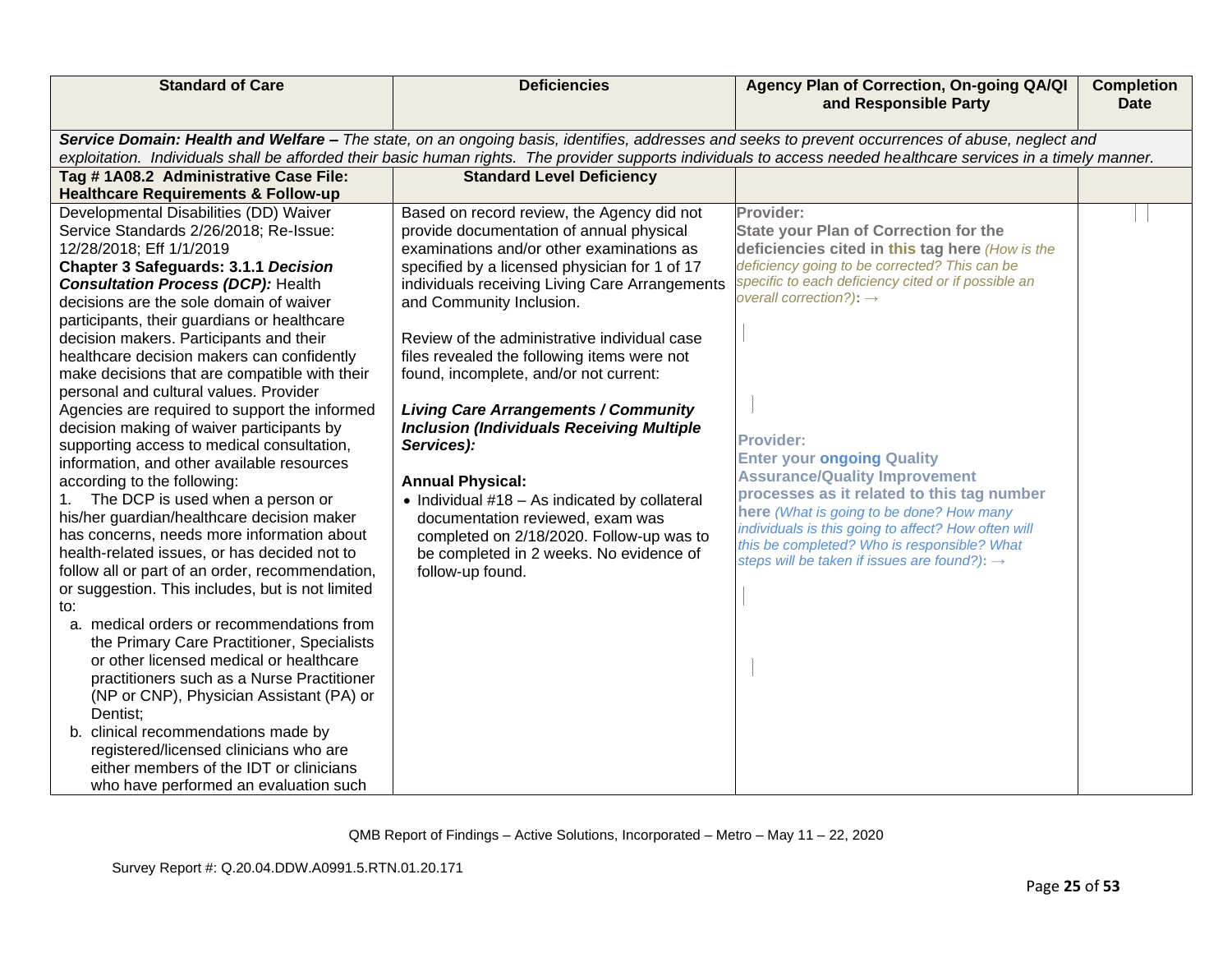|          | as a video-fluoroscopy;<br>c. health related recommendations or                  |  |  |
|----------|----------------------------------------------------------------------------------|--|--|
|          | suggestions from oversight activities such                                       |  |  |
|          | as the Individual Quality Review (IQR) or                                        |  |  |
|          | other DOH review or oversight activities;                                        |  |  |
| and      |                                                                                  |  |  |
|          | d. recommendations made through a                                                |  |  |
|          | Healthcare Plan (HCP), including a                                               |  |  |
|          | <b>Comprehensive Aspiration Risk</b>                                             |  |  |
|          | Management Plan (CARMP), or another                                              |  |  |
| plan.    |                                                                                  |  |  |
|          |                                                                                  |  |  |
|          | 2. When the person/guardian disagrees                                            |  |  |
|          | with a recommendation or does not agree<br>with the implementation of that       |  |  |
|          | recommendation, Provider Agencies                                                |  |  |
|          | follow the DCP and attend the meeting                                            |  |  |
|          | coordinated by the CM. During this                                               |  |  |
| meeting: |                                                                                  |  |  |
|          | a. Providers inform the person/guardian                                          |  |  |
|          | of the rationale for that                                                        |  |  |
|          | recommendation, so that the benefit is                                           |  |  |
|          | made clear. This will be done in                                                 |  |  |
|          | layman's terms and will include basic                                            |  |  |
|          | sharing of information designed to                                               |  |  |
|          | assist the person/guardian with                                                  |  |  |
|          | understanding the risks and benefits of                                          |  |  |
|          | the recommendation.                                                              |  |  |
|          | b. The information will be focused on the                                        |  |  |
|          | specific area of concern by the                                                  |  |  |
|          | person/guardian. Alternatives should be                                          |  |  |
|          | presented, when available, if the                                                |  |  |
|          | guardian is interested in considering                                            |  |  |
|          | other options for implementation.<br>c. Providers support the person/guardian to |  |  |
|          | make an informed decision.                                                       |  |  |
|          | d. The decision made by the                                                      |  |  |
|          | person/guardian during the meeting is                                            |  |  |
|          | accepted; plans are modified; and the                                            |  |  |
|          | IDT honors this health decision in every                                         |  |  |
|          |                                                                                  |  |  |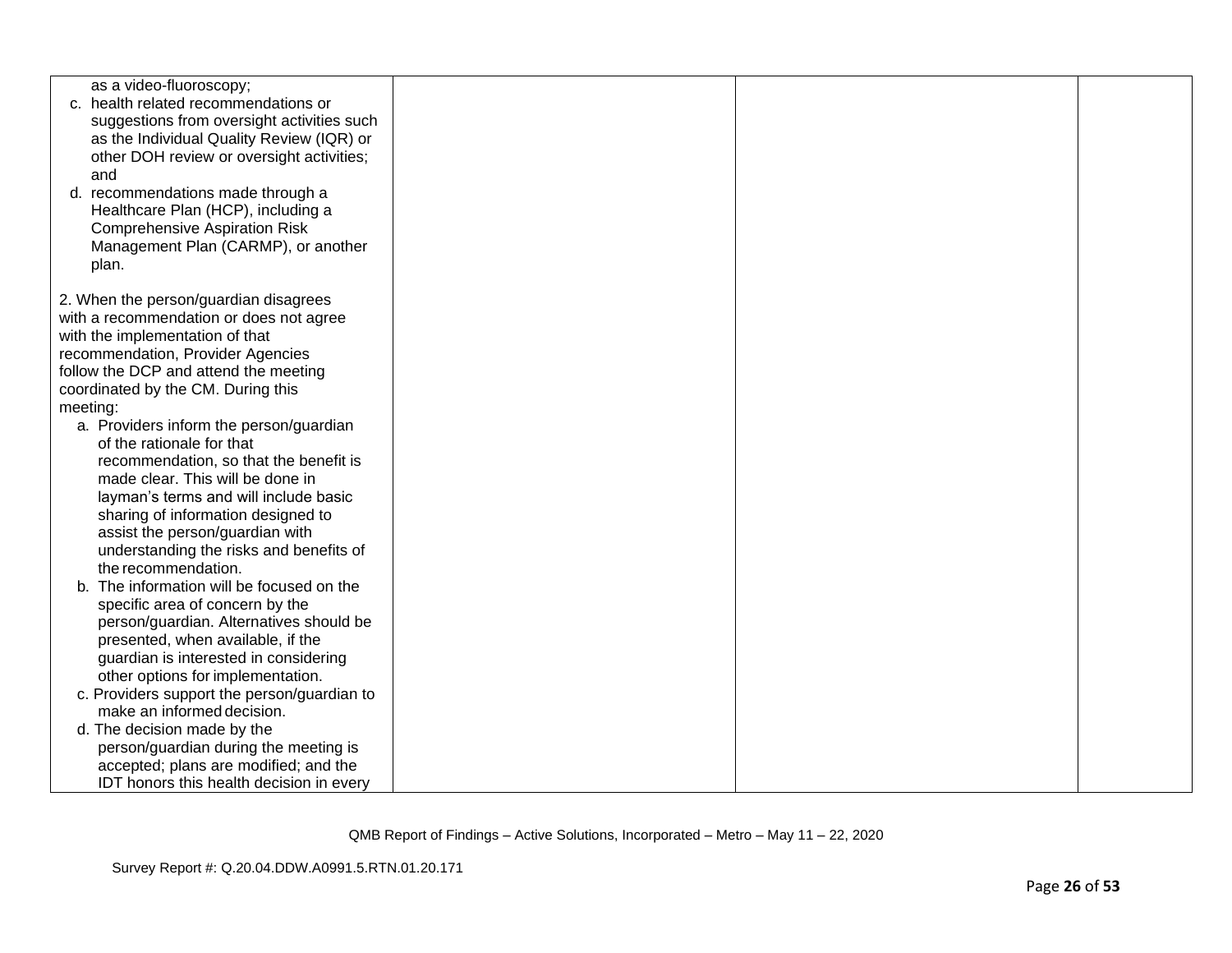| setting.                                                                                 |  |  |
|------------------------------------------------------------------------------------------|--|--|
| <b>Chapter 20: Provider Documentation and</b>                                            |  |  |
| <b>Client Records: 20.2 Client Records</b>                                               |  |  |
| Requirements: All DD Waiver Provider                                                     |  |  |
| Agencies are required to create and maintain                                             |  |  |
| individual client records. The contents of client                                        |  |  |
| records vary depending on the unique needs of                                            |  |  |
| the person receiving services and the resultant                                          |  |  |
| information produced. The extent of                                                      |  |  |
| documentation required for individual client                                             |  |  |
| records per service type depends on the                                                  |  |  |
| location of the file, the type of service being                                          |  |  |
| provided, and the information necessary.                                                 |  |  |
| DD Waiver Provider Agencies are required to                                              |  |  |
| adhere to the following:                                                                 |  |  |
| 1. Client records must contain all documents                                             |  |  |
| essential to the service being provided and                                              |  |  |
| essential to ensuring the health and safety of                                           |  |  |
| the person during the provision of the service.                                          |  |  |
| Provider Agencies must have readily<br>2.                                                |  |  |
| accessible records in home and community                                                 |  |  |
| settings in paper or electronic form. Secure                                             |  |  |
| access to electronic records through the                                                 |  |  |
| Therap web based system using computers or                                               |  |  |
| mobile devices is acceptable.                                                            |  |  |
| 3. Provider Agencies are responsible for                                                 |  |  |
| ensuring that all plans created by nurses,                                               |  |  |
| RDs, therapists or BSCs are present in all                                               |  |  |
| needed settings.                                                                         |  |  |
| 4. Provider Agencies must maintain records                                               |  |  |
| of all documents produced by agency<br>personnel or contractors on behalf of each        |  |  |
|                                                                                          |  |  |
| person, including any routine notes or data,<br>annual assessments, semi-annual reports, |  |  |
| evidence of training provided/received,                                                  |  |  |
| progress notes, and any other interactions for                                           |  |  |
| which billing is generated.                                                              |  |  |
| Each Provider Agency is responsible for<br>5.                                            |  |  |
| maintaining the daily or other contact notes                                             |  |  |
|                                                                                          |  |  |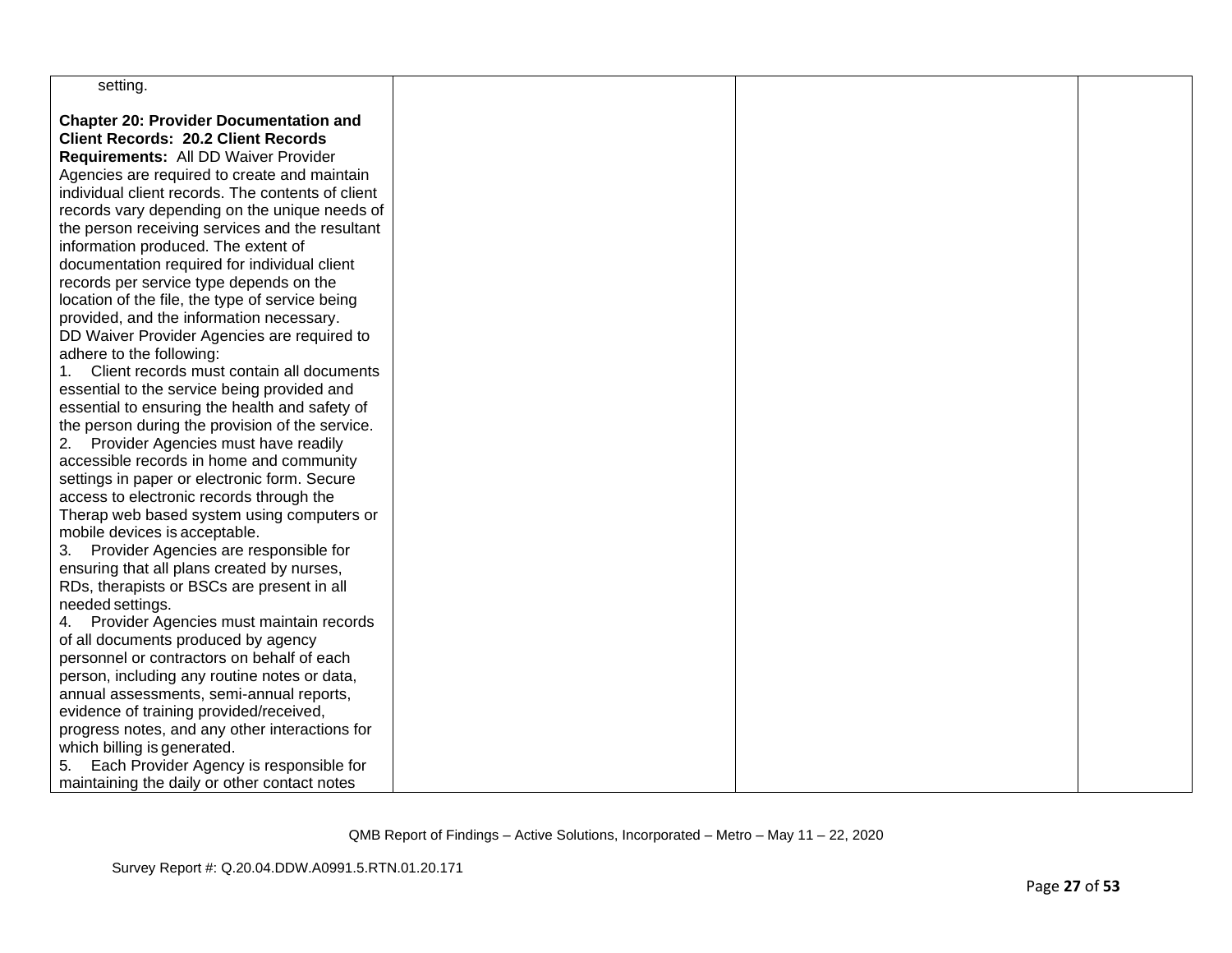| documenting the nature and frequency of<br>service delivery, as well as data tracking only<br>for the services provided by their agency.<br>The current Client File Matrix found in<br>6.<br>Appendix A Client File Matrix details the<br>minimum requirements for records to be<br>stored in agency office files, the delivery site,<br>or with DSP while providing services in the<br>community.<br>7. All records pertaining to JCMs must be<br>retained permanently and must be made<br>available to DDSD upon request, upon the<br>termination or expiration of a provider<br>agreement, or upon provider withdrawal from<br>services.                                                                         |  |  |
|---------------------------------------------------------------------------------------------------------------------------------------------------------------------------------------------------------------------------------------------------------------------------------------------------------------------------------------------------------------------------------------------------------------------------------------------------------------------------------------------------------------------------------------------------------------------------------------------------------------------------------------------------------------------------------------------------------------------|--|--|
| 20.5.3 Health Passport and Physician<br><b>Consultation Form: All Primary and</b><br>Secondary Provider Agencies must use the<br>Health Passport and Physician Consultation<br>form from the Therap system. This<br>standardized document contains individual,<br>physician and emergency contact information,<br>a complete list of current medical diagnoses,<br>health and safety risk factors, allergies, and<br>information regarding insurance, guardianship,<br>and advance directives. The Health Passport<br>also includes a standardized form to use at<br>medical appointments called the Physician<br>Consultation form. The Physician Consultation<br>form contains a list of all current medications. |  |  |
| <b>Chapter 10: Living Care Arrangements</b><br>(LCA) Living Supports-Supported Living:<br>10.3.9.6.1 Monitoring and Supervision<br>4. Ensure and document the following:<br>a. The person has a Primary Care<br>Practitioner.<br>b. The person receives an annual<br>physical examination and other                                                                                                                                                                                                                                                                                                                                                                                                                 |  |  |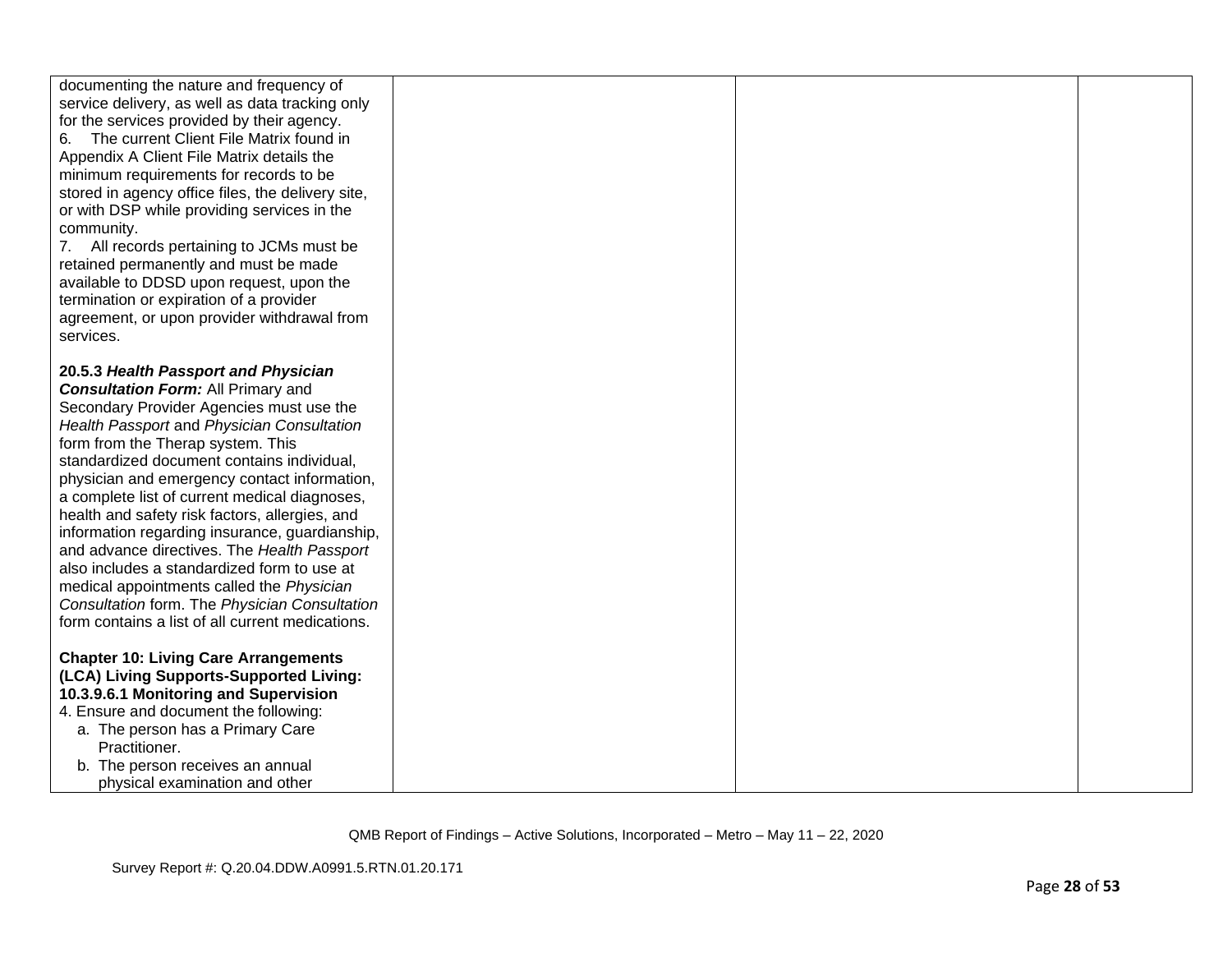| examinations as recommended by a              |  |  |
|-----------------------------------------------|--|--|
| Primary Care Practitioner or                  |  |  |
| specialist.                                   |  |  |
| c. The person receives                        |  |  |
| annual dental check-ups                       |  |  |
| and other check-ups as                        |  |  |
| recommended by a                              |  |  |
| licensed dentist.                             |  |  |
| d. The person receives a hearing test as      |  |  |
| recommended by a licensed audiologist.        |  |  |
| e. The person receives eye                    |  |  |
| examinations as                               |  |  |
| recommended by a                              |  |  |
| licensed optometrist or                       |  |  |
| ophthalmologist.                              |  |  |
| 5. Agency activities occur as required for    |  |  |
| follow-up activities to medical appointments  |  |  |
| (e.g. treatment, visits to specialists, and   |  |  |
| changes in medication or daily routine).      |  |  |
|                                               |  |  |
| 10.3.10.1 Living Care Arrangements (LCA)      |  |  |
| Living Supports-IMLS: 10.3.10.2 General       |  |  |
| Requirements: 9 . Medical services must be    |  |  |
| ensured (i.e., ensure each person has a       |  |  |
| licensed Primary Care Practitioner and        |  |  |
| receives an annual physical examination,      |  |  |
| specialty medical care as needed, and         |  |  |
| annual dental checkup by a licensed dentist). |  |  |
|                                               |  |  |
| <b>Chapter 13 Nursing Services: 13.2.3</b>    |  |  |
| <b>General Requirements:</b>                  |  |  |
| 1. Each person has a licensed primary         |  |  |
| care practitioner and receives an annual      |  |  |
| physical examination and specialty            |  |  |
| medical/dental care as needed. Nurses         |  |  |
| communicate with these providers to           |  |  |
| share current health information.             |  |  |
|                                               |  |  |
|                                               |  |  |
|                                               |  |  |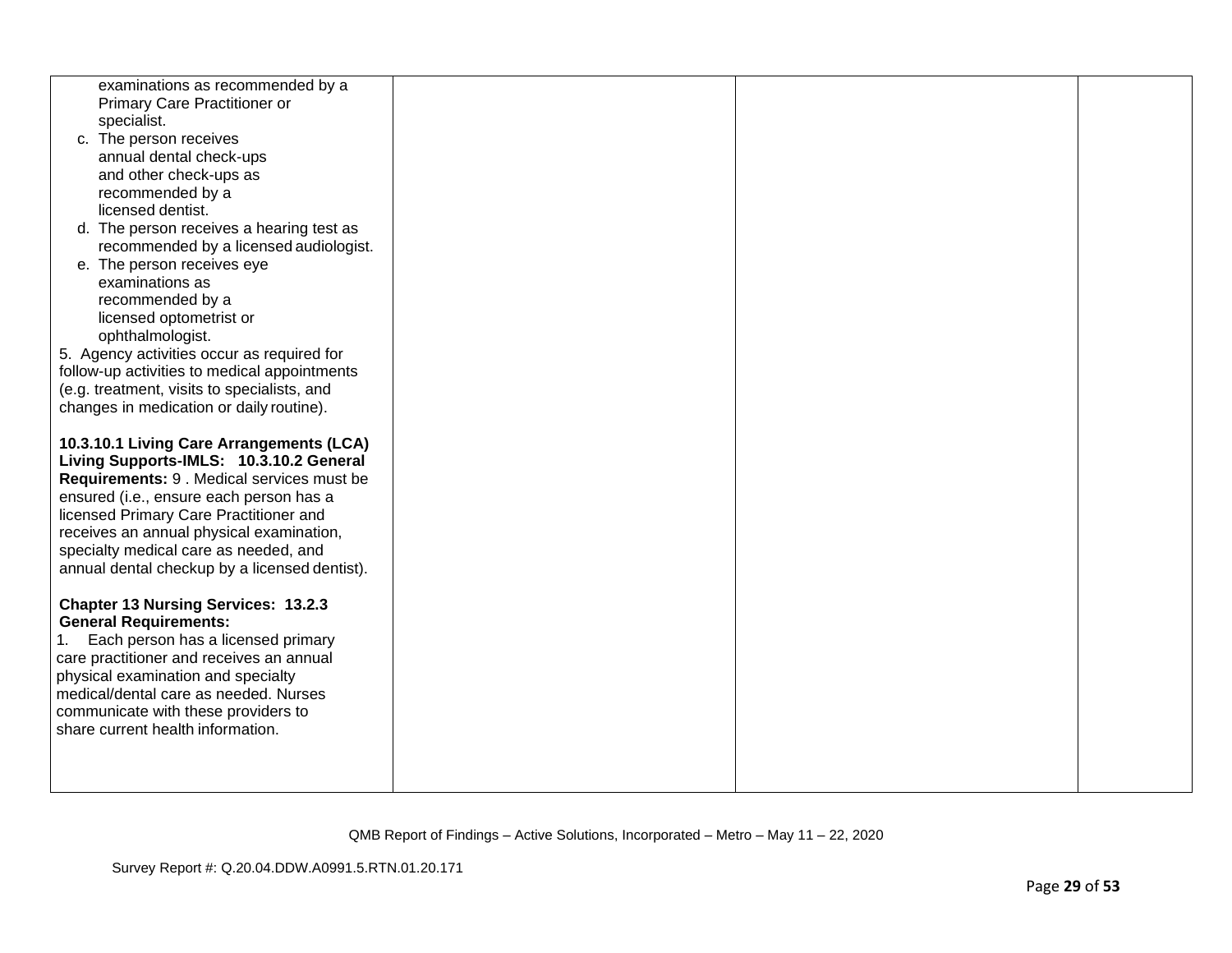| Tag #1A09 Medication Delivery Routine         | <b>Condition of Participation Level Deficiency</b> |                                                                                                    |  |
|-----------------------------------------------|----------------------------------------------------|----------------------------------------------------------------------------------------------------|--|
| <b>Medication Administration</b>              |                                                    |                                                                                                    |  |
| Developmental Disabilities (DD) Waiver        | After an analysis of the evidence it has been      | Provider:                                                                                          |  |
| Service Standards 2/26/2018; Re-Issue:        | determined there is a significant potential for a  | <b>State your Plan of Correction for the</b>                                                       |  |
| 12/28/2018; Eff 1/1/2019                      | negative outcome to occur.                         | deficiencies cited in this tag here (How is the                                                    |  |
| <b>Chapter 20: Provider Documentation and</b> |                                                    | deficiency going to be corrected? This can be                                                      |  |
| <b>Client Records 20.6 Medication</b>         | Medication Administration Records (MAR)            | specific to each deficiency cited or if possible an                                                |  |
| <b>Administration Record (MAR):</b> A current | were reviewed for the month of April 2020.         | overall correction?): $\rightarrow$                                                                |  |
| Medication Administration Record (MAR) must   |                                                    |                                                                                                    |  |
| be maintained in all settings where           | Based on record review, 1 of 4 individuals had     |                                                                                                    |  |
| medications or treatments are delivered.      | Medication Administration Records (MAR),           |                                                                                                    |  |
| Family Living Providers may opt not to use    | which contained missing medications entries        |                                                                                                    |  |
| MARs if they are the sole provider who        | and/or other errors:                               |                                                                                                    |  |
| supports the person with medications or       |                                                    |                                                                                                    |  |
| treatments. However, if there are services    | As indicated by Physician's Orders, Memantine      |                                                                                                    |  |
| provided by unrelated DSP, ANS for            | HCL ER/Namenda Xr 14 mg was discontinued           | <b>Provider:</b>                                                                                   |  |
| Medication Oversight must be budgeted, and a  | on 4/28/2020. Review of the Medication             | <b>Enter your ongoing Quality</b>                                                                  |  |
| MAR must be created and used by the DSP.      | Administration Record found the medication         | <b>Assurance/Quality Improvement</b>                                                               |  |
| Primary and Secondary Provider Agencies are   | was given on 4/29/2020. Physician Orders           | processes as it related to this tag number                                                         |  |
| responsible for:                              | were not followed.                                 | here (What is going to be done? How many                                                           |  |
| 1. Creating and maintaining either an         |                                                    | individuals is this going to affect? How often will<br>this be completed? Who is responsible? What |  |
| electronic or paper MAR in their service      |                                                    | steps will be taken if issues are found?): $\rightarrow$                                           |  |
| setting. Provider Agencies may use the        |                                                    |                                                                                                    |  |
| MAR in Therap, but are not mandated           |                                                    |                                                                                                    |  |
| to do so.                                     |                                                    |                                                                                                    |  |
| 2. Continually communicating any              |                                                    |                                                                                                    |  |
| changes about medications and                 |                                                    |                                                                                                    |  |
| treatments between Provider Agencies to       |                                                    |                                                                                                    |  |
| assure health and safety.                     |                                                    |                                                                                                    |  |
| 7. Including the following on the MAR:        |                                                    |                                                                                                    |  |
| a. The name of the person, a                  |                                                    |                                                                                                    |  |
| transcription of the physician's or           |                                                    |                                                                                                    |  |
| licensed health care provider's orders        |                                                    |                                                                                                    |  |
| including the brand and generic               |                                                    |                                                                                                    |  |
| names for all ordered routine and PRN         |                                                    |                                                                                                    |  |
| medications or treatments, and the            |                                                    |                                                                                                    |  |
| diagnoses for which the medications           |                                                    |                                                                                                    |  |
| or treatments are prescribed;                 |                                                    |                                                                                                    |  |
| b. The prescribed dosage, frequency           |                                                    |                                                                                                    |  |
| and method or route of administration;        |                                                    |                                                                                                    |  |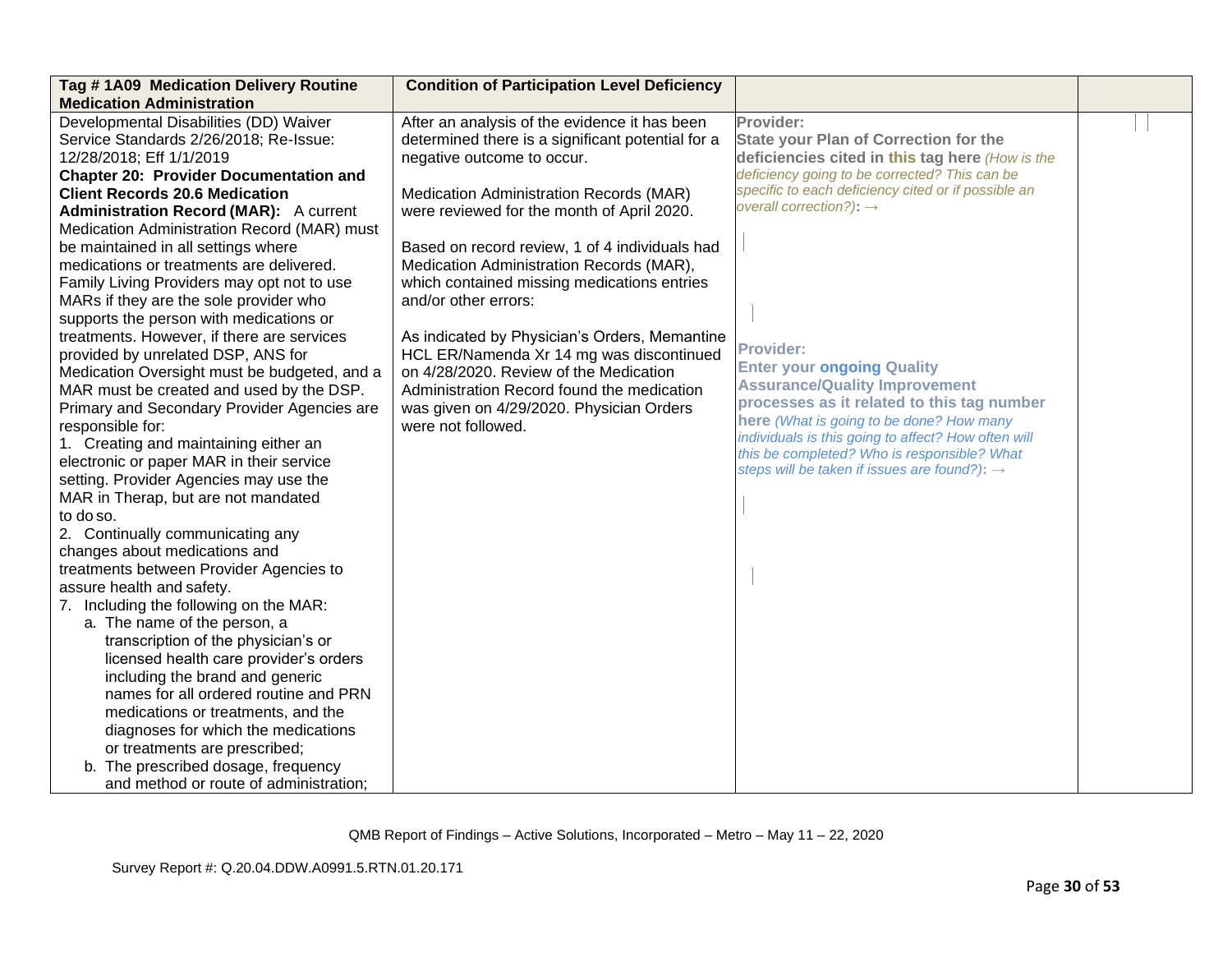| times and dates of administration for         |  |  |
|-----------------------------------------------|--|--|
| all ordered routine or PRN                    |  |  |
| prescriptions or treatments; over the         |  |  |
| counter (OTC) or "comfort"                    |  |  |
| medications or treatments and all self-       |  |  |
| selected herbal or vitamin therapy;           |  |  |
| c. Documentation of all time limited or       |  |  |
| discontinued medications or treatments;       |  |  |
| d. The initials of the individual             |  |  |
| administering or assisting with the           |  |  |
| medication delivery and a signature           |  |  |
| page or electronic record that                |  |  |
| designates the full name                      |  |  |
| corresponding to the initials;                |  |  |
| e. Documentation of refused, missed, or       |  |  |
| held medications or treatments;               |  |  |
| Documentation of any allergic                 |  |  |
| reaction that occurred due to                 |  |  |
| medication or treatments; and                 |  |  |
| g. For PRN medications or treatments:         |  |  |
| <i>i.</i> instructions for the use of the PRN |  |  |
| medication or treatment which must            |  |  |
| include observable signs/symptoms or          |  |  |
| circumstances in which the                    |  |  |
| medication or treatment is to be used         |  |  |
| and the number of doses that may be           |  |  |
| used in a 24-hour period;                     |  |  |
| ii. clear documentation that the              |  |  |
| DSP contacted the agency nurse                |  |  |
| prior to assisting with the                   |  |  |
| medication or treatment, unless               |  |  |
| the DSP is a Family Living                    |  |  |
| Provider related by affinity of               |  |  |
| consanguinity; and                            |  |  |
| iii. documentation of the                     |  |  |
| effectiveness of the PRN                      |  |  |
| medication or treatment.                      |  |  |
|                                               |  |  |
| <b>Chapter 10 Living Care Arrangements</b>    |  |  |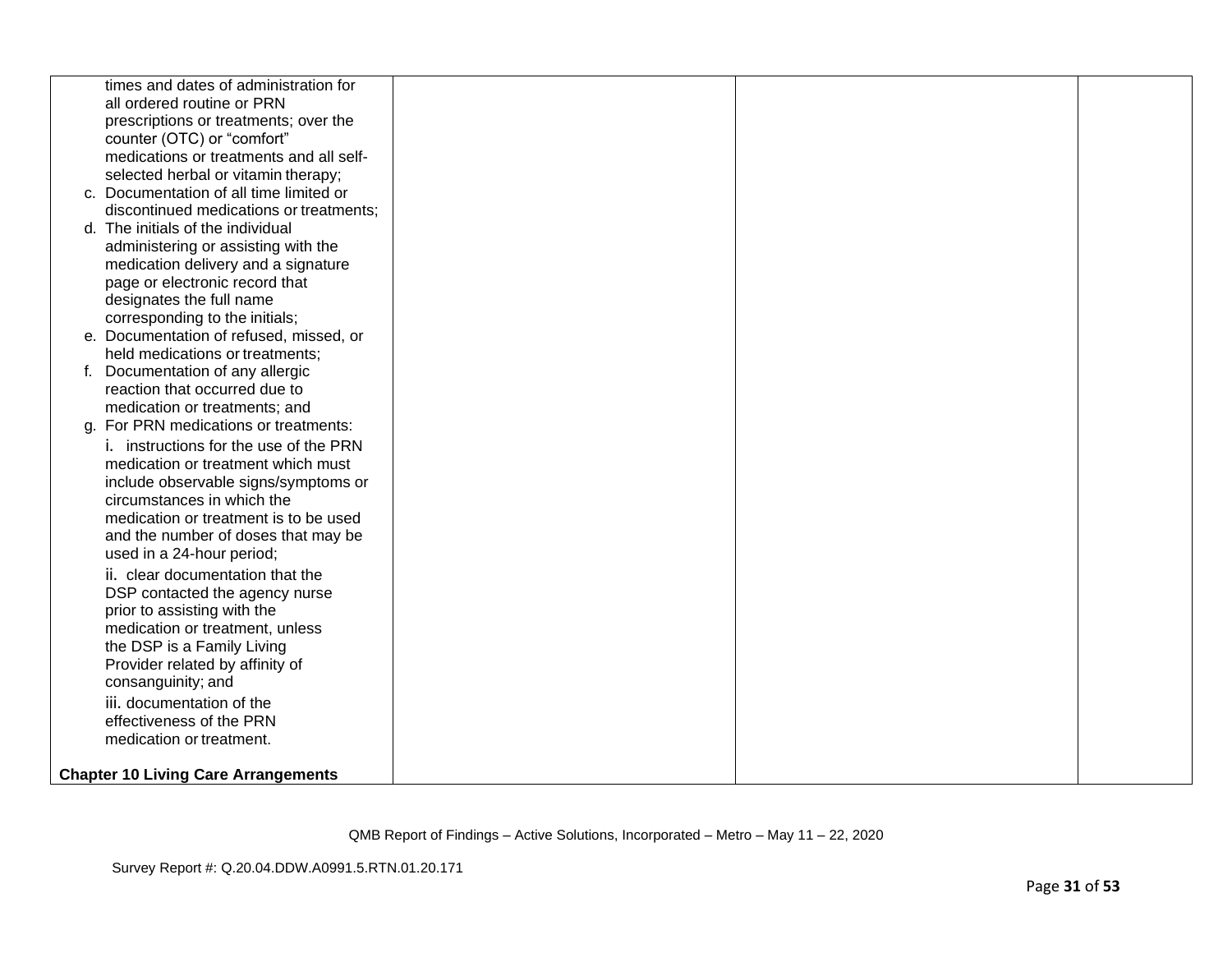| 10.3.4 Medication Assessment and              |  |  |
|-----------------------------------------------|--|--|
| Delivery:                                     |  |  |
| Living Supports Provider Agencies must        |  |  |
| support and comply with:                      |  |  |
| 1. the processes identified in the DDSD       |  |  |
| AWMD training;                                |  |  |
| 2. the nursing and DSP functions              |  |  |
| identified in the Chapter 13.3 Part 2- Adult  |  |  |
| Nursing Services;                             |  |  |
| 3. all Board of Pharmacy regulations as noted |  |  |
| in Chapter 16.5 Board of Pharmacy; and        |  |  |
| 4. documentation requirements in a            |  |  |
| <b>Medication Administration Record</b>       |  |  |
| (MAR) as described in Chapter 20.6            |  |  |
| <b>Medication Administration Record</b>       |  |  |
| $(MAR)$ .                                     |  |  |
|                                               |  |  |
| NMAC 16.19.11.8 MINIMUM STANDARDS:            |  |  |
| A. MINIMUM STANDARDS FOR THE                  |  |  |
| DISTRIBUTION, STORAGE, HANDLING               |  |  |
| AND RECORD KEEPING OF DRUGS:                  |  |  |
| (d) The facility shall have a Medication      |  |  |
| Administration Record (MAR) documenting       |  |  |
| medication administered to residents,         |  |  |
| including over-the-counter medications.       |  |  |
| This documentation shall include:             |  |  |
| Name of resident;<br>(i)                      |  |  |
| Date given;<br>(ii)                           |  |  |
| Drug product name;<br>(III)                   |  |  |
| Dosage and form;<br>(iv)                      |  |  |
| Strength of drug;<br>(v)                      |  |  |
| (vi) Route of administration;                 |  |  |
| (vii) How often medication is to be taken;    |  |  |
| (viii) Time taken and staff initials;         |  |  |
| (ix) Dates when the medication is             |  |  |
| discontinued or changed;                      |  |  |
| The name and initials of all staff<br>(x)     |  |  |
| administering medications.                    |  |  |
|                                               |  |  |
| <b>Model Custodial Procedure Manual</b>       |  |  |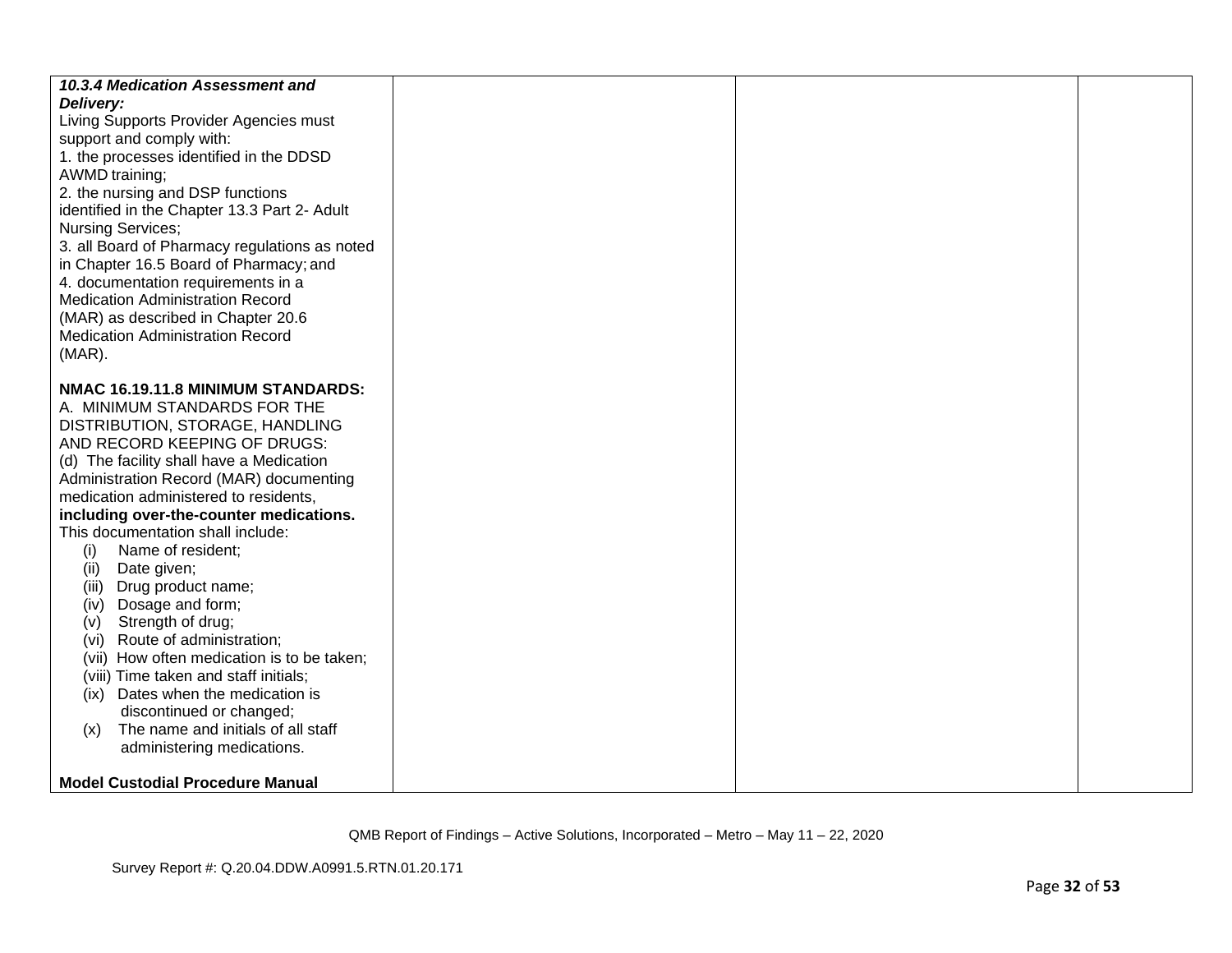| <b>D. Administration of Drugs</b>                                                                                                                                                                                                                                                                                                                                                             |  |  |
|-----------------------------------------------------------------------------------------------------------------------------------------------------------------------------------------------------------------------------------------------------------------------------------------------------------------------------------------------------------------------------------------------|--|--|
| Unless otherwise stated by practitioner,                                                                                                                                                                                                                                                                                                                                                      |  |  |
| patients will not be allowed to administer their                                                                                                                                                                                                                                                                                                                                              |  |  |
| own medications.                                                                                                                                                                                                                                                                                                                                                                              |  |  |
| Document the practitioner's order authorizing                                                                                                                                                                                                                                                                                                                                                 |  |  |
|                                                                                                                                                                                                                                                                                                                                                                                               |  |  |
| the self-administration of medications.<br>All PRN (As needed) medications shall have<br>complete detail instructions regarding the<br>administering of the medication. This shall<br>include:<br>$\triangleright$ symptoms that indicate the use of the<br>medication,<br>exact dosage to be used, and<br>➤<br>the exact amount to be used in a 24-<br>$\blacktriangleright$<br>hour period. |  |  |
|                                                                                                                                                                                                                                                                                                                                                                                               |  |  |
|                                                                                                                                                                                                                                                                                                                                                                                               |  |  |
|                                                                                                                                                                                                                                                                                                                                                                                               |  |  |
|                                                                                                                                                                                                                                                                                                                                                                                               |  |  |
|                                                                                                                                                                                                                                                                                                                                                                                               |  |  |
|                                                                                                                                                                                                                                                                                                                                                                                               |  |  |
|                                                                                                                                                                                                                                                                                                                                                                                               |  |  |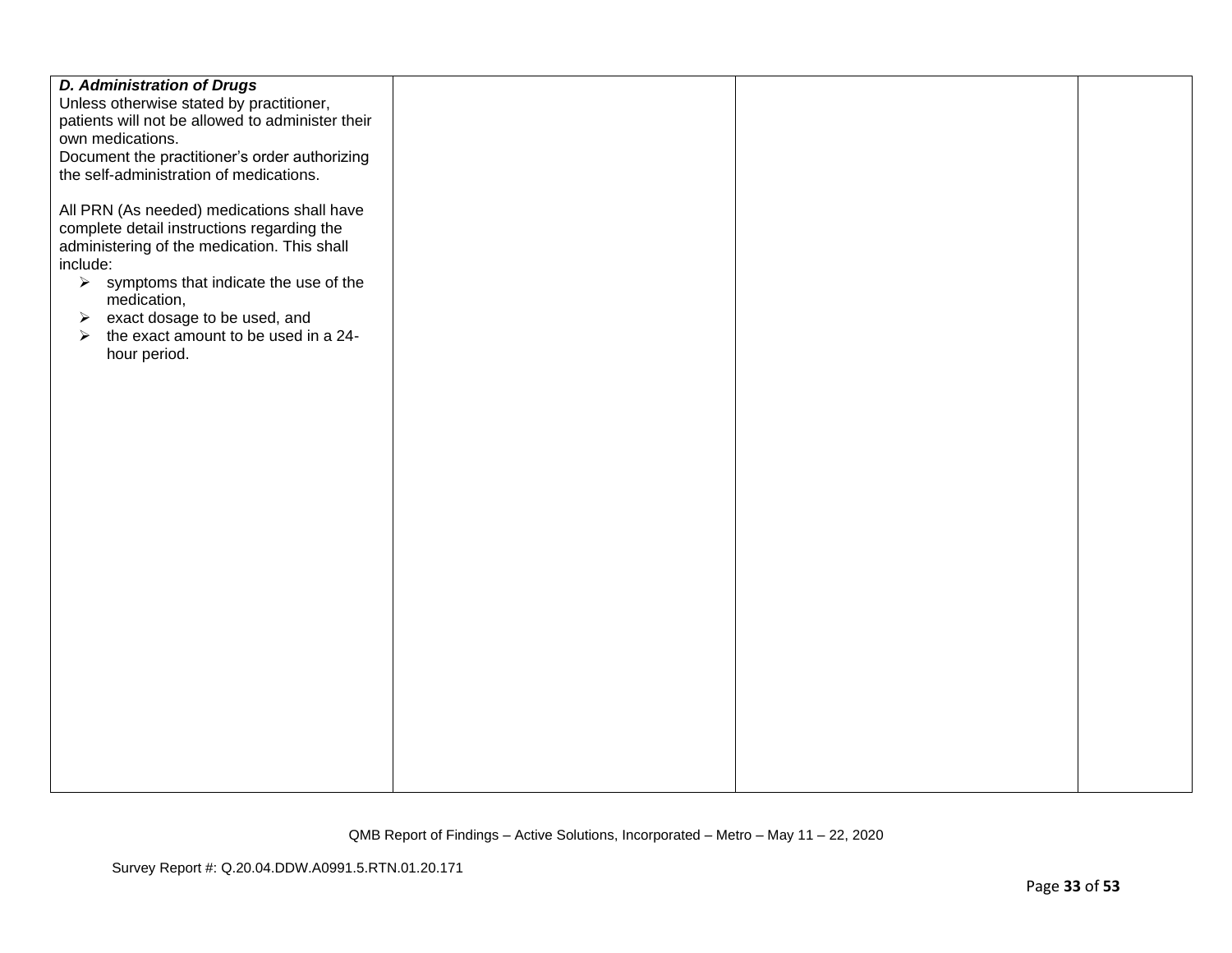| Tag #1A15.2 Administrative Case File:                                                         | <b>Condition of Participation Level Deficiency</b>                                              |                                                          |  |
|-----------------------------------------------------------------------------------------------|-------------------------------------------------------------------------------------------------|----------------------------------------------------------|--|
| <b>Healthcare Documentation (Therap and</b><br><b>Required Plans)</b>                         |                                                                                                 |                                                          |  |
| Developmental Disabilities (DD) Waiver                                                        | After an analysis of the evidence it has been                                                   | Provider:                                                |  |
| Service Standards 2/26/2018; Re-Issue:                                                        | determined there is a significant potential for a                                               | <b>State your Plan of Correction for the</b>             |  |
| 12/28/2018; Eff 1/1/2019                                                                      | negative outcome to occur.                                                                      | deficiencies cited in this tag here (How is the          |  |
| <b>Chapter 20: Provider Documentation and</b>                                                 |                                                                                                 | deficiency going to be corrected? This can be            |  |
| <b>Client Records: 20.2 Client Records</b>                                                    | Based on record review, the Agency did not                                                      | specific to each deficiency cited or if possible an      |  |
| Requirements: All DD Waiver Provider                                                          | maintain the required documentation in the                                                      | overall correction?): $\rightarrow$                      |  |
| Agencies are required to create and maintain                                                  | Individuals Agency Record as required by                                                        |                                                          |  |
| individual client records. The contents of client                                             | standard for 6 of 21 individual                                                                 |                                                          |  |
| records vary depending on the unique needs                                                    |                                                                                                 |                                                          |  |
| of the person receiving services and the                                                      | Review of the administrative individual case                                                    |                                                          |  |
| resultant information produced. The extent of                                                 | files revealed the following items were not                                                     |                                                          |  |
| documentation required for individual client                                                  | found, incomplete, and/or not current:                                                          |                                                          |  |
| records per service type depends on the                                                       |                                                                                                 | <b>Provider:</b>                                         |  |
| location of the file, the type of service being                                               | <b>Comprehensive Aspiration Risk</b>                                                            | <b>Enter your ongoing Quality</b>                        |  |
| provided, and the information necessary.                                                      | <b>Management Plan:</b>                                                                         | <b>Assurance/Quality Improvement</b>                     |  |
| DD Waiver Provider Agencies are required to                                                   | > Not Current (#14)                                                                             | processes as it related to this tag number               |  |
| adhere to the following:<br>Client records must contain all documents                         |                                                                                                 | here (What is going to be done? How many                 |  |
|                                                                                               | Not linked/attached in Therap (#3, 9) (Note:<br>➤<br>Linked / attached in Therap during the on- | individuals is this going to affect? How often will      |  |
| essential to the service being provided and<br>essential to ensuring the health and safety of | site survey. Provider please complete POC                                                       | this be completed? Who is responsible? What              |  |
| the person during the provision of the service.                                               | for ongoing QA/QI.)                                                                             | steps will be taken if issues are found?): $\rightarrow$ |  |
| 2. Provider Agencies must have readily                                                        |                                                                                                 |                                                          |  |
| accessible records in home and community                                                      | <b>Health Care Plans:</b>                                                                       |                                                          |  |
| settings in paper or electronic form. Secure                                                  | <b>Body Mass Index:</b>                                                                         |                                                          |  |
| access to electronic records through the                                                      | $\triangleright$ Individual #7 - As indicated by the IST                                        |                                                          |  |
| Therap web based system using computers or                                                    | section of ISP the individual is required to                                                    |                                                          |  |
| mobile devices is acceptable.                                                                 | have a plan. Evidence indicated the plan                                                        |                                                          |  |
| 3. Provider Agencies are responsible for                                                      | was not current.                                                                                |                                                          |  |
| ensuring that all plans created by nurses, RDs,                                               |                                                                                                 |                                                          |  |
| therapists or BSCs are present in all needed                                                  | <b>Seizure Disorder:</b>                                                                        |                                                          |  |
| settings.                                                                                     | Individual #2 - According to Electronic<br>➤                                                    |                                                          |  |
| 4. Provider Agencies must maintain records                                                    | Comprehensive Health Assessment Tool                                                            |                                                          |  |
| of all documents produced by agency                                                           | the individual is required to have a plan. Not                                                  |                                                          |  |
| personnel or contractors on behalf of each                                                    | Linked or Attached in Therap. (Note: Linked                                                     |                                                          |  |
| person, including any routine notes or data,                                                  | / attached in Therap during the on-site                                                         |                                                          |  |
| annual assessments, semi-annual reports,                                                      | survey. Provider please complete POC for                                                        |                                                          |  |
| evidence of training provided/received,                                                       | ongoing QA/QI.)                                                                                 |                                                          |  |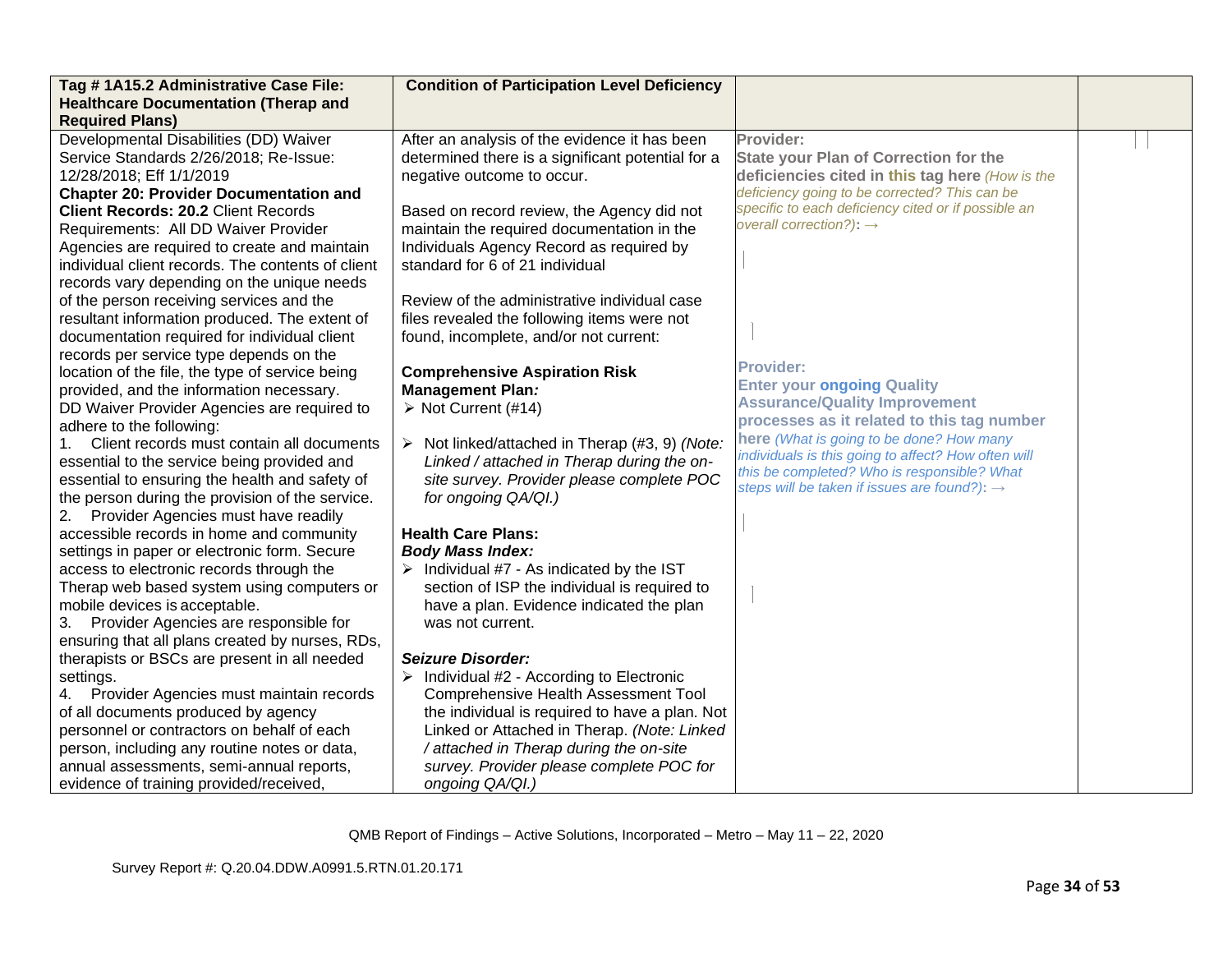progress notes, and any other interactions for which billing is generated.

5. Each Provider Agency is responsible for maintaining the daily or other contact notes documenting the nature and frequency of service delivery, as well as data tracking only for the services provided by their agency.

6. The current Client File Matrix found in Appendix A Client File Matrix details the minimum requirements for records to be stored in agency office files, the delivery site, or with DSP while providing services in the community.

7. All records pertaining to JCMs must be retained permanently and must be made available to DDSD upon request, upon the termination or expiration of a provider agreement, or upon provider withdrawal from services.

**Chapter 3 Safeguards: 3.1.1** *Decision Consultation Process (DCP):* Health

decisions are the sole domain of waiver participants, their guardians or healthcare decision makers. Participants and their healthcare decision makers can confidently make decisions that are compatible with their personal and cultural values. Provider Agencies are required to support the informed decision making of waiver participants by supporting access to medical consultation, information, and other available resources according to the following:

2. The DCP is used when a person or his/her guardian/healthcare decision maker has concerns, needs more information about health-related issues, or has decided not to follow all or part of an order, recommendation, or suggestion. This includes, but is not limited to:

### **Medical Emergency Response Plans:** *Functional Bowel Obstruction:*

 $\triangleright$  Individual #3 - As indicated by the IST section of ISP the individual is required to have a plan. Not Linked or Attached in Therap. *(Note: Linked / attached in Therap during the on-site survey. Provider please complete POC for ongoing QA/QI.)*

### *Osteopenia:*

 $\triangleright$  Individual #12 - As indicated by the IST section of ISP the individual is required to have a plan. Not Linked or Attached in Therap. *(Note: Linked / attached in Therap during the on-site survey. Provider please complete POC for ongoing QA/QI.)*

## *Seizure Disorder:*

➢ Individual #2 - According to Electronic Comprehensive Health Assessment Tool the individual is required to have a plan. Not Linked or Attached in Therap. *(Note: Linked / attached in Therap during the on-site survey. Provider please complete POC for ongoing QA/QI.)*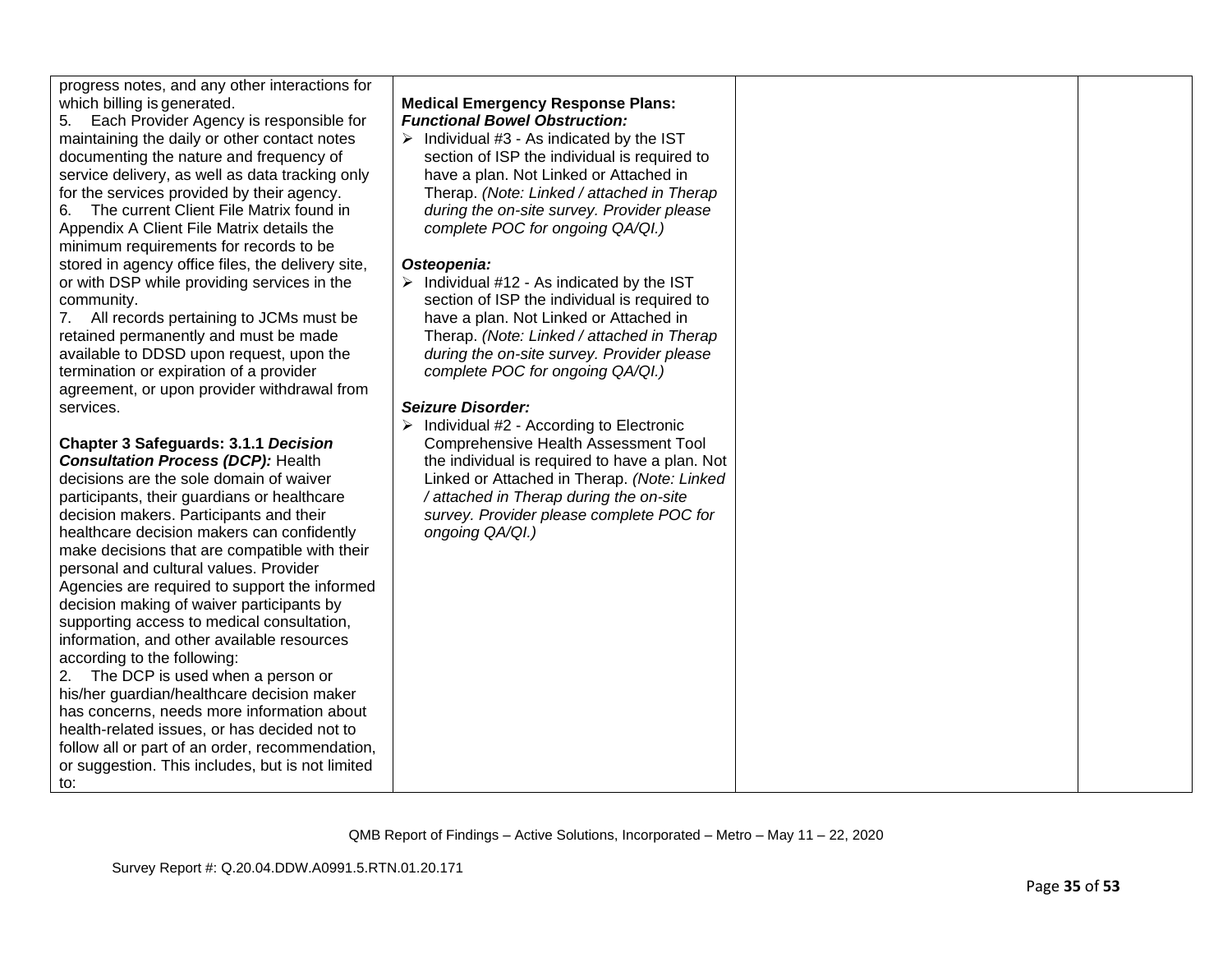| a. medical orders or recommendations from<br>the Primary Care Practitioner, Specialists<br>or other licensed medical or healthcare<br>practitioners such as a Nurse Practitioner<br>(NP or CNP), Physician Assistant (PA) or<br>Dentist;<br>b. clinical recommendations made by<br>registered/licensed clinicians who are<br>either members of the IDT or clinicians<br>who have performed an evaluation such<br>as a video-fluoroscopy;<br>c. health related recommendations or<br>suggestions from oversight activities such<br>as the Individual Quality Review (IQR) or<br>other DOH review or oversight activities;<br>and<br>d. recommendations made through a<br>Healthcare Plan (HCP), including a<br><b>Comprehensive Aspiration Risk</b><br>Management Plan (CARMP), or another<br>plan.<br>2. When the person/guardian disagrees with a<br>recommendation or does not agree with the<br>implementation of that recommendation,<br>Provider Agencies follow the DCP and attend<br>the meeting coordinated by the CM. During<br>this meeting:<br>a. Providers inform the person/guardian of<br>the rationale for that recommendation,<br>so that the benefit is made clear. This<br>will be done in layman's terms and will<br>include basic sharing of information<br>designed to assist the person/guardian<br>with understanding the risks and benefits<br>of the recommendation.<br>b. The information will be focused on the<br>specific area of concern by the<br>person/guardian. Alternatives should be<br>presented, when available, if the |  |  |
|---------------------------------------------------------------------------------------------------------------------------------------------------------------------------------------------------------------------------------------------------------------------------------------------------------------------------------------------------------------------------------------------------------------------------------------------------------------------------------------------------------------------------------------------------------------------------------------------------------------------------------------------------------------------------------------------------------------------------------------------------------------------------------------------------------------------------------------------------------------------------------------------------------------------------------------------------------------------------------------------------------------------------------------------------------------------------------------------------------------------------------------------------------------------------------------------------------------------------------------------------------------------------------------------------------------------------------------------------------------------------------------------------------------------------------------------------------------------------------------------------------------------------------------------------------------|--|--|
|                                                                                                                                                                                                                                                                                                                                                                                                                                                                                                                                                                                                                                                                                                                                                                                                                                                                                                                                                                                                                                                                                                                                                                                                                                                                                                                                                                                                                                                                                                                                                               |  |  |
|                                                                                                                                                                                                                                                                                                                                                                                                                                                                                                                                                                                                                                                                                                                                                                                                                                                                                                                                                                                                                                                                                                                                                                                                                                                                                                                                                                                                                                                                                                                                                               |  |  |
|                                                                                                                                                                                                                                                                                                                                                                                                                                                                                                                                                                                                                                                                                                                                                                                                                                                                                                                                                                                                                                                                                                                                                                                                                                                                                                                                                                                                                                                                                                                                                               |  |  |
|                                                                                                                                                                                                                                                                                                                                                                                                                                                                                                                                                                                                                                                                                                                                                                                                                                                                                                                                                                                                                                                                                                                                                                                                                                                                                                                                                                                                                                                                                                                                                               |  |  |
|                                                                                                                                                                                                                                                                                                                                                                                                                                                                                                                                                                                                                                                                                                                                                                                                                                                                                                                                                                                                                                                                                                                                                                                                                                                                                                                                                                                                                                                                                                                                                               |  |  |
|                                                                                                                                                                                                                                                                                                                                                                                                                                                                                                                                                                                                                                                                                                                                                                                                                                                                                                                                                                                                                                                                                                                                                                                                                                                                                                                                                                                                                                                                                                                                                               |  |  |
|                                                                                                                                                                                                                                                                                                                                                                                                                                                                                                                                                                                                                                                                                                                                                                                                                                                                                                                                                                                                                                                                                                                                                                                                                                                                                                                                                                                                                                                                                                                                                               |  |  |
|                                                                                                                                                                                                                                                                                                                                                                                                                                                                                                                                                                                                                                                                                                                                                                                                                                                                                                                                                                                                                                                                                                                                                                                                                                                                                                                                                                                                                                                                                                                                                               |  |  |
|                                                                                                                                                                                                                                                                                                                                                                                                                                                                                                                                                                                                                                                                                                                                                                                                                                                                                                                                                                                                                                                                                                                                                                                                                                                                                                                                                                                                                                                                                                                                                               |  |  |
|                                                                                                                                                                                                                                                                                                                                                                                                                                                                                                                                                                                                                                                                                                                                                                                                                                                                                                                                                                                                                                                                                                                                                                                                                                                                                                                                                                                                                                                                                                                                                               |  |  |
|                                                                                                                                                                                                                                                                                                                                                                                                                                                                                                                                                                                                                                                                                                                                                                                                                                                                                                                                                                                                                                                                                                                                                                                                                                                                                                                                                                                                                                                                                                                                                               |  |  |
|                                                                                                                                                                                                                                                                                                                                                                                                                                                                                                                                                                                                                                                                                                                                                                                                                                                                                                                                                                                                                                                                                                                                                                                                                                                                                                                                                                                                                                                                                                                                                               |  |  |
|                                                                                                                                                                                                                                                                                                                                                                                                                                                                                                                                                                                                                                                                                                                                                                                                                                                                                                                                                                                                                                                                                                                                                                                                                                                                                                                                                                                                                                                                                                                                                               |  |  |
|                                                                                                                                                                                                                                                                                                                                                                                                                                                                                                                                                                                                                                                                                                                                                                                                                                                                                                                                                                                                                                                                                                                                                                                                                                                                                                                                                                                                                                                                                                                                                               |  |  |
|                                                                                                                                                                                                                                                                                                                                                                                                                                                                                                                                                                                                                                                                                                                                                                                                                                                                                                                                                                                                                                                                                                                                                                                                                                                                                                                                                                                                                                                                                                                                                               |  |  |
|                                                                                                                                                                                                                                                                                                                                                                                                                                                                                                                                                                                                                                                                                                                                                                                                                                                                                                                                                                                                                                                                                                                                                                                                                                                                                                                                                                                                                                                                                                                                                               |  |  |
|                                                                                                                                                                                                                                                                                                                                                                                                                                                                                                                                                                                                                                                                                                                                                                                                                                                                                                                                                                                                                                                                                                                                                                                                                                                                                                                                                                                                                                                                                                                                                               |  |  |
|                                                                                                                                                                                                                                                                                                                                                                                                                                                                                                                                                                                                                                                                                                                                                                                                                                                                                                                                                                                                                                                                                                                                                                                                                                                                                                                                                                                                                                                                                                                                                               |  |  |
|                                                                                                                                                                                                                                                                                                                                                                                                                                                                                                                                                                                                                                                                                                                                                                                                                                                                                                                                                                                                                                                                                                                                                                                                                                                                                                                                                                                                                                                                                                                                                               |  |  |
|                                                                                                                                                                                                                                                                                                                                                                                                                                                                                                                                                                                                                                                                                                                                                                                                                                                                                                                                                                                                                                                                                                                                                                                                                                                                                                                                                                                                                                                                                                                                                               |  |  |
|                                                                                                                                                                                                                                                                                                                                                                                                                                                                                                                                                                                                                                                                                                                                                                                                                                                                                                                                                                                                                                                                                                                                                                                                                                                                                                                                                                                                                                                                                                                                                               |  |  |
|                                                                                                                                                                                                                                                                                                                                                                                                                                                                                                                                                                                                                                                                                                                                                                                                                                                                                                                                                                                                                                                                                                                                                                                                                                                                                                                                                                                                                                                                                                                                                               |  |  |
|                                                                                                                                                                                                                                                                                                                                                                                                                                                                                                                                                                                                                                                                                                                                                                                                                                                                                                                                                                                                                                                                                                                                                                                                                                                                                                                                                                                                                                                                                                                                                               |  |  |
|                                                                                                                                                                                                                                                                                                                                                                                                                                                                                                                                                                                                                                                                                                                                                                                                                                                                                                                                                                                                                                                                                                                                                                                                                                                                                                                                                                                                                                                                                                                                                               |  |  |
|                                                                                                                                                                                                                                                                                                                                                                                                                                                                                                                                                                                                                                                                                                                                                                                                                                                                                                                                                                                                                                                                                                                                                                                                                                                                                                                                                                                                                                                                                                                                                               |  |  |
|                                                                                                                                                                                                                                                                                                                                                                                                                                                                                                                                                                                                                                                                                                                                                                                                                                                                                                                                                                                                                                                                                                                                                                                                                                                                                                                                                                                                                                                                                                                                                               |  |  |
|                                                                                                                                                                                                                                                                                                                                                                                                                                                                                                                                                                                                                                                                                                                                                                                                                                                                                                                                                                                                                                                                                                                                                                                                                                                                                                                                                                                                                                                                                                                                                               |  |  |
|                                                                                                                                                                                                                                                                                                                                                                                                                                                                                                                                                                                                                                                                                                                                                                                                                                                                                                                                                                                                                                                                                                                                                                                                                                                                                                                                                                                                                                                                                                                                                               |  |  |
|                                                                                                                                                                                                                                                                                                                                                                                                                                                                                                                                                                                                                                                                                                                                                                                                                                                                                                                                                                                                                                                                                                                                                                                                                                                                                                                                                                                                                                                                                                                                                               |  |  |
|                                                                                                                                                                                                                                                                                                                                                                                                                                                                                                                                                                                                                                                                                                                                                                                                                                                                                                                                                                                                                                                                                                                                                                                                                                                                                                                                                                                                                                                                                                                                                               |  |  |
|                                                                                                                                                                                                                                                                                                                                                                                                                                                                                                                                                                                                                                                                                                                                                                                                                                                                                                                                                                                                                                                                                                                                                                                                                                                                                                                                                                                                                                                                                                                                                               |  |  |
|                                                                                                                                                                                                                                                                                                                                                                                                                                                                                                                                                                                                                                                                                                                                                                                                                                                                                                                                                                                                                                                                                                                                                                                                                                                                                                                                                                                                                                                                                                                                                               |  |  |
|                                                                                                                                                                                                                                                                                                                                                                                                                                                                                                                                                                                                                                                                                                                                                                                                                                                                                                                                                                                                                                                                                                                                                                                                                                                                                                                                                                                                                                                                                                                                                               |  |  |
|                                                                                                                                                                                                                                                                                                                                                                                                                                                                                                                                                                                                                                                                                                                                                                                                                                                                                                                                                                                                                                                                                                                                                                                                                                                                                                                                                                                                                                                                                                                                                               |  |  |
|                                                                                                                                                                                                                                                                                                                                                                                                                                                                                                                                                                                                                                                                                                                                                                                                                                                                                                                                                                                                                                                                                                                                                                                                                                                                                                                                                                                                                                                                                                                                                               |  |  |
|                                                                                                                                                                                                                                                                                                                                                                                                                                                                                                                                                                                                                                                                                                                                                                                                                                                                                                                                                                                                                                                                                                                                                                                                                                                                                                                                                                                                                                                                                                                                                               |  |  |
|                                                                                                                                                                                                                                                                                                                                                                                                                                                                                                                                                                                                                                                                                                                                                                                                                                                                                                                                                                                                                                                                                                                                                                                                                                                                                                                                                                                                                                                                                                                                                               |  |  |
|                                                                                                                                                                                                                                                                                                                                                                                                                                                                                                                                                                                                                                                                                                                                                                                                                                                                                                                                                                                                                                                                                                                                                                                                                                                                                                                                                                                                                                                                                                                                                               |  |  |
|                                                                                                                                                                                                                                                                                                                                                                                                                                                                                                                                                                                                                                                                                                                                                                                                                                                                                                                                                                                                                                                                                                                                                                                                                                                                                                                                                                                                                                                                                                                                                               |  |  |
|                                                                                                                                                                                                                                                                                                                                                                                                                                                                                                                                                                                                                                                                                                                                                                                                                                                                                                                                                                                                                                                                                                                                                                                                                                                                                                                                                                                                                                                                                                                                                               |  |  |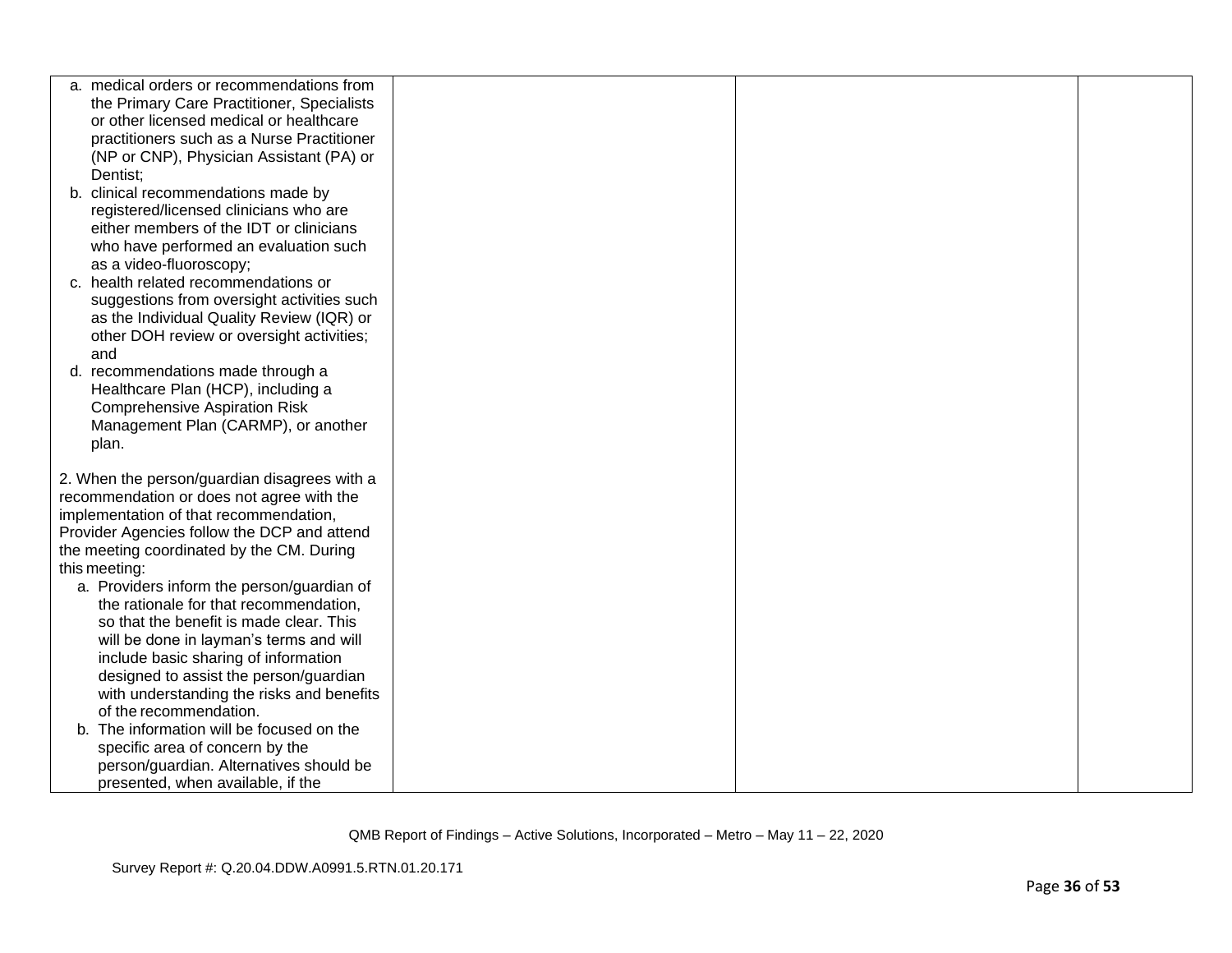| guardian is interested in considering           |  |  |
|-------------------------------------------------|--|--|
| other options for implementation.               |  |  |
| c. Providers support the person/guardian to     |  |  |
| make an informed decision.                      |  |  |
| d. The decision made by the                     |  |  |
| person/guardian during the meeting is           |  |  |
| accepted; plans are modified; and the           |  |  |
| IDT honors this health decision in every        |  |  |
| setting.                                        |  |  |
|                                                 |  |  |
| <b>Chapter 13 Nursing Services: 13.2.5</b>      |  |  |
| <b>Electronic Nursing Assessment and</b>        |  |  |
| <b>Planning Process:</b> The nursing assessment |  |  |
| process includes several DDSD mandated          |  |  |
| tools: the electronic Comprehensive Nursing     |  |  |
| Assessment Tool (e-CHAT), the Aspiration        |  |  |
| Risk Screening Tool (ARST) and the              |  |  |
| Medication Administration Assessment Tool       |  |  |
| (MAAT). This process includes developing        |  |  |
| and training Health Care Plans and Medical      |  |  |
| <b>Emergency Response Plans.</b>                |  |  |
| The following hierarchy is based on budgeted    |  |  |
| services and is used to identify which Provider |  |  |
| Agency nurse has primary responsibility for     |  |  |
| completion of the nursing assessment process    |  |  |
| and related subsequent planning and training.   |  |  |
| Additional communication and collaboration for  |  |  |
| planning specific to CCS or CIE services may    |  |  |
| be needed.                                      |  |  |
| The hierarchy for Nursing Assessment and        |  |  |
| Planning responsibilities is:                   |  |  |
| 1. Living Supports: Supported Living, IMLS or   |  |  |
| Family Living via ANS;                          |  |  |
| 2. Customized Community Supports- Group;        |  |  |
| and                                             |  |  |
| 3. Adult Nursing Services (ANS):                |  |  |
| a. for persons in Community Inclusion           |  |  |
| with health-related needs; or                   |  |  |
| if no residential services are budgeted         |  |  |
| but assessment is desired and health            |  |  |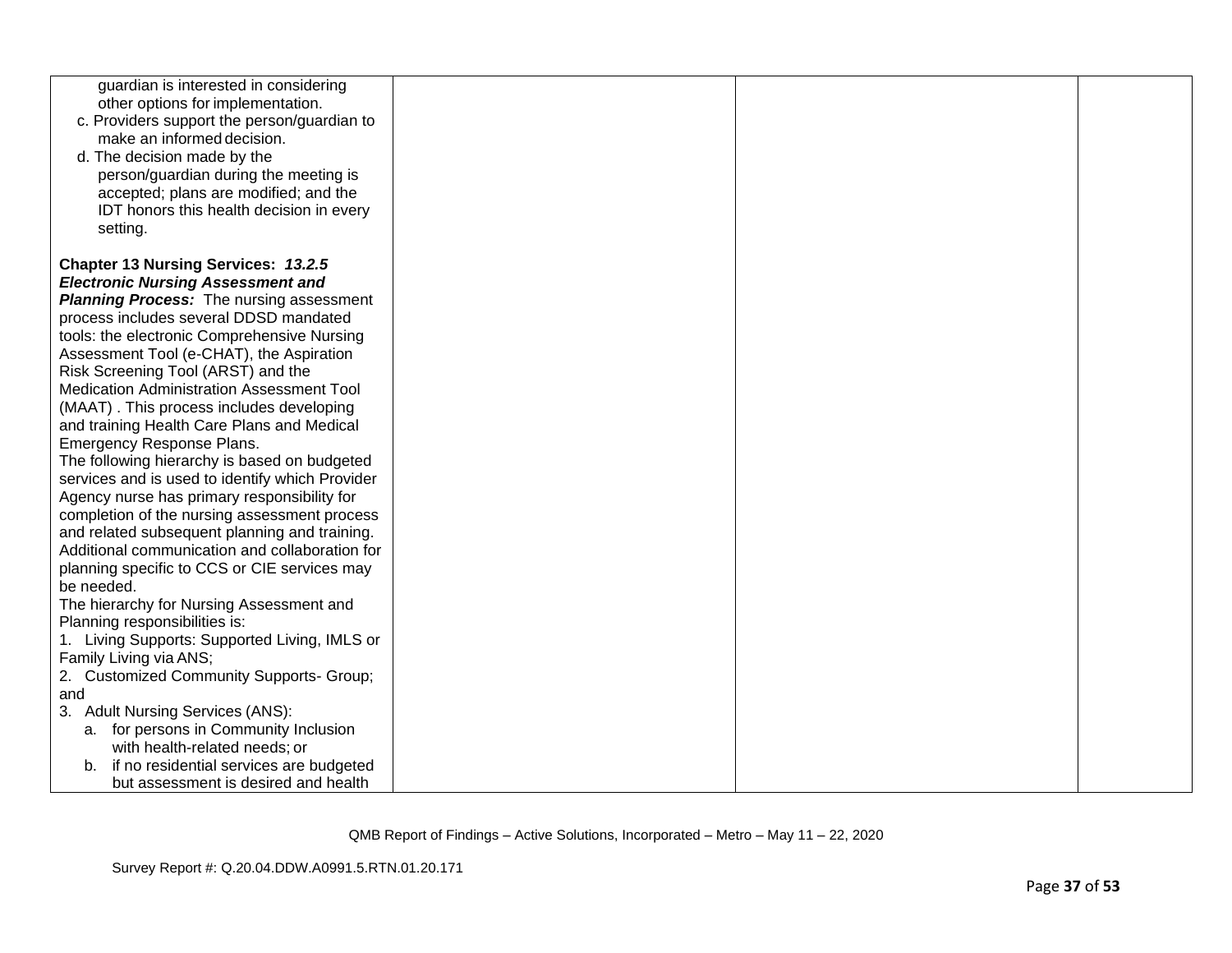| needs may exist.                                                                    |  |  |
|-------------------------------------------------------------------------------------|--|--|
| 13.2.6 The Electronic Comprehensive                                                 |  |  |
| Health Assessment Tool (e-CHAT)                                                     |  |  |
| 1. The e-CHAT is a nursing assessment. It                                           |  |  |
| may not be delegated by a licensed nurse to a                                       |  |  |
| non-licensed person.                                                                |  |  |
| 2. The nurse must see the person face-to-face                                       |  |  |
| to complete the nursing assessment.                                                 |  |  |
| Additional information may be gathered from                                         |  |  |
| members of the IDT and other sources.                                               |  |  |
| 3. An e-CHAT is required for persons in FL,                                         |  |  |
| SL, IMLS, or CCS-Group. All other DD Waiver                                         |  |  |
| recipients may obtain an e-CHAT if needed or                                        |  |  |
| desired by adding ANS hours for assessment                                          |  |  |
| and consultation to their budget.                                                   |  |  |
| 4. When completing the e-CHAT, the nurse is                                         |  |  |
| required to review and update the electronic                                        |  |  |
| record and consider the diagnoses,                                                  |  |  |
| medications, treatments, and overall status of                                      |  |  |
| the person. Discussion with others may be<br>needed to obtain critical information. |  |  |
| 5. The nurse is required to complete all the e-                                     |  |  |
| CHAT assessment questions and add                                                   |  |  |
| additional pertinent information in all comment                                     |  |  |
| sections.                                                                           |  |  |
|                                                                                     |  |  |
| 13.2.7 Aspiration Risk Management                                                   |  |  |
| <b>Screening Tool (ARST)</b>                                                        |  |  |
|                                                                                     |  |  |
| <b>13.2.8 Medication Administration</b>                                             |  |  |
| <b>Assessment Tool (MAAT):</b>                                                      |  |  |
| 1. A licensed nurse completes the                                                   |  |  |
| <b>DDSD Medication Administration</b>                                               |  |  |
| Assessment Tool (MAAT) at least two                                                 |  |  |
| weeks before the annual ISP meeting.                                                |  |  |
| 2. After completion of the MAAT, the nurse                                          |  |  |
| will present recommendations regarding the                                          |  |  |
| level of assistance with medication delivery                                        |  |  |
| (AWMD) to the IDT. A copy of the MAAT will                                          |  |  |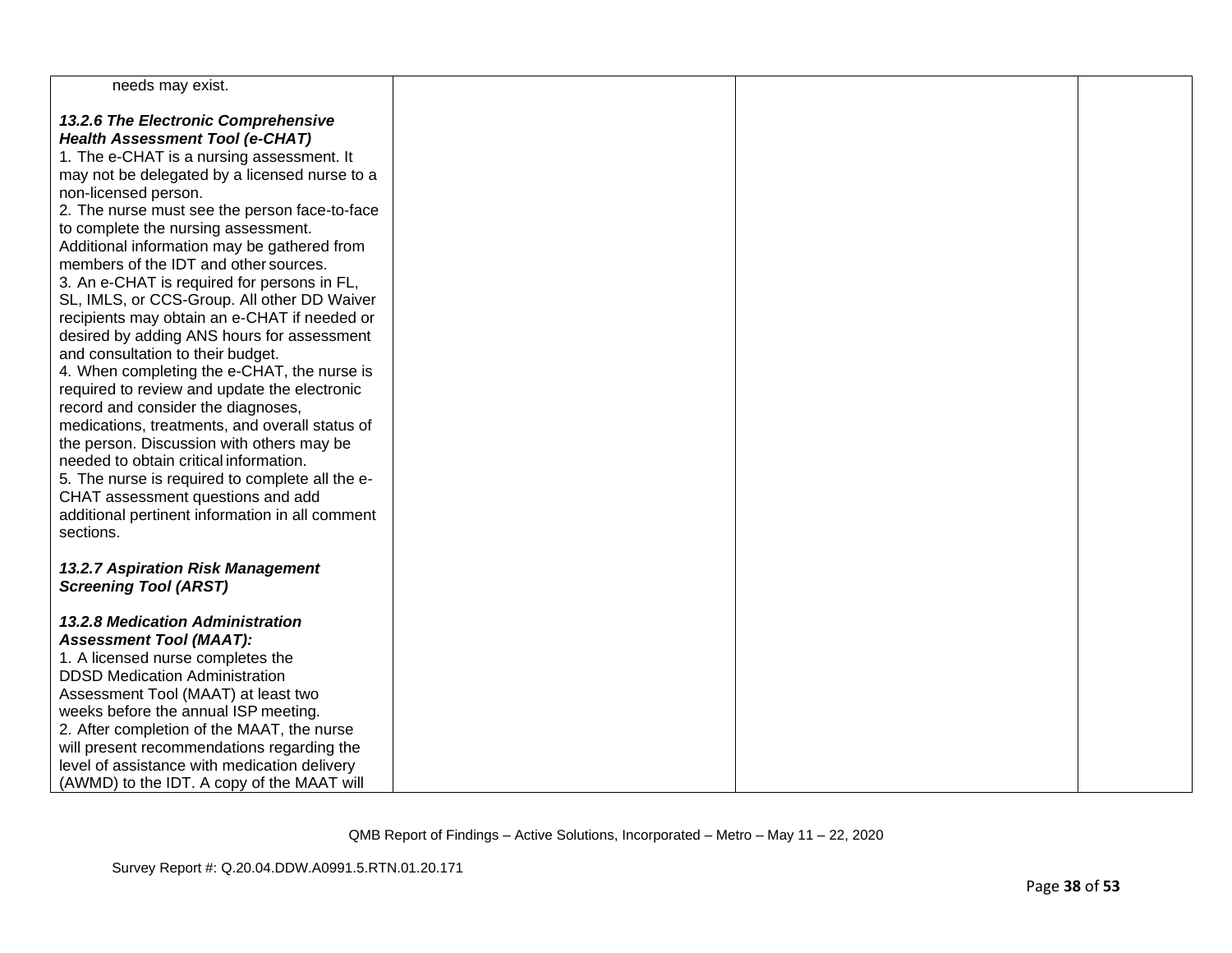| be sent to all the team members two weeks        |  |  |
|--------------------------------------------------|--|--|
| before the annual ISP meeting and the            |  |  |
| original MAAT will be retained in the Provider   |  |  |
| Agency records.                                  |  |  |
| 3. Decisions about medication delivery           |  |  |
| are made by the IDT to promote a                 |  |  |
| person's maximum independence and                |  |  |
| community integration. The IDT will              |  |  |
| reach consensus regarding which                  |  |  |
| criteria the person meets, as indicated          |  |  |
| by the results of the MAAT and the               |  |  |
| nursing recommendations, and the                 |  |  |
| decision is documented this in the ISP.          |  |  |
|                                                  |  |  |
| 13.2.9 Healthcare Plans (HCP):                   |  |  |
| 1. At the nurse's discretion, based on prudent   |  |  |
| nursing practice, interim HCPs may be            |  |  |
| developed to address issues that must be         |  |  |
| implemented immediately after admission,         |  |  |
| readmission or change of medical condition to    |  |  |
| provide safe services prior to completion of the |  |  |
| e-CHAT and formal care planning process.         |  |  |
| This includes interim ARM plans for those        |  |  |
| persons newly identified at moderate or high     |  |  |
| risk for aspiration. All interim plans must be   |  |  |
| removed if the plan is no longer needed or       |  |  |
| when final HCP including CARMPs are in           |  |  |
| place to avoid duplication of plans.             |  |  |
| 2. In collaboration with the IDT, the agency     |  |  |
| nurse is required to create HCPs that address    |  |  |
| all the areas identified as required in the most |  |  |
| current e-CHAT summary report which is           |  |  |
| indicated by "R" in the HCP column. At the       |  |  |
| nurse's sole discretion, based on prudent        |  |  |
| nursing practice, HCPs may be combined           |  |  |
| where clinically appropriate. The nurse should   |  |  |
| use nursing judgment to determine whether to     |  |  |
| also include HCPs for any of the areas           |  |  |
| indicated by "C" on the e-CHAT summary           |  |  |
| report. The nurse may also create other HCPs     |  |  |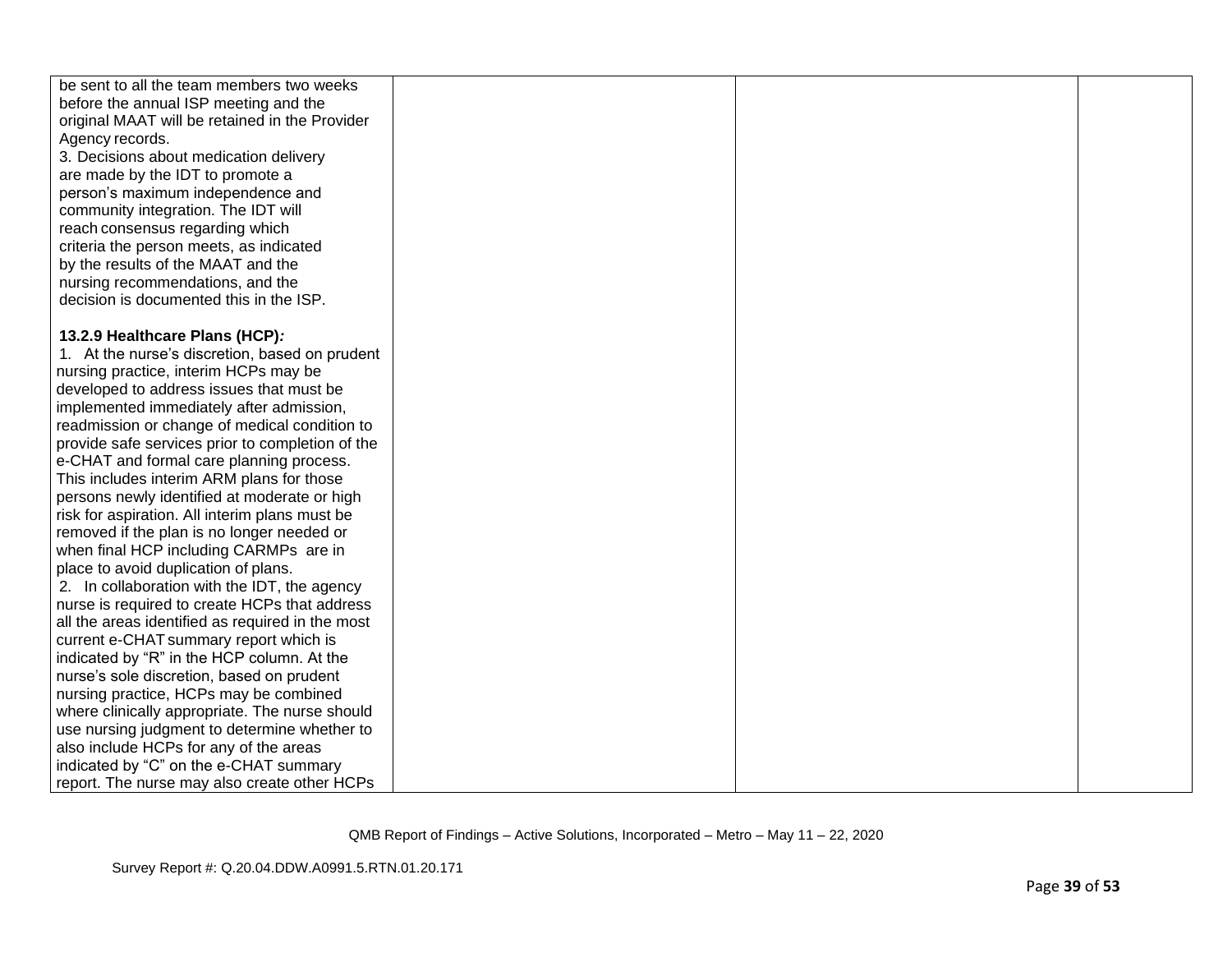| plans that the nurse determines are warranted.                                            |  |  |
|-------------------------------------------------------------------------------------------|--|--|
| 13.2.10 Medical Emergency Response Plan<br>(MERP):                                        |  |  |
| 1. The agency nurse is required to develop a                                              |  |  |
| Medical Emergency Response Plan (MERP)                                                    |  |  |
| for all conditions marked with an "R" in the e-                                           |  |  |
| CHAT summary report. The agency nurse                                                     |  |  |
| should use her/his clinical judgment and input                                            |  |  |
| from the Interdisciplinary Team (IDT) to<br>determine whether shown as "C" in the e-      |  |  |
| CHAT summary report or other conditions also                                              |  |  |
| warrant a MERP.                                                                           |  |  |
| 2. MERPs are required for persons who have                                                |  |  |
| one or more conditions or illnesses that                                                  |  |  |
| present a likely potential to become a life-                                              |  |  |
| threatening situation.                                                                    |  |  |
| <b>Chapter 20: Provider Documentation and</b>                                             |  |  |
| Client Records: 20.5.3 Health Passport and                                                |  |  |
| <b>Physician Consultation Form: All Primary</b>                                           |  |  |
| and Secondary Provider Agencies must use                                                  |  |  |
| the Health Passport and Physician<br>Consultation form from the Therap system.            |  |  |
| This standardized document contains                                                       |  |  |
| individual, physician and emergency contact                                               |  |  |
| information, a complete list of current medical                                           |  |  |
| diagnoses, health and safety risk factors,                                                |  |  |
| allergies, and information regarding insurance,                                           |  |  |
| guardianship, and advance directives. The<br>Health Passport also includes a standardized |  |  |
| form to use at medical appointments called the                                            |  |  |
| Physician Consultation form.                                                              |  |  |
|                                                                                           |  |  |
|                                                                                           |  |  |
|                                                                                           |  |  |
|                                                                                           |  |  |
|                                                                                           |  |  |
|                                                                                           |  |  |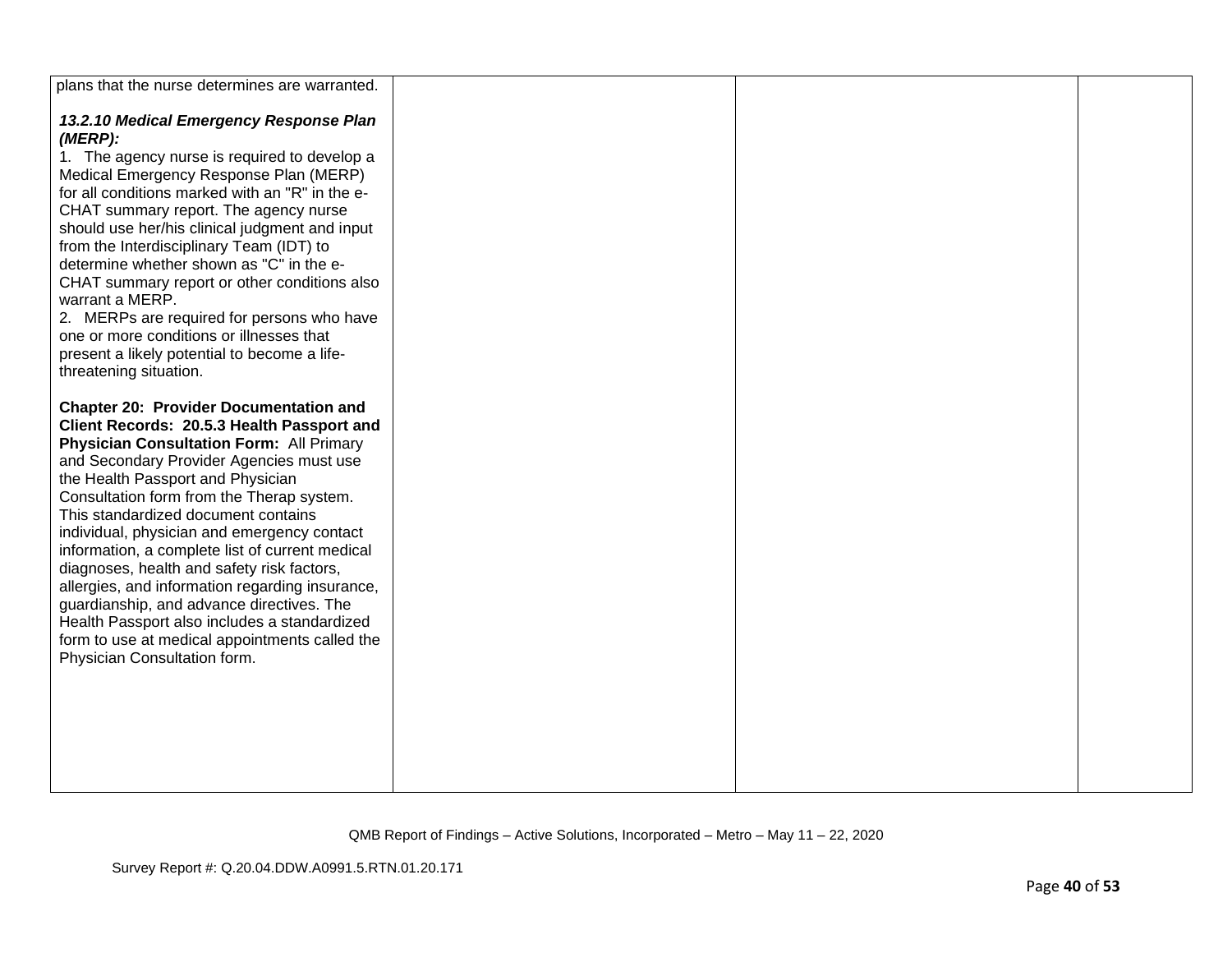| Tag # 1A31 Client Rights / Human Rights                                                    | <b>Condition of Participation Level Deficiency</b> |                                                          |  |
|--------------------------------------------------------------------------------------------|----------------------------------------------------|----------------------------------------------------------|--|
| <b>NMAC 7.26.3.11 RESTRICTIONS OR</b>                                                      | After an analysis of the evidence it has been      | Provider:                                                |  |
| <b>LIMITATION OF CLIENT'S RIGHTS:</b>                                                      | determined there is a significant potential for a  | <b>State your Plan of Correction for the</b>             |  |
| A. A service provider shall not restrict or limit a                                        | negative outcome to occur.                         | deficiencies cited in this tag here (How is the          |  |
| client's rights except:                                                                    |                                                    | deficiency going to be corrected? This can be            |  |
| (1) where the restriction or limitation is allowed                                         | Based on record review and/or interview, the       | specific to each deficiency cited or if possible an      |  |
| in an emergency and is necessary to prevent                                                | Agency did not ensure the rights of Individuals    | overall correction?): $\rightarrow$                      |  |
| imminent risk of physical harm to the client or                                            | was not restricted or limited for 1 of 21          |                                                          |  |
| another person; or                                                                         | Individuals.                                       |                                                          |  |
| (2) where the interdisciplinary team has                                                   |                                                    |                                                          |  |
| determined that the client's limited capacity to                                           | A review of Agency Individual files indicated      |                                                          |  |
| exercise the right threatens his or her physical                                           | Human Rights Committee Approval was                |                                                          |  |
| safety; or                                                                                 | required for restrictions.                         |                                                          |  |
| (3) as provided for in Section 10.1.14 [now                                                |                                                    |                                                          |  |
| Subsection N of 7.26.3.10 NMAC].                                                           | No documentation was found regarding               | <b>Provider:</b>                                         |  |
|                                                                                            | Human Rights Approval for the following:           | <b>Enter your ongoing Quality</b>                        |  |
| B. Any emergency intervention to prevent                                                   |                                                    | <b>Assurance/Quality Improvement</b>                     |  |
| physical harm shall be reasonable to prevent                                               |                                                    | processes as it related to this tag number               |  |
| harm, shall be the least restrictive intervention                                          | • Physical Intervention - No evidence found of     | here (What is going to be done? How many                 |  |
| necessary to meet the emergency, shall be<br>allowed no longer than necessary and shall be | Human Rights Committee approval.                   | individuals is this going to affect? How often will      |  |
| subject to interdisciplinary team (IDT) review.                                            | (Individual #3)                                    | this be completed? Who is responsible? What              |  |
| The IDT upon completion of its review may                                                  |                                                    | steps will be taken if issues are found?): $\rightarrow$ |  |
| refer its findings to the office of quality                                                | • Use of 911/CIT - No evidence found of            |                                                          |  |
| assurance. The emergency intervention may                                                  | Human Rights Committee approval.                   |                                                          |  |
| be subject to review by the service provider's                                             | (Individual #3)                                    |                                                          |  |
| behavioral support committee or human rights                                               |                                                    |                                                          |  |
| committee in accordance with the behavioral                                                | • 2:1 Staffing During Transportation - No          |                                                          |  |
| support policies or other department regulation                                            | evidence found of Human Rights Committee           |                                                          |  |
| or policy.                                                                                 | approval. (Individual #3)                          |                                                          |  |
| C. The service provider may adopt reasonable                                               |                                                    |                                                          |  |
| program policies of general applicability to                                               | • Scheduled Mealtimes - No evidence found          |                                                          |  |
| clients served by that service provider that do                                            | of Human Rights Committee approval.                |                                                          |  |
| not violate client rights. [09/12/94; 01/15/97;                                            | (Individual #3)                                    |                                                          |  |
| Recompiled 10/31/01]                                                                       |                                                    |                                                          |  |
|                                                                                            |                                                    |                                                          |  |
| Developmental Disabilities (DD) Waiver Service                                             |                                                    |                                                          |  |
| Standards 2/26/2018; Re-Issue: 12/28/2018; Eff                                             |                                                    |                                                          |  |
| 1/1/2019                                                                                   |                                                    |                                                          |  |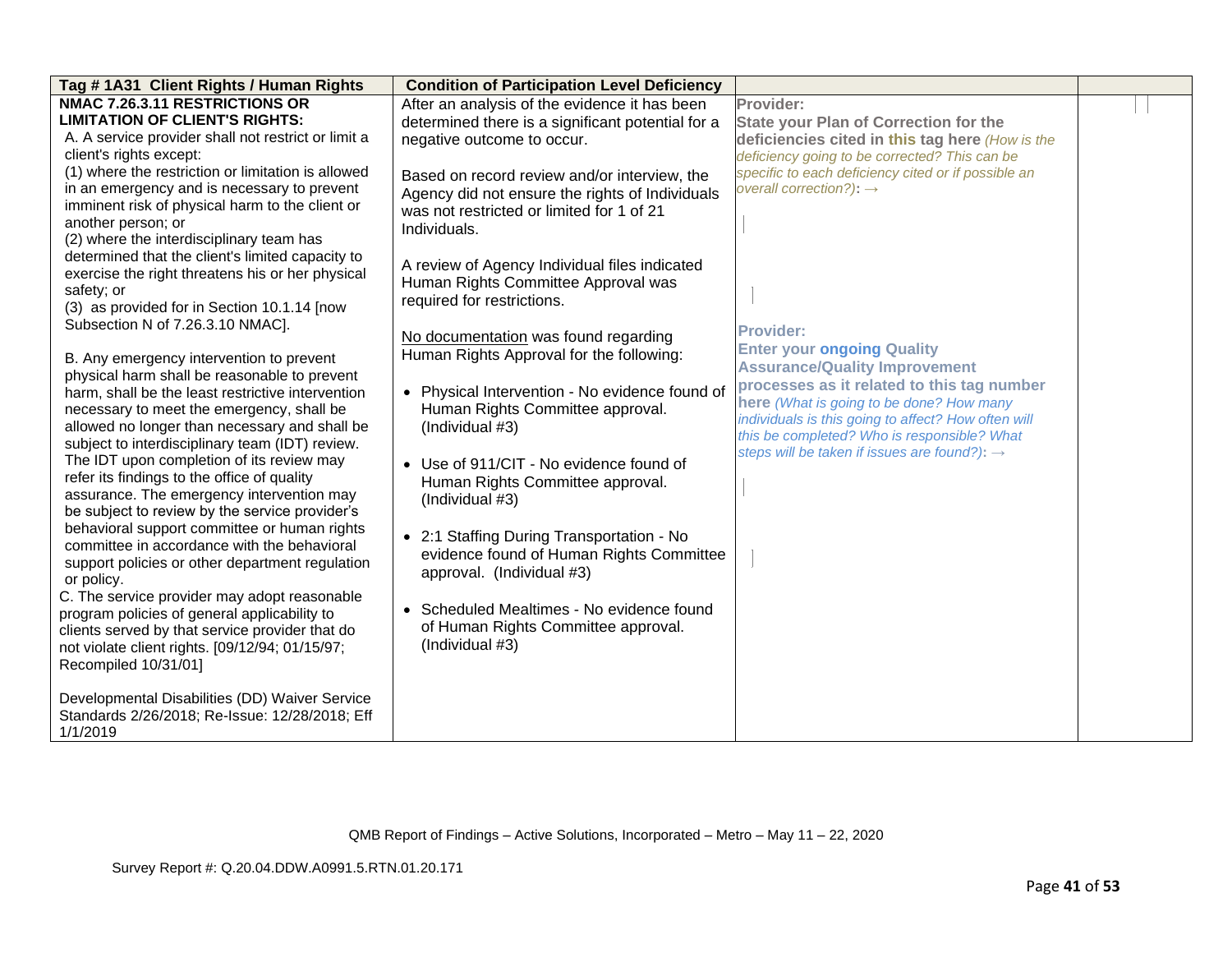| <b>Chapter 2: Human Rights:</b> Civil rights apply to |  |  |
|-------------------------------------------------------|--|--|
| everyone, including all waiver participants, family   |  |  |
| members, guardians, natural supports, and             |  |  |
| Provider Agencies. Everyone has a responsibility      |  |  |
| to make sure those rights are not violated. All       |  |  |
| Provider Agencies play a role in person-centered      |  |  |
| planning (PCP) and have an obligation to              |  |  |
| contribute to the planning process, always            |  |  |
| focusing on how to best support the person.           |  |  |
| Chapter 3 Safeguards: 3.3.1 HRC Procedural            |  |  |
| <b>Requirements:</b>                                  |  |  |
| 1. An invitation to participate in the HRC            |  |  |
| meeting of a rights restriction review will be given  |  |  |
| to the person (regardless of verbal or cognitive      |  |  |
| ability), his/her guardian, and/or a family member    |  |  |
| (if desired by the person), and the Behavior          |  |  |
| Support Consultant (BSC) at least 10 working          |  |  |
| days prior to the meeting (except for in              |  |  |
| emergency situations). If the person (and/or the      |  |  |
| guardian) does not wish to attend, his/her stated     |  |  |
| preferences may be brought to the meeting by          |  |  |
| someone whom the person chooses as his/her            |  |  |
| representative.                                       |  |  |
| 2. The Provider Agencies that are seeking to          |  |  |
| temporarily limit the person's right(s) (e.g., Living |  |  |
| Supports, Community Inclusion, or BSC) are            |  |  |
| required to support the person's informed             |  |  |
| consent regarding the rights restriction, as well as  |  |  |
| their timely participation in the review.             |  |  |
| 3. The plan's author, designated staff (e.g.,         |  |  |
| agency service coordinator) and/or the CM             |  |  |
| makes a written or oral presentation to the HRC.      |  |  |
| 4. The results of the HRC review are reported in      |  |  |
| writing to the person supported, the guardian, the    |  |  |
| BSC, the mental health or other specialized           |  |  |
| therapy provider, and the CM within three working     |  |  |
| days of the meeting.                                  |  |  |
| 5. HRC committees are required to meet at             |  |  |
| least on a quarterly basis.                           |  |  |
| 6. A quorum to conduct an HRC meeting is at           |  |  |
| least three voting members eligible to vote in        |  |  |
|                                                       |  |  |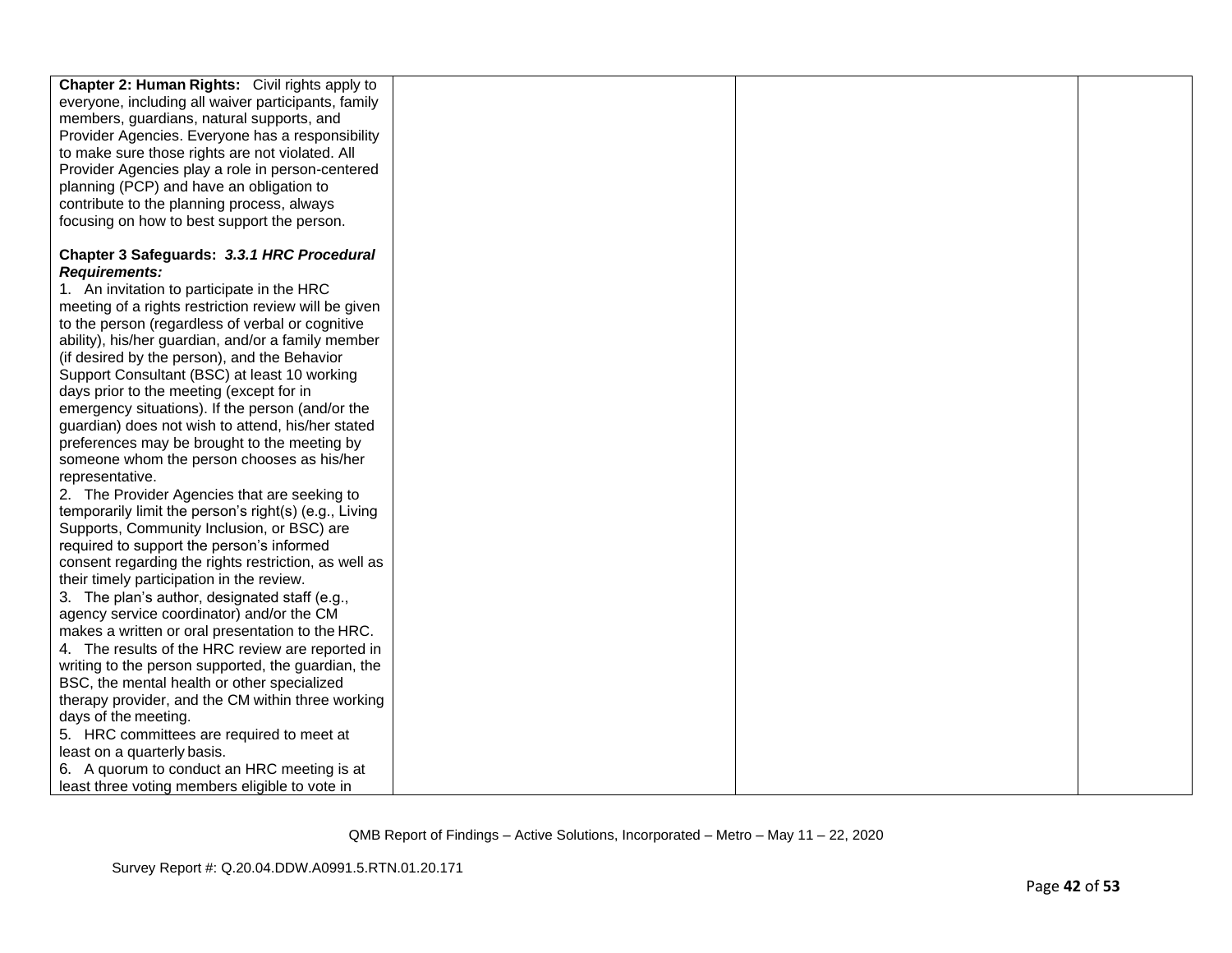| each situation and at least one must be a             |  |  |
|-------------------------------------------------------|--|--|
| community member at large.                            |  |  |
| 7. HRC members who are directly involved in           |  |  |
| the services provided to the person must excuse       |  |  |
| themselves from voting in that situation.             |  |  |
| Each HRC is required to have a provision for          |  |  |
| emergency approval of rights restrictions based       |  |  |
| upon credible threats of harm against self or         |  |  |
| others that may arise between scheduled HRC           |  |  |
| meetings (e.g., locking up sharp knives after a       |  |  |
| serious attempt to injure self or others or a         |  |  |
| disclosure, with a credible plan, to seriously injure |  |  |
| or kill someone). The confidential and HIPAA          |  |  |
| compliant emergency meeting may be via                |  |  |
| telephone, video or conference call, or secure        |  |  |
| email. Procedures may include an initial              |  |  |
| emergency phone meeting, and a subsequent             |  |  |
| follow-up emergency meeting in complex and/or         |  |  |
| ongoing situations.                                   |  |  |
| 8. The HRC with primary responsibility for            |  |  |
| implementation of the rights restriction will record  |  |  |
| all meeting minutes on an individual basis, i.e.,     |  |  |
| each meeting discussion for an individual will be     |  |  |
| recorded separately, and minutes of all meetings      |  |  |
| will be retained at the agency for at least six       |  |  |
| years from the final date of continuance of the       |  |  |
| restriction.                                          |  |  |
|                                                       |  |  |
| 3.3.3 HRC and Behavioral Support: The HRC             |  |  |
| reviews temporary restrictions of rights that are     |  |  |
| related to medical issues or health and safety        |  |  |
| considerations such as decreased mobility (e.g.,      |  |  |
| the use of bed rails due to risk of falling during    |  |  |
| the night while getting out of bed). However,         |  |  |
| other temporary restrictions may be implemented       |  |  |
| because of health and safety considerations           |  |  |
| arising from behavioral issues.                       |  |  |
| Positive Behavioral Supports (PBS) are                |  |  |
| mandated and used when behavioral support is          |  |  |
| needed and desired by the person and/or the           |  |  |
| IDT. PBS emphasizes the acquisition and               |  |  |
| maintenance of positive skills (e.g. building         |  |  |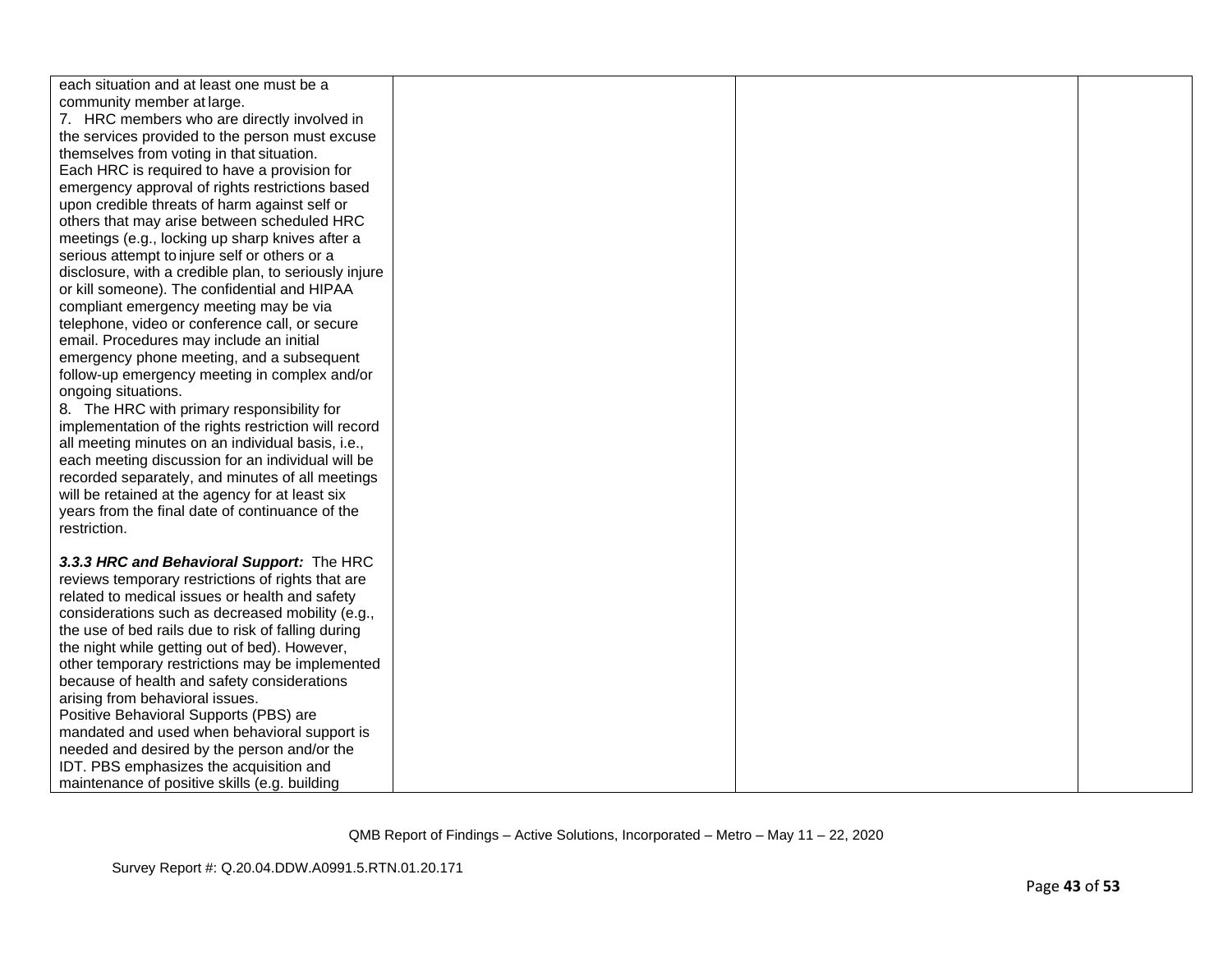|     | healthy relationships) to increase the person's  |  |  |
|-----|--------------------------------------------------|--|--|
|     | quality of life understanding that a natural     |  |  |
|     | reduction in other challenging behaviors will    |  |  |
|     | follow. At times, aversive interventions may be  |  |  |
|     | temporarily included as a part of a person's     |  |  |
|     | behavioral support (usually in the BCIP), and    |  |  |
|     | therefore, need to be reviewed prior to          |  |  |
|     | implementation as well as periodically while the |  |  |
|     | restrictive intervention is in place. PBSPs not  |  |  |
|     | containing aversive interventions do not require |  |  |
|     | HRC review or approval.                          |  |  |
|     | Plans (e.g., ISPs, PBSPs, BCIPs PPMPs, and/or    |  |  |
|     | RMPs) that contain any aversive interventions    |  |  |
|     | are submitted to the HRC in advance of a         |  |  |
|     | meeting, except in emergency situations.         |  |  |
|     |                                                  |  |  |
|     | 3.3.4 Interventions Requiring HRC Review and     |  |  |
|     | Approval: HRCs must review prior to              |  |  |
|     | implementation, any plans (e.g. ISPs, PBSPs,     |  |  |
|     | BCIPs and/or PPMPs, RMPs), with strategies,      |  |  |
|     | including but not limited to:                    |  |  |
| 1.  | response cost;                                   |  |  |
| 2.  | restitution;                                     |  |  |
| 3.  | emergency physical restraint (EPR);              |  |  |
| 4.  | routine use of law enforcement as part of a      |  |  |
|     | BCIP;                                            |  |  |
| 5.  | routine use of emergency hospitalization         |  |  |
|     | procedures as part of a BCIP;                    |  |  |
| 6.  | use of point systems;                            |  |  |
| 7.  | use of intense, highly structured, and           |  |  |
|     | specialized treatment strategies, including      |  |  |
|     | level systems with response cost or failure      |  |  |
|     | to earn components;                              |  |  |
| 8.  | a 1:1 staff to person ratio for behavioral       |  |  |
|     | reasons, or, very rarely, a 2:1 staff to         |  |  |
|     | person ratio for behavioral or medical           |  |  |
|     | reasons:                                         |  |  |
| 9.  | use of PRN psychotropic medications;             |  |  |
| 10. | use of protective devices for behavioral         |  |  |
|     | purposes (e.g., helmets for head banging,        |  |  |
|     | Posey gloves for biting hand);                   |  |  |
|     | 11. use of bed rails;                            |  |  |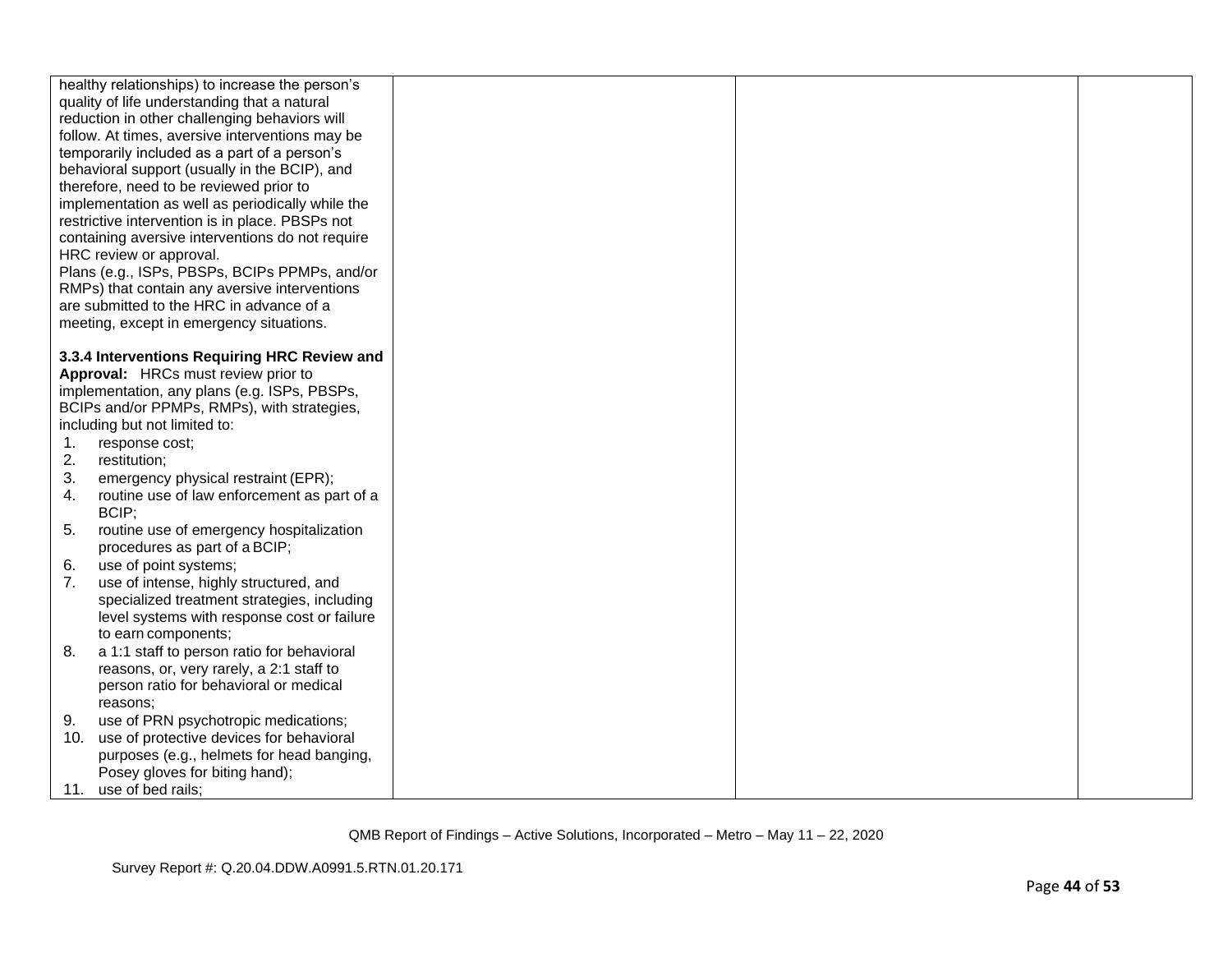| 12. use of a device and/or monitoring system                                                     |  |  |
|--------------------------------------------------------------------------------------------------|--|--|
| through PST may impact the person's<br>privacy or other rights; or                               |  |  |
| 13. use of any alarms to alert staff to a                                                        |  |  |
| person's whereabouts.                                                                            |  |  |
| 3.4 Emergency Physical Restraint (EPR):                                                          |  |  |
| Every person shall be free from the use of                                                       |  |  |
| restrictive physical crisis intervention measures<br>that are unnecessary. Provider Agencies who |  |  |
| support people who may occasionally need                                                         |  |  |
| intervention such as Emergency Physical                                                          |  |  |
| Restraint (EPR) are required to institute<br>procedures to maximize safety.                      |  |  |
|                                                                                                  |  |  |
| 3.4.5 Human Rights Committee: The HRC                                                            |  |  |
| reviews use of EPR. The BCIP may not be<br>implemented without HRC review and approval           |  |  |
| whenever EPR or other restrictive measure(s) are                                                 |  |  |
| included. Provider Agencies with an HRC are                                                      |  |  |
| required to ensure that the HRCs:<br>participate in training regarding required<br>1.            |  |  |
| constitution and oversight activities for                                                        |  |  |
| HRCs;                                                                                            |  |  |
| 2.<br>review any BCIP, that include the use of<br>EPR;                                           |  |  |
| 3.<br>occur at least annually, occur in any quarter                                              |  |  |
| where EPR is used, and occur whenever                                                            |  |  |
| any change to the BCIP is considered;                                                            |  |  |
| 4.<br>maintain HRC minutes approving or<br>disallowing the use of EPR as written in a            |  |  |
| BCIP; and                                                                                        |  |  |
| maintain HRC minutes of meetings<br>5.                                                           |  |  |
| reviewing the implementation of the BCIP<br>when EPR is used.                                    |  |  |
|                                                                                                  |  |  |
|                                                                                                  |  |  |
|                                                                                                  |  |  |
|                                                                                                  |  |  |
|                                                                                                  |  |  |
|                                                                                                  |  |  |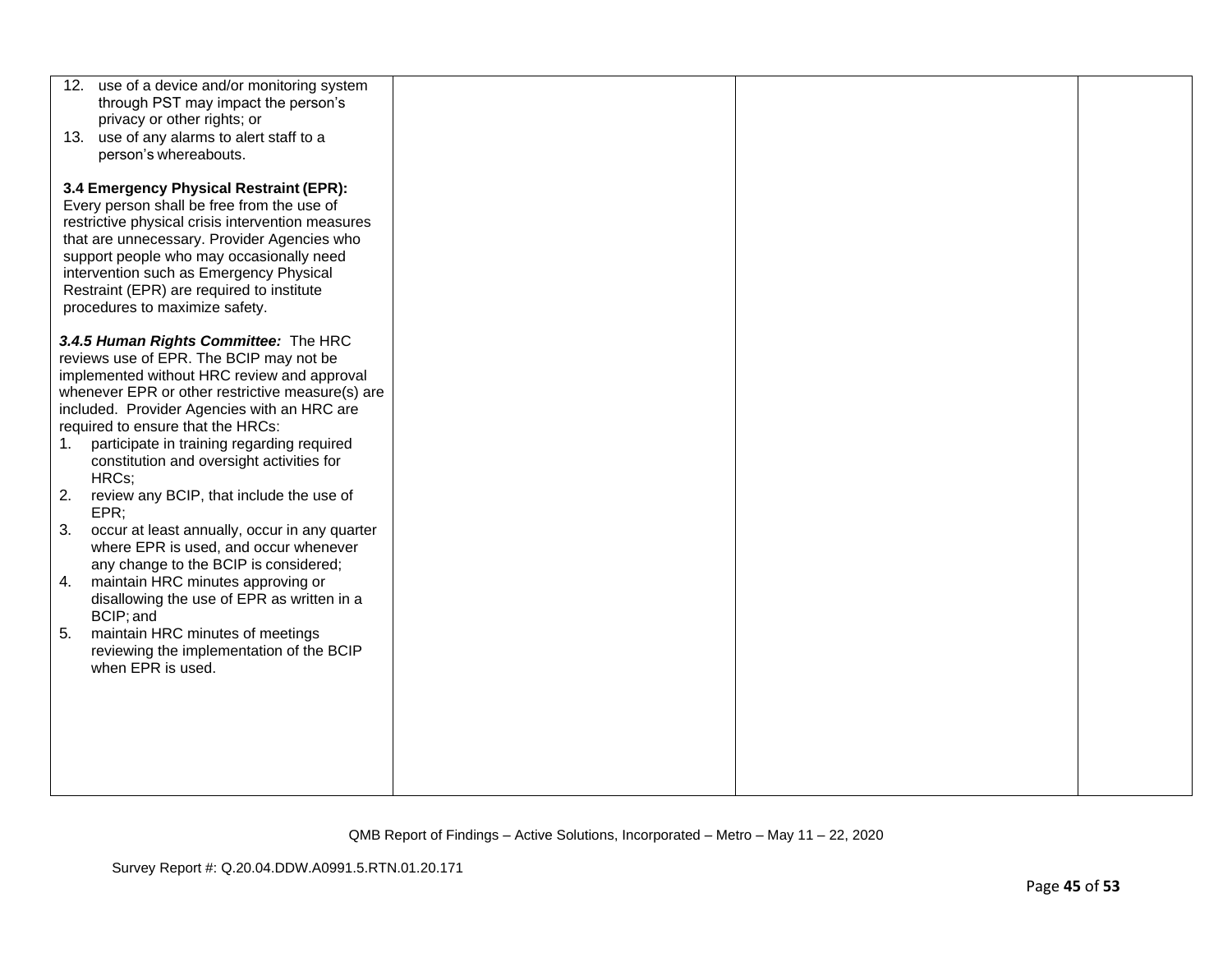| Service Domain: Medicaid Billing/Reimbursement - State financial oversight exists to assure that claims are coded and paid for in accordance with the<br>reimbursement methodology specified in the approved waiver.<br>Tag # LS27 Family Living<br><b>Standard Level Deficiency</b><br>Reimbursement                                                                                                                                                                                                                                                                                                                                                                                                                                                                                                                                                                                                                                                                                                                                                                                                                                                                                                                                                                                                                                                                                                                                                                                                                                                                                                                                                                                                                                                                                                                                                         |                                                                                                                                                                                                                                                                                                                                                                                                                                                                                                                                                  |  |
|---------------------------------------------------------------------------------------------------------------------------------------------------------------------------------------------------------------------------------------------------------------------------------------------------------------------------------------------------------------------------------------------------------------------------------------------------------------------------------------------------------------------------------------------------------------------------------------------------------------------------------------------------------------------------------------------------------------------------------------------------------------------------------------------------------------------------------------------------------------------------------------------------------------------------------------------------------------------------------------------------------------------------------------------------------------------------------------------------------------------------------------------------------------------------------------------------------------------------------------------------------------------------------------------------------------------------------------------------------------------------------------------------------------------------------------------------------------------------------------------------------------------------------------------------------------------------------------------------------------------------------------------------------------------------------------------------------------------------------------------------------------------------------------------------------------------------------------------------------------|--------------------------------------------------------------------------------------------------------------------------------------------------------------------------------------------------------------------------------------------------------------------------------------------------------------------------------------------------------------------------------------------------------------------------------------------------------------------------------------------------------------------------------------------------|--|
|                                                                                                                                                                                                                                                                                                                                                                                                                                                                                                                                                                                                                                                                                                                                                                                                                                                                                                                                                                                                                                                                                                                                                                                                                                                                                                                                                                                                                                                                                                                                                                                                                                                                                                                                                                                                                                                               |                                                                                                                                                                                                                                                                                                                                                                                                                                                                                                                                                  |  |
|                                                                                                                                                                                                                                                                                                                                                                                                                                                                                                                                                                                                                                                                                                                                                                                                                                                                                                                                                                                                                                                                                                                                                                                                                                                                                                                                                                                                                                                                                                                                                                                                                                                                                                                                                                                                                                                               |                                                                                                                                                                                                                                                                                                                                                                                                                                                                                                                                                  |  |
|                                                                                                                                                                                                                                                                                                                                                                                                                                                                                                                                                                                                                                                                                                                                                                                                                                                                                                                                                                                                                                                                                                                                                                                                                                                                                                                                                                                                                                                                                                                                                                                                                                                                                                                                                                                                                                                               |                                                                                                                                                                                                                                                                                                                                                                                                                                                                                                                                                  |  |
| Developmental Disabilities (DD) Waiver<br>Based on record review, the Agency did not<br>Provider:<br>Service Standards 2/26/2018; Re-Issue:<br>provide written or electronic documentation as<br>evidence for each unit billed for Family Living<br>12/28/2018; Eff 1/1/2019<br>Services for 1 of 13 individuals.<br><b>Chapter 21: Billing Requirements: 21.4</b><br><b>Recording Keeping and Documentation</b><br>overall correction?): $\rightarrow$<br><b>Requirements: DD Waiver Provider Agencies</b><br>Individual #16<br>must maintain all records necessary to<br>April 2020<br>demonstrate proper provision of services for<br>• The Agency billed 16 units of Family Living<br>Medicaid billing. At a minimum, Provider<br>(T2033 HB) on 4/15/2020. Documentation<br>Agencies must adhere to the following:<br>received accounted for 1 unit.<br>The level and type of service<br>provided must be supported in the<br>ISP and have an approved budget<br><b>Provider:</b><br>prior to service delivery and billing.<br>Comprehensive documentation of direct<br>2.<br>service delivery must include, at a minimum:<br>the agency name;<br>а.<br>the name of the recipient of the service;<br>b.<br>the location of theservice;<br>C.<br>the date of the service;<br>d.<br>the type of service;<br>е.<br>the start and end times of theservice;<br>the signature and title of each staff<br>q.<br>member who documents their time; and<br>the nature of services.<br>h.<br>3. A Provider Agency that receives payment<br>for treatment, services, or goods must retain<br>all medical and business records for a period<br>of at least six years from the last payment<br>date, until ongoing audits are settled, or until<br>involvement of the state Attorney General is<br>completed regarding settlement of any claim,<br>whichever is longer. | <b>State your Plan of Correction for the</b><br>deficiencies cited in this tag here (How is the<br>deficiency going to be corrected? This can be<br>specific to each deficiency cited or if possible an<br><b>Enter your ongoing Quality</b><br><b>Assurance/Quality Improvement</b><br>processes as it related to this tag number<br>here (What is going to be done? How many<br>individuals is this going to affect? How often will<br>this be completed? Who is responsible? What<br>steps will be taken if issues are found?): $\rightarrow$ |  |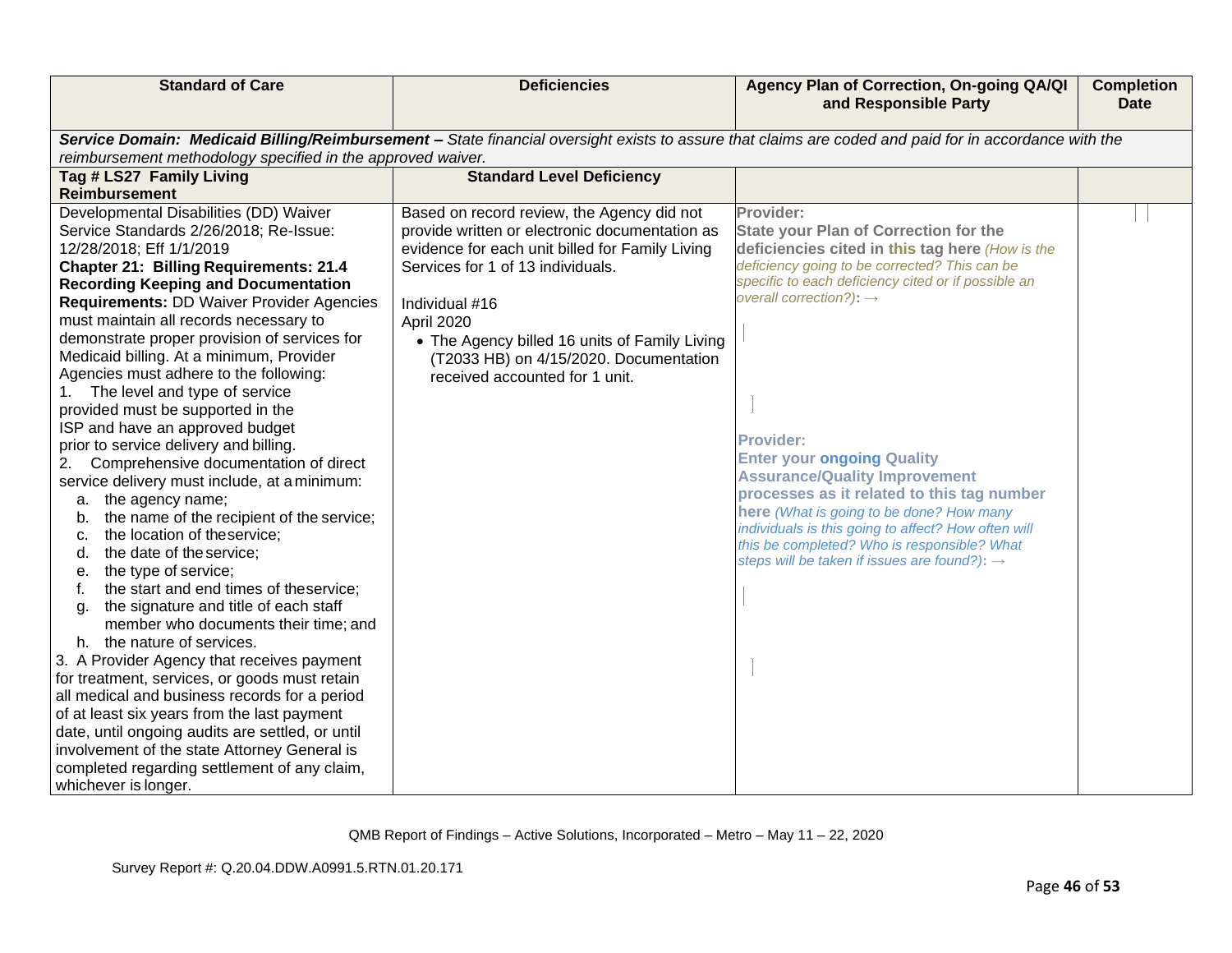| for treatment, services or goods must retain all<br>medical and business records relating to any<br>of the following for a period of at least six<br>years from the payment date:<br>a. treatment or care of any eligible recipient;<br>b. services or goods provided to any eligible<br>recipient;<br>c. amounts paid by MAD on behalf of any<br>eligible recipient; and<br>d. any records required by MAD for the<br>administration of Medicaid.<br>21.9 Billable Units: The unit of billing<br>depends on the service type. The unit may be<br>a 15-minute interval, a daily unit, a monthly unit<br>or a dollar amount. The unit of billing is<br>identified in the current DD Waiver Rate Table.<br>Provider Agencies must correctly report<br>service units.<br>21.9.1 Requirements for Daily Units: For<br>services billed in daily units, Provider Agencies<br>must adhere to the following:<br>1. A day is considered 24 hours from midnight<br>to midnight.<br>2. If 12 or fewer hours of service are<br>provided, then one-half unit shall be billed.<br>A whole unit can be billed if more than 12<br>hours of service is provided during a 24-<br>hour period.<br>3. The maximum allowable billable units<br>cannot exceed 340 calendar days per ISP<br>year or 170 calendar days per six months.<br>4. When a person transitions from one<br>Provider Agency to another during the ISP<br>year, a standard formula to calculate the<br>units billed by each Provider Agency must be<br>applied as follows: |                                            |  |  |
|--------------------------------------------------------------------------------------------------------------------------------------------------------------------------------------------------------------------------------------------------------------------------------------------------------------------------------------------------------------------------------------------------------------------------------------------------------------------------------------------------------------------------------------------------------------------------------------------------------------------------------------------------------------------------------------------------------------------------------------------------------------------------------------------------------------------------------------------------------------------------------------------------------------------------------------------------------------------------------------------------------------------------------------------------------------------------------------------------------------------------------------------------------------------------------------------------------------------------------------------------------------------------------------------------------------------------------------------------------------------------------------------------------------------------------------------------------------------------------------------------------------------------|--------------------------------------------|--|--|
|                                                                                                                                                                                                                                                                                                                                                                                                                                                                                                                                                                                                                                                                                                                                                                                                                                                                                                                                                                                                                                                                                                                                                                                                                                                                                                                                                                                                                                                                                                                          | 4. A Provider Agency that receives payment |  |  |
|                                                                                                                                                                                                                                                                                                                                                                                                                                                                                                                                                                                                                                                                                                                                                                                                                                                                                                                                                                                                                                                                                                                                                                                                                                                                                                                                                                                                                                                                                                                          |                                            |  |  |
|                                                                                                                                                                                                                                                                                                                                                                                                                                                                                                                                                                                                                                                                                                                                                                                                                                                                                                                                                                                                                                                                                                                                                                                                                                                                                                                                                                                                                                                                                                                          |                                            |  |  |
|                                                                                                                                                                                                                                                                                                                                                                                                                                                                                                                                                                                                                                                                                                                                                                                                                                                                                                                                                                                                                                                                                                                                                                                                                                                                                                                                                                                                                                                                                                                          |                                            |  |  |
|                                                                                                                                                                                                                                                                                                                                                                                                                                                                                                                                                                                                                                                                                                                                                                                                                                                                                                                                                                                                                                                                                                                                                                                                                                                                                                                                                                                                                                                                                                                          |                                            |  |  |
|                                                                                                                                                                                                                                                                                                                                                                                                                                                                                                                                                                                                                                                                                                                                                                                                                                                                                                                                                                                                                                                                                                                                                                                                                                                                                                                                                                                                                                                                                                                          |                                            |  |  |
|                                                                                                                                                                                                                                                                                                                                                                                                                                                                                                                                                                                                                                                                                                                                                                                                                                                                                                                                                                                                                                                                                                                                                                                                                                                                                                                                                                                                                                                                                                                          |                                            |  |  |
|                                                                                                                                                                                                                                                                                                                                                                                                                                                                                                                                                                                                                                                                                                                                                                                                                                                                                                                                                                                                                                                                                                                                                                                                                                                                                                                                                                                                                                                                                                                          |                                            |  |  |
|                                                                                                                                                                                                                                                                                                                                                                                                                                                                                                                                                                                                                                                                                                                                                                                                                                                                                                                                                                                                                                                                                                                                                                                                                                                                                                                                                                                                                                                                                                                          |                                            |  |  |
|                                                                                                                                                                                                                                                                                                                                                                                                                                                                                                                                                                                                                                                                                                                                                                                                                                                                                                                                                                                                                                                                                                                                                                                                                                                                                                                                                                                                                                                                                                                          |                                            |  |  |
|                                                                                                                                                                                                                                                                                                                                                                                                                                                                                                                                                                                                                                                                                                                                                                                                                                                                                                                                                                                                                                                                                                                                                                                                                                                                                                                                                                                                                                                                                                                          |                                            |  |  |
|                                                                                                                                                                                                                                                                                                                                                                                                                                                                                                                                                                                                                                                                                                                                                                                                                                                                                                                                                                                                                                                                                                                                                                                                                                                                                                                                                                                                                                                                                                                          |                                            |  |  |
|                                                                                                                                                                                                                                                                                                                                                                                                                                                                                                                                                                                                                                                                                                                                                                                                                                                                                                                                                                                                                                                                                                                                                                                                                                                                                                                                                                                                                                                                                                                          |                                            |  |  |
|                                                                                                                                                                                                                                                                                                                                                                                                                                                                                                                                                                                                                                                                                                                                                                                                                                                                                                                                                                                                                                                                                                                                                                                                                                                                                                                                                                                                                                                                                                                          |                                            |  |  |
|                                                                                                                                                                                                                                                                                                                                                                                                                                                                                                                                                                                                                                                                                                                                                                                                                                                                                                                                                                                                                                                                                                                                                                                                                                                                                                                                                                                                                                                                                                                          |                                            |  |  |
|                                                                                                                                                                                                                                                                                                                                                                                                                                                                                                                                                                                                                                                                                                                                                                                                                                                                                                                                                                                                                                                                                                                                                                                                                                                                                                                                                                                                                                                                                                                          |                                            |  |  |
|                                                                                                                                                                                                                                                                                                                                                                                                                                                                                                                                                                                                                                                                                                                                                                                                                                                                                                                                                                                                                                                                                                                                                                                                                                                                                                                                                                                                                                                                                                                          |                                            |  |  |
|                                                                                                                                                                                                                                                                                                                                                                                                                                                                                                                                                                                                                                                                                                                                                                                                                                                                                                                                                                                                                                                                                                                                                                                                                                                                                                                                                                                                                                                                                                                          |                                            |  |  |
|                                                                                                                                                                                                                                                                                                                                                                                                                                                                                                                                                                                                                                                                                                                                                                                                                                                                                                                                                                                                                                                                                                                                                                                                                                                                                                                                                                                                                                                                                                                          |                                            |  |  |
|                                                                                                                                                                                                                                                                                                                                                                                                                                                                                                                                                                                                                                                                                                                                                                                                                                                                                                                                                                                                                                                                                                                                                                                                                                                                                                                                                                                                                                                                                                                          |                                            |  |  |
|                                                                                                                                                                                                                                                                                                                                                                                                                                                                                                                                                                                                                                                                                                                                                                                                                                                                                                                                                                                                                                                                                                                                                                                                                                                                                                                                                                                                                                                                                                                          |                                            |  |  |
|                                                                                                                                                                                                                                                                                                                                                                                                                                                                                                                                                                                                                                                                                                                                                                                                                                                                                                                                                                                                                                                                                                                                                                                                                                                                                                                                                                                                                                                                                                                          |                                            |  |  |
|                                                                                                                                                                                                                                                                                                                                                                                                                                                                                                                                                                                                                                                                                                                                                                                                                                                                                                                                                                                                                                                                                                                                                                                                                                                                                                                                                                                                                                                                                                                          |                                            |  |  |
|                                                                                                                                                                                                                                                                                                                                                                                                                                                                                                                                                                                                                                                                                                                                                                                                                                                                                                                                                                                                                                                                                                                                                                                                                                                                                                                                                                                                                                                                                                                          |                                            |  |  |
|                                                                                                                                                                                                                                                                                                                                                                                                                                                                                                                                                                                                                                                                                                                                                                                                                                                                                                                                                                                                                                                                                                                                                                                                                                                                                                                                                                                                                                                                                                                          |                                            |  |  |
|                                                                                                                                                                                                                                                                                                                                                                                                                                                                                                                                                                                                                                                                                                                                                                                                                                                                                                                                                                                                                                                                                                                                                                                                                                                                                                                                                                                                                                                                                                                          |                                            |  |  |
|                                                                                                                                                                                                                                                                                                                                                                                                                                                                                                                                                                                                                                                                                                                                                                                                                                                                                                                                                                                                                                                                                                                                                                                                                                                                                                                                                                                                                                                                                                                          |                                            |  |  |
|                                                                                                                                                                                                                                                                                                                                                                                                                                                                                                                                                                                                                                                                                                                                                                                                                                                                                                                                                                                                                                                                                                                                                                                                                                                                                                                                                                                                                                                                                                                          |                                            |  |  |
|                                                                                                                                                                                                                                                                                                                                                                                                                                                                                                                                                                                                                                                                                                                                                                                                                                                                                                                                                                                                                                                                                                                                                                                                                                                                                                                                                                                                                                                                                                                          |                                            |  |  |
|                                                                                                                                                                                                                                                                                                                                                                                                                                                                                                                                                                                                                                                                                                                                                                                                                                                                                                                                                                                                                                                                                                                                                                                                                                                                                                                                                                                                                                                                                                                          |                                            |  |  |
|                                                                                                                                                                                                                                                                                                                                                                                                                                                                                                                                                                                                                                                                                                                                                                                                                                                                                                                                                                                                                                                                                                                                                                                                                                                                                                                                                                                                                                                                                                                          |                                            |  |  |
|                                                                                                                                                                                                                                                                                                                                                                                                                                                                                                                                                                                                                                                                                                                                                                                                                                                                                                                                                                                                                                                                                                                                                                                                                                                                                                                                                                                                                                                                                                                          |                                            |  |  |
|                                                                                                                                                                                                                                                                                                                                                                                                                                                                                                                                                                                                                                                                                                                                                                                                                                                                                                                                                                                                                                                                                                                                                                                                                                                                                                                                                                                                                                                                                                                          |                                            |  |  |
|                                                                                                                                                                                                                                                                                                                                                                                                                                                                                                                                                                                                                                                                                                                                                                                                                                                                                                                                                                                                                                                                                                                                                                                                                                                                                                                                                                                                                                                                                                                          |                                            |  |  |
|                                                                                                                                                                                                                                                                                                                                                                                                                                                                                                                                                                                                                                                                                                                                                                                                                                                                                                                                                                                                                                                                                                                                                                                                                                                                                                                                                                                                                                                                                                                          |                                            |  |  |
|                                                                                                                                                                                                                                                                                                                                                                                                                                                                                                                                                                                                                                                                                                                                                                                                                                                                                                                                                                                                                                                                                                                                                                                                                                                                                                                                                                                                                                                                                                                          |                                            |  |  |
|                                                                                                                                                                                                                                                                                                                                                                                                                                                                                                                                                                                                                                                                                                                                                                                                                                                                                                                                                                                                                                                                                                                                                                                                                                                                                                                                                                                                                                                                                                                          |                                            |  |  |
|                                                                                                                                                                                                                                                                                                                                                                                                                                                                                                                                                                                                                                                                                                                                                                                                                                                                                                                                                                                                                                                                                                                                                                                                                                                                                                                                                                                                                                                                                                                          | a. The discharging Provider Agency bills   |  |  |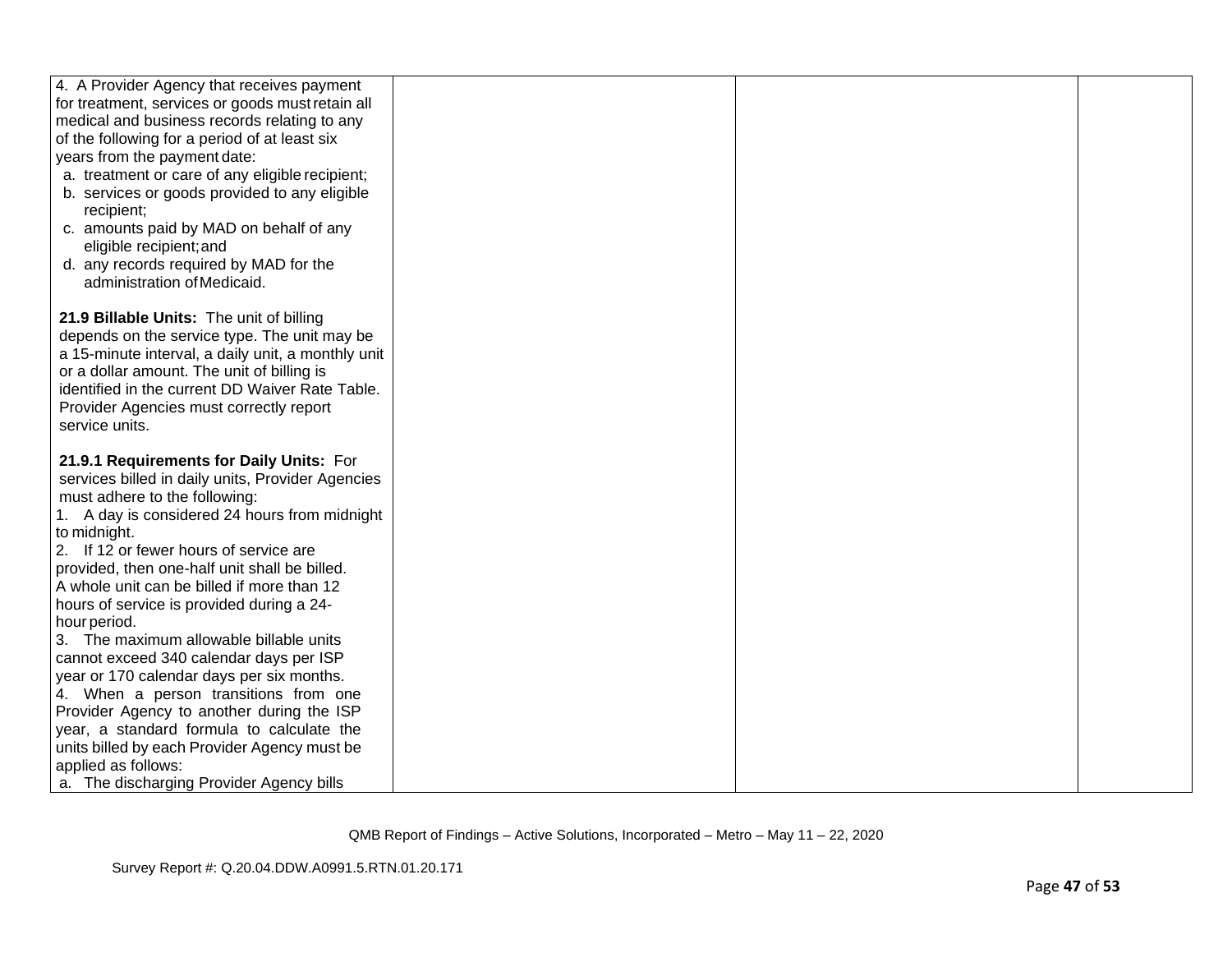| the number of calendar days that                  |  |  |
|---------------------------------------------------|--|--|
| services were provided multiplied by .93          |  |  |
| $(93%)$ .                                         |  |  |
| b. The receiving Provider Agency bills the        |  |  |
| remaining days up to 340 for the ISP year.        |  |  |
|                                                   |  |  |
| 21.9.2 Requirements for Monthly Units: For        |  |  |
| services billed in monthly units, a Provider      |  |  |
| Agency must adhere to the following:              |  |  |
| 1. A month is considered a period of 30           |  |  |
| calendar days.                                    |  |  |
| 2. At least one hour of face-to-face              |  |  |
| billable services shall be provided during        |  |  |
| a calendar month where any portion of a           |  |  |
| monthly unit is billed.                           |  |  |
| 3. Monthly units can be prorated by a half unit.  |  |  |
| 4. Agency transfers not occurring at the          |  |  |
| beginning of the 30-day interval are required     |  |  |
| to be coordinated in the middle of the 30-day     |  |  |
| interval so that the discharging and receiving    |  |  |
| agency receive a half unit.                       |  |  |
|                                                   |  |  |
| 21.9.3 Requirements for 15-minute and             |  |  |
| hourly units: For services billed in 15-minute    |  |  |
| or hourly intervals, Provider Agencies must       |  |  |
| adhere to the following:                          |  |  |
| 1. When time spent providing the service          |  |  |
| is not exactly 15 minutes or one hour,            |  |  |
| Provider Agencies are responsible for             |  |  |
| reporting time correctly following NMAC           |  |  |
| 8.302.2.                                          |  |  |
| 2. Services that last in their entirety less than |  |  |
| eight minutes cannot be billed.                   |  |  |
|                                                   |  |  |
|                                                   |  |  |
|                                                   |  |  |
|                                                   |  |  |
|                                                   |  |  |
|                                                   |  |  |
|                                                   |  |  |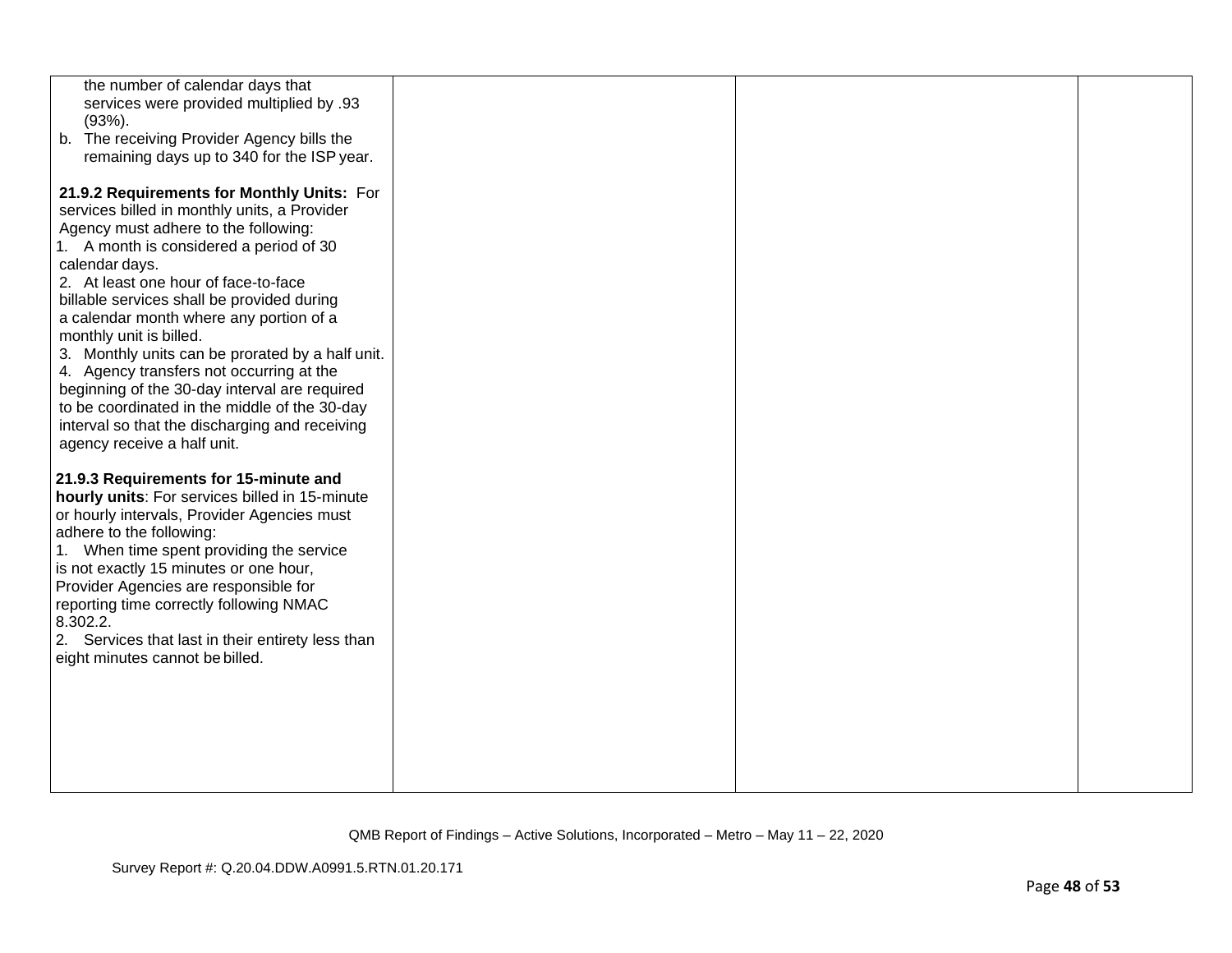| Tag #IH32 Customized In-Home Supports            | <b>Standard Level Deficiency</b>                     |                                                                                        |  |
|--------------------------------------------------|------------------------------------------------------|----------------------------------------------------------------------------------------|--|
| Reimbursement                                    |                                                      |                                                                                        |  |
| Developmental Disabilities (DD) Waiver           | Based on record review, the Agency did not           | Provider:                                                                              |  |
| Service Standards 2/26/2018; Re-Issue:           | provide written or electronic documentation as       | <b>State your Plan of Correction for the</b>                                           |  |
| 12/28/2018; Eff 1/1/2019                         | evidence for each unit billed for Customized In-     | deficiencies cited in this tag here (How is the                                        |  |
| <b>Chapter 21: Billing Requirements: 21.4</b>    | Home Supports Reimbursement for 1 of 4               | deficiency going to be corrected? This can be                                          |  |
| <b>Recording Keeping and Documentation</b>       | individuals.                                         | specific to each deficiency cited or if possible an                                    |  |
| <b>Requirements: DD Waiver Provider Agencies</b> |                                                      | overall correction?): $\rightarrow$                                                    |  |
| must maintain all records necessary to           | Individual #18                                       |                                                                                        |  |
| demonstrate proper provision of services for     | April 2020                                           |                                                                                        |  |
| Medicaid billing. At a minimum, Provider         | • The Agency billed 548 units of Customized          |                                                                                        |  |
| Agencies must adhere to the following:           | In-Home Supports (S5125 HB UA) from                  |                                                                                        |  |
| 1. The level and type of service provided        | 4/1/2020 through 4/30/2020.                          |                                                                                        |  |
| must be supported in the ISP and have an         | Documentation did not contain the                    |                                                                                        |  |
| approved budget prior to service delivery and    | required elements on $4/1 - 4/14$ .                  |                                                                                        |  |
| billing.                                         | Documentation received accounted for 260             | <b>Provider:</b>                                                                       |  |
| 2.<br>Comprehensive documentation of direct      | units. The required element was not met:             | <b>Enter your ongoing Quality</b>                                                      |  |
| service delivery must include, at a minimum:     | $\triangleright$ The signature or authenticated name | <b>Assurance/Quality Improvement</b>                                                   |  |
| the agency name;<br>а.                           | of staff providing the service.                      | processes as it related to this tag number<br>here (What is going to be done? How many |  |
| the name of the recipient of the service;<br>b.  |                                                      | individuals is this going to affect? How often will                                    |  |
| the location of theservice;<br>c.                |                                                      | this be completed? Who is responsible? What                                            |  |
| the date of the service;<br>d.                   |                                                      | steps will be taken if issues are found?): $\rightarrow$                               |  |
| the type of service;<br>е.                       |                                                      |                                                                                        |  |
| the start and end times of theservice;<br>f.     |                                                      |                                                                                        |  |
| the signature and title of each staff<br>q.      |                                                      |                                                                                        |  |
| member who documents their time; and             |                                                      |                                                                                        |  |
| h. the nature of services.                       |                                                      |                                                                                        |  |
| 3. A Provider Agency that receives payment       |                                                      |                                                                                        |  |
| for treatment, services, or goods must retain    |                                                      |                                                                                        |  |
| all medical and business records for a period    |                                                      |                                                                                        |  |
| of at least six years from the last payment      |                                                      |                                                                                        |  |
| date, until ongoing audits are settled, or until |                                                      |                                                                                        |  |
| involvement of the state Attorney General is     |                                                      |                                                                                        |  |
| completed regarding settlement of any claim,     |                                                      |                                                                                        |  |
| whichever is longer.                             |                                                      |                                                                                        |  |
| 4. A Provider Agency that receives payment       |                                                      |                                                                                        |  |
| for treatment, services or goods must retain all |                                                      |                                                                                        |  |
| medical and business records relating to any     |                                                      |                                                                                        |  |
| of the following for a period of at least six    |                                                      |                                                                                        |  |
| years from the payment date:                     |                                                      |                                                                                        |  |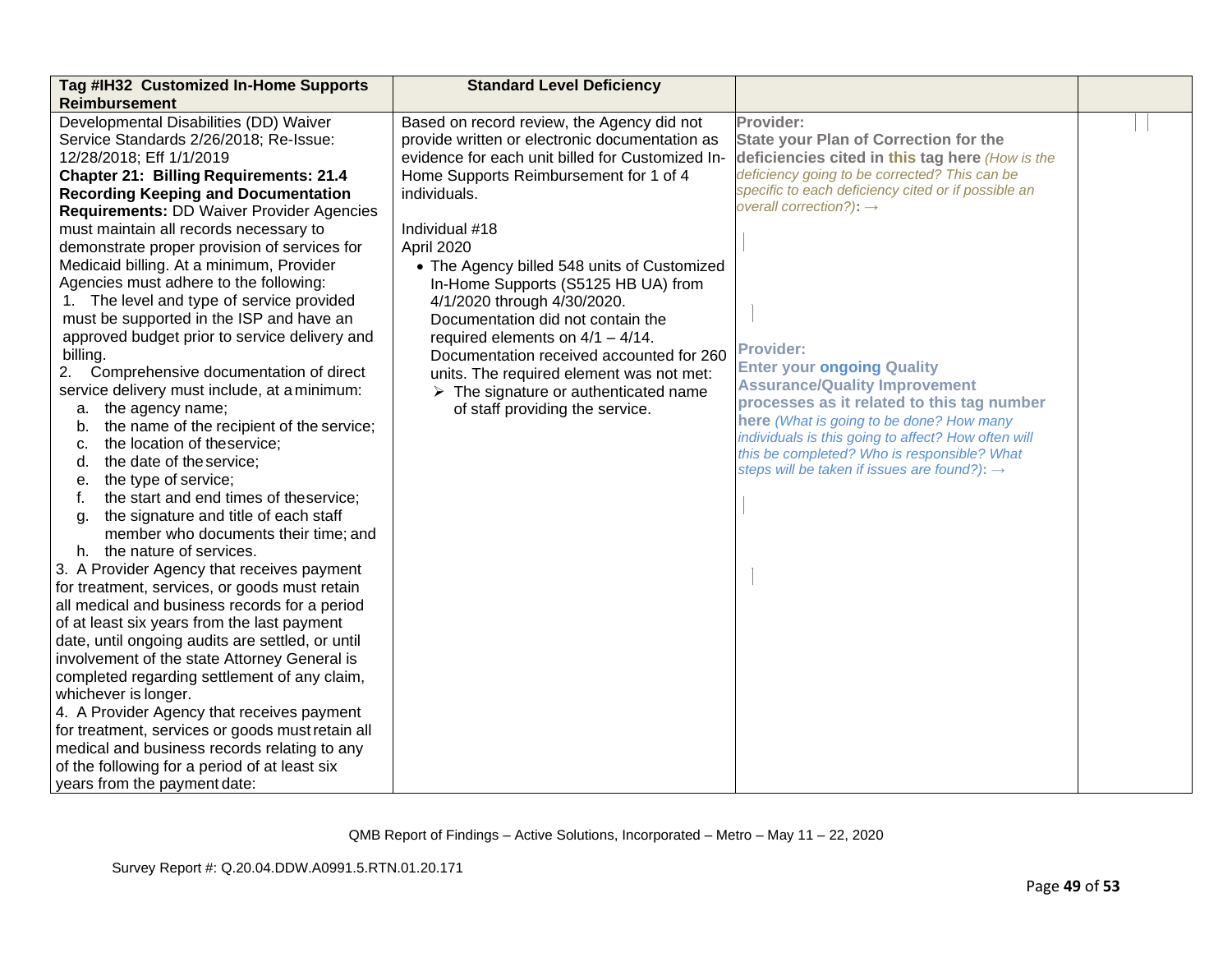|              | a. treatment or care of any eligible                                                     |  |  |
|--------------|------------------------------------------------------------------------------------------|--|--|
| b.           | recipient;<br>services or goods provided to any                                          |  |  |
|              | eligible recipient;                                                                      |  |  |
|              | c. amounts paid by MAD on behalf of any                                                  |  |  |
|              | eligible recipient; and                                                                  |  |  |
|              | d. any records required by MAD for the                                                   |  |  |
|              | administration of Medicaid.                                                              |  |  |
|              |                                                                                          |  |  |
|              | 21.9 Billable Units: The unit of billing<br>depends on the service type. The unit may be |  |  |
|              | a 15-minute interval, a daily unit, a monthly unit                                       |  |  |
|              | or a dollar amount. The unit of billing is                                               |  |  |
|              | identified in the current DD Waiver Rate Table.                                          |  |  |
|              | Provider Agencies must correctly report                                                  |  |  |
|              | service units.                                                                           |  |  |
|              |                                                                                          |  |  |
|              | 21.9.1 Requirements for Daily Units: For                                                 |  |  |
|              | services billed in daily units, Provider Agencies<br>must adhere to the following:       |  |  |
|              | 1. A day is considered 24 hours from midnight                                            |  |  |
| to midnight. |                                                                                          |  |  |
|              | 2. If 12 or fewer hours of service are                                                   |  |  |
|              | provided, then one-half unit shall be billed.                                            |  |  |
|              | A whole unit can be billed if more than 12                                               |  |  |
|              | hours of service is provided during a 24-                                                |  |  |
| hour period. |                                                                                          |  |  |
|              | 3. The maximum allowable billable units                                                  |  |  |
|              | cannot exceed 340 calendar days per ISP                                                  |  |  |
|              | year or 170 calendar days per six months.                                                |  |  |
|              | 4. When a person transitions from one<br>Provider Agency to another during the ISP       |  |  |
|              | year, a standard formula to calculate the                                                |  |  |
|              | units billed by each Provider Agency must be                                             |  |  |
|              | applied as follows:                                                                      |  |  |
|              | a. The discharging Provider Agency                                                       |  |  |
|              | bills the number of calendar days                                                        |  |  |
|              | that services were provided                                                              |  |  |
|              | multiplied by .93 (93%).                                                                 |  |  |
|              | b. The receiving Provider Agency bills the                                               |  |  |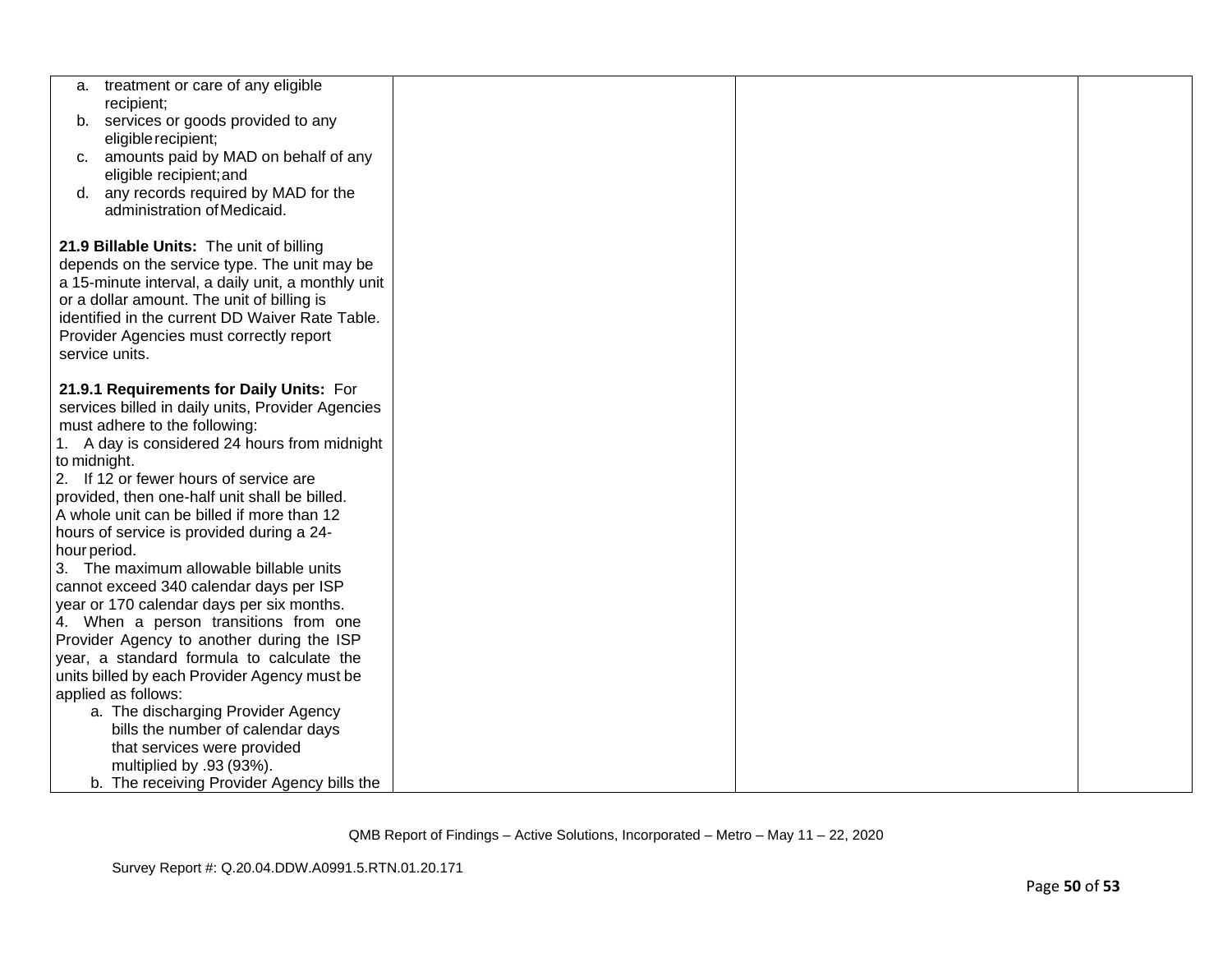| remaining days up to 340 for the ISP<br>year.                                                                                                                                                                                                                                                                                                                                                                                                                                                                                                                                                                                                  |  |  |
|------------------------------------------------------------------------------------------------------------------------------------------------------------------------------------------------------------------------------------------------------------------------------------------------------------------------------------------------------------------------------------------------------------------------------------------------------------------------------------------------------------------------------------------------------------------------------------------------------------------------------------------------|--|--|
| 21.9.2 Requirements for Monthly Units: For<br>services billed in monthly units, a Provider<br>Agency must adhere to the following:<br>1. A month is considered a period of 30<br>calendar days.<br>2. At least one hour of face-to-face<br>billable services shall be provided during<br>a calendar month where any portion of a<br>monthly unit is billed.<br>3. Monthly units can be prorated by a half unit.<br>4. Agency transfers not occurring at the<br>beginning of the 30-day interval are required<br>to be coordinated in the middle of the 30-day<br>interval so that the discharging and receiving<br>agency receive a half unit. |  |  |
| 21.9.3 Requirements for 15-minute and<br>hourly units: For services billed in 15-minute<br>or hourly intervals, Provider Agencies must<br>adhere to the following:<br>1. When time spent providing the service<br>is not exactly 15 minutes or one hour,<br>Provider Agencies are responsible for<br>reporting time correctly following NMAC<br>8.302.2.<br>2. Services that last in their entirety less than<br>eight minutes cannot be billed.                                                                                                                                                                                               |  |  |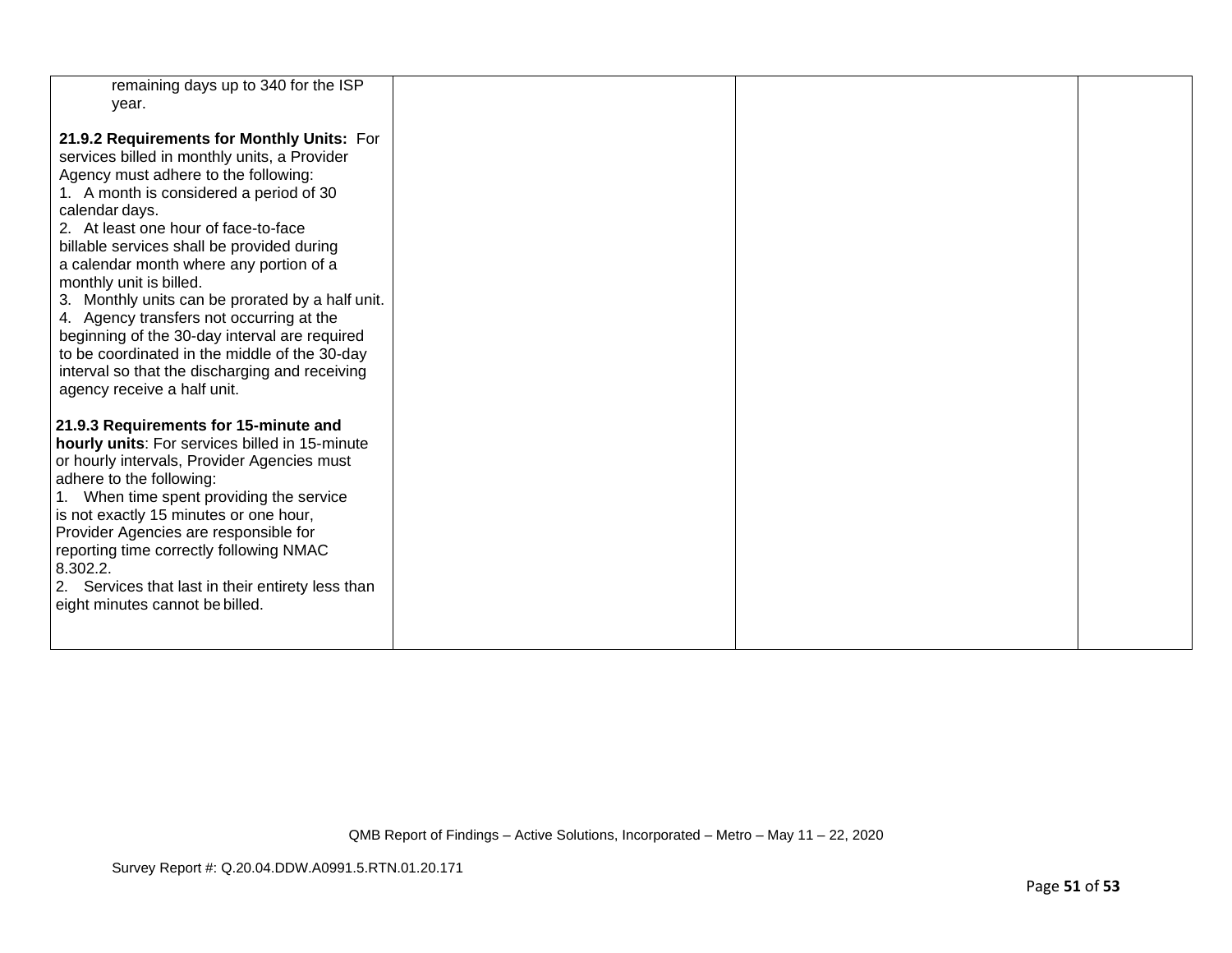MICHELLE LUJAN GRISHAM **GOVERNOR** 



KATHYLEEN M. KUNKEL **CABINET SECRETARY** 

| Date:                                      | August 12, 2020                                                                                                                     |
|--------------------------------------------|-------------------------------------------------------------------------------------------------------------------------------------|
| To:<br>Provider:<br>Address:<br>State/Zip: | Ashley Lewis, Operations Manager<br>Active Solutions, Incorporated<br>2730 San Pedro NE, Suite H<br>Albuquerque, New Mexico 87110   |
| E-mail Address:                            | ashleylewis@activesolutionsinc.com                                                                                                  |
| CC:<br>Address:<br>State/Zip:              | Todd T. Johnson, Executive Director<br>2730 San Pedro NE, Suite H<br>Albuquerque, New Mexico 87110                                  |
| E-mail Address:                            | toddjohnson@activesolutionsinc.com                                                                                                  |
| Region:<br>Survey Date:                    | Metro<br>May 11 - 22, 2020                                                                                                          |
| Program Surveyed:                          | Developmental Disabilities Waiver                                                                                                   |
| Service Surveyed:                          | 2018: Family Living, Customized In-Home Supports, Customized<br><b>Community Supports, Community Integrated Employment Services</b> |
| Survey Type:                               | Routine                                                                                                                             |

Dear Ms. Ashley Lewis:

The Division of Health Improvement/Quality Management Bureau has received, reviewed and approved the supporting documents you submitted for your Plan of Correction. The documents you provided verified that all previously cited survey Deficiencies have been corrected.

### **The Plan of Correction process is now complete.**

## **Furthermore, your agency is now determined to be in Compliance with all Conditions of Participation.**

To maintain ongoing compliance with standards and regulations, continue to use the Quality Assurance (self-auditing) processes you described in your Plan of Correction.

Consistent use of these Quality Assurance processes will enable you to identify and promptly respond to problems, enhance your service delivery, and result in fewer deficiencies cited in future QMB surveys.

Thank you for your cooperation with the Plan of Correction process, for striving to come into compliance with standards and regulations, and for helping to provide the health, safety and personal growth of the people you serve.